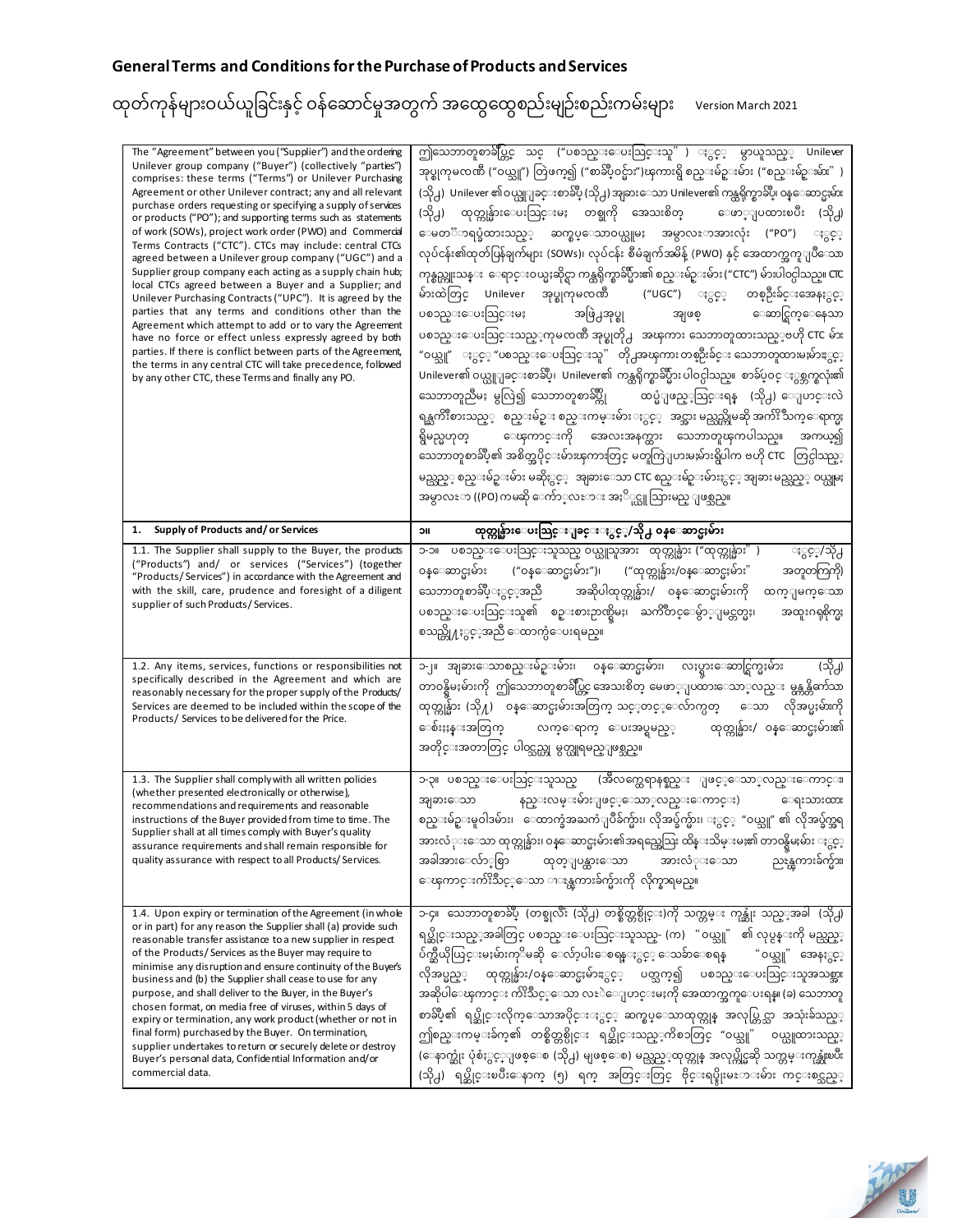|                                                                                                                                                                                                                                                                                                                                                                                                                                                                                                             | မီဒီယာျဖင့္ "ဝယ္သူ" ေရြးခ်ယ္ထားသည့္ သတ္မွတ္ပုံစံတြင္ မည္သည့္ ရည္ရြယ္ခ်က္မႈ အတြက္မဆို<br>အသုံးျပဳရန္ရပ္တန္႕မႈကိုျပဳလုပ္ၿပီး "၀ယ္သူ" အား လက္ေရာက္အပ္ႏွံ ေပးရပါမည္။                                                                                                                                                                                                                                                                                                                                                                                                                                                                                                                           |
|-------------------------------------------------------------------------------------------------------------------------------------------------------------------------------------------------------------------------------------------------------------------------------------------------------------------------------------------------------------------------------------------------------------------------------------------------------------------------------------------------------------|--------------------------------------------------------------------------------------------------------------------------------------------------------------------------------------------------------------------------------------------------------------------------------------------------------------------------------------------------------------------------------------------------------------------------------------------------------------------------------------------------------------------------------------------------------------------------------------------------------------------------------------------------------------------------------------------|
| 1.5. In case of partial termination this provision shall apply<br>only to the work product relating to the terminated part of<br>the Agreement.                                                                                                                                                                                                                                                                                                                                                             | - တစိတ်တပိုင်း ရပ်ဆိုင်းသည့် ကိစ္စတွင်လည်း ဤသတ်မှတ်ချက်များသည် စာချုပ်၏<br>၁-၅။<br>အပိုင်းများကို ရပ်ဆိုင်ခြင်းနှင့် ဆက်စပ်လိုက်နာရမည် ဖြစ်သည်။                                                                                                                                                                                                                                                                                                                                                                                                                                                                                                                                            |
| Ordering<br>2.                                                                                                                                                                                                                                                                                                                                                                                                                                                                                              | J۳<br>မွာယူျခင္း                                                                                                                                                                                                                                                                                                                                                                                                                                                                                                                                                                                                                                                                           |
| 2.1. The Supplier shall be deemed to have accepted a PO on<br>receipt unless it gives written notice within 3 days of receipt<br>if the PO does not conform to any relevant CTC. The Buyer<br>may cancel a rejected PO in whole or in part.                                                                                                                                                                                                                                                                 | ၂-၁။   ဆက္စပ္ေသာ မည္သည္္CTC ႏွင့္မွ်မကိုက္သီသည့္ အမွာစာ(PO) ကို လက္ခံရရွိပါက ရရွိၿပီး<br>(၃)ရက္ အတြင္းတြင္ စာျဖင့္ေရးသားထားေသာ ႀကိဳတင္သတိ ေပးစာကို ေပးပို႕မႈ<br>မရရွိခဲ့ပါက လက္ခံရရွိခ်ိန္တြင္ (PO) ကို ပစၥည္းေပးသြင္းသူက<br>လက္ခံၿပီးျဖစ္ေၾကာင္းမွတ္ယူပါမည္။ ဝယ္သူသည္ ကန္အမွာစာ (PO) တစ္ခုလံုးကို ျဖစ္ေစ (သို႔)<br>တစိတ္တပိုင္းကို ျဖစ္ေစ ပယ္ဖ်က္ခြင္္ ရွိသည္။                                                                                                                                                                                                                                                                                                                            |
| 2.2. If any PO is sent by electronic communication,<br>Unilever's E-Commerce Terms and Conditions available at<br>www.unileversuppliers.com shall also apply.                                                                                                                                                                                                                                                                                                                                               | ၂-၂။    အကယ္၍ မည္သည္္ PO ကိုမဆို အီလက္ထေရာနစ္ဆက္သြယ္မႈျဖင့္ ေပးပို႕ခဲ့ပါက <u>www.unilever</u><br><u>suppliers.com</u> တြင္ ရရွိႏိုင္ေသာ  Unilever၏ E.  Commerce စည္းမ်ဥ္းစည္းကမ္းမ်ားကို<br>အသုံးျပဳ လိုက္နာရပါမည္။                                                                                                                                                                                                                                                                                                                                                                                                                                                                        |
| 2.3. Where any correspondence (induding emails and CTCs)<br>specifies a volume of Products/Services to be purchased by<br>the Buyer, such volumes shall be non-binding estimates<br>only, to the Buyer, and shall be without prejudice to the<br>volumes actually purchased under the Agreement, unless<br>expressly stated as binding in the CTC.                                                                                                                                                          | မည္သည္္ စာေပးစာယူ ကိစၥကိုမဆို (အီေမးလ္မ်ားႏွင့္ CTC မ်ားအပါအ၀င္)  "၀ယ္သူ"<br>၂-၃။<br>ဝယ္ယူရမည့္ ထုတ္ကုန္မ်ား/ ဝန္ေဆာင္မႈမ်ား၏ ပမာဏကို အေသးစိတ္<br>အေနႏွင့့<br>ေဖာ္ျပေပးထားသည့္ ကိစၥတြင္ "ဝယ္သူ" အား ခ်ည္ေႏွာင္ျခင္းမျပဳေသာ<br>ခန္႕မွန္းမႈမ်ား သာျဖစ္ၿပီး၊ CTC တြင္ အေလးအနက္အားျဖင့္ ခ်ည္ေႏွာင္မႈရွိ သည္ဟု<br>ေဖာ္ျပထားျခင္းမွလြဲ၍ ဤသေဘာတူစာခ်ဳပ္အီရ အမွန္တ ကယ္ဝယ္ယူသည့္ ပမာဏမ်ားသည္<br>ဦးစားေပးမႈတြင္ မပါဝင္ပါ။                                                                                                                                                                                                                                                                            |
| 2.4. The Buyer may forward regular forecasts of<br>requirements to the Supplier. Such forecasts are non-<br>binding estimates only and are only intended to assist the<br>Supplier in scheduling its production and delivery of<br>Products or provision of Services and they are without<br>prejudice to the volumes actually purchased under the<br>Agreement.                                                                                                                                            | ဝယ္သူသည္ ပုံမွန္လိုအပ္ခ်က္မ်ား၏ ႀကိဳတင္မ္မွန္းဆမႈမ်ားကို ပစၥည္း ေပးသြင္းသူအား<br>၂-၄။<br>ဆက္လက္ ေပးပို႕နိင္သည္။ ထိုကဲ့သို႕ ႀကိဳတင္မန္းဆမႈ မ်ားသည္ ခ်ိဳေႏွာင္ျခင္းမရွိေသာ<br>ခန္႕မွန္းတြက္ခ်က္မႈမ်ားသာ ျဖစ္ၿပီး၊ ၄င္းတို႕သည္ ပစၥည္း<br>ေပးသြင္းသူအား<br>၄င္း၏ထုတ္လုပ္မႈကို အစီအစဥ္ေရးဆြဲရာတြင္ အေထာက္အကူ ေပးရန္ႏွင့္ ထုတ္ကုန္မ်ားကို<br>လက္ေရာက္ေပးပို႕ျခင္း (သို႕) ၀န္ေဆာင္မႈမ်ား၏ စည္းကမ္းမ်ားအတြက္သာ<br>ရည္ရြယ္ျခင္းျဖစ္ပါသည္။ ဤသေဘာတူစာခ်ဳပ္အီရ အမွန္တကယ္ ဝယ္ယူေသာ ပမာဏမ်ားကို<br>ဦးစားေပးျခင္းတြင္ မပါ၀င္ပါ။                                                                                                                                                                           |
| Delivery, Non-Performance & Indemnity<br>3.                                                                                                                                                                                                                                                                                                                                                                                                                                                                 | ၃။  လက္ေရာက္ေပးပို႕မႈ၊ ပ်က္ကြက္မႈ၊ ပ်က္စီးမႈကိုေပး ေလ်ာ္ျခင္း                                                                                                                                                                                                                                                                                                                                                                                                                                                                                                                                                                                                                              |
| 3.1. Without prejudice to any rights of the Buyer, the<br>Supplier shall immediately give notice to the Buyer if it<br>becomes aware or anticipates: (a) it will be unable to supply<br>any Products/ Services at the agreed time; (b) the Products/<br>Services do not comply with the Agreement or (c) any<br>matter which may result in a potential safety risk to<br>consumers arising from the Products/Services (whether<br>such risk arises as a result of non-conforming Products or<br>otherwise). | ဝယ္သူ၏ မည္သည့္ဝပုပ္ပိုင္ခြင့္စကိုမွ် ဦးစားမေပးဘဲႏွင့္ ပစၥည္း ေပးသြင္းသူ သည္<br>ျာ-၁။<br>ေအာက္ပါတို႕ကို သတိျပဳမိၿပီး တြက္ဆမိသည့္အခါတြင္ "ဝယ္သူ"အား ခ်က္ခ်င္းအသိေပး<br>အေၾကာင္းၾကားရမည္။<br>မည္သည့္ထုတ္ကုန္မ်ား/ ၀န္ေဆာင္မႈမ်ားကိုမဆို သေဘာတူညီ ထားသည့္အခ်ိန္တြင္<br>(က)<br>ေပးသြင္းျခင္း မျပဳႏိုင္ေသာ္လည္းေကာင္း<br>မကုိက္ညီလွ်င္<br>ထုတ္ကုန္/ဝန္ေဆာင္မႈမ်ားသည္ သေဘာတူစာခ်ဳပ္ႏွင့္<br>(ခ)<br>ေသာ္လည္းေကာင္း<br>ထုတ္ကုန္မ်ား/ ၀န္ေဆာင္မႈမ်ားေၾကာင့္ ေပၚထြက္လာသည့္ သုံးစြဲသူမ်ား အား<br>(ဂ)<br>ႀကီးမားေသာ ေဘးအႏၱရာယ္ ျဖစ္ေပၚေစနိုင္ေသာ<br>မည္သည့့<br>အေၾကာင္းအရာမဆို ျဖစ္ပြာခဲ့လွ်င္ (အဆိုပါကဲ့သို႕ေသာ စြန္းစားရမႈသည္<br>ထုတ္ကုန္မ်ားႏွင့္ မကိုက္သီျခင္း (သို႕) အျခား နည္းလမ္းေၾကာင္္ျဖစ္ပါက) |
| 3.2. If any Products/Services do not comply with the<br>Agreement, or are not provided in full within the agreed<br>time the Buyer may, at its discretion reject the non-<br>conforming or late Products/ Services and/or require the<br>Supplier to re-supply non-conforming Products/Services at<br>the Supplier's expense or terminate the PO in whole or in                                                                                                                                             | အကယ္၍ ထုတ္ကုန္/၀န္ေဆာင္မႈသည္ သေဘာတူစာခ်ဳပ္ႏွင့္ ကိုက္သီမႈ မရွိလွ်င္ (သို႕)<br>၃-၂။<br>သေဘာတူထားသည္္ အခ်ိန္အတြင္းတြင္ အျပည္္အအဝ ေပးသြင္းနိုင္ျခင္း မျပဳလွ်င္ ဝယ္သူသည္<br>၄င္းတစ္ဦးတည္း၏ ဆုံးျဖတ္ခ်က္ျဖင့္ ကိုက္သီျခင္း (သို႕) ေနာက္က်ေသာ ထုတ္ကုန္မ်ား/<br>ဝန္ေဆာင္မႈမ်ားကို ပယ္ခ်သြားမည္ျဖစ္ၿပီးႏွင့္   /သို႕ ပစၥည္းေပးသြင္းသူအား                                                                                                                                                                                                                                                                                                                                                           |

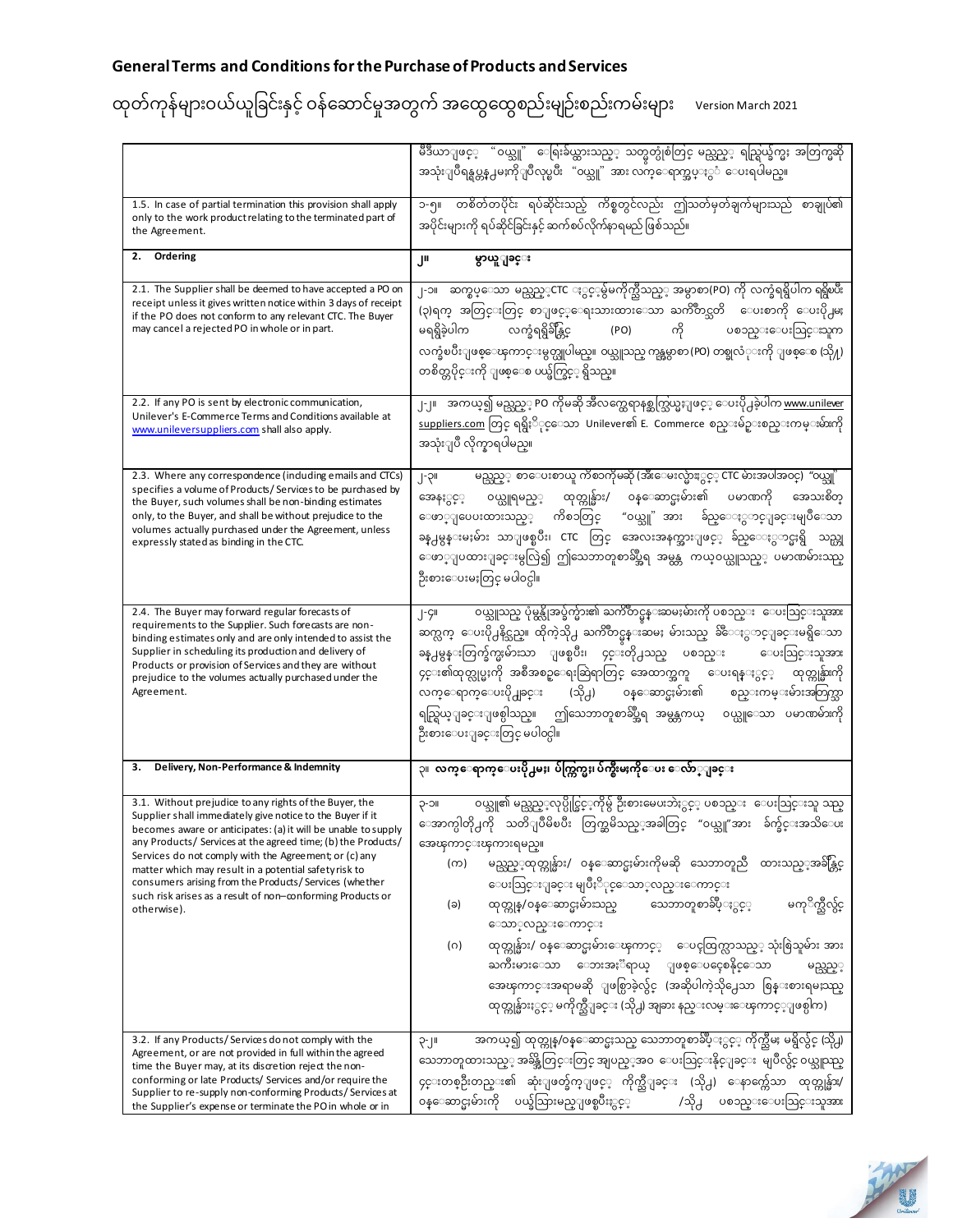| part. These rights to reject and/or require re-supply or<br>terminate shall not affect any other remedy to which the<br>Buyer may be entitled, including without limitation,<br>reimbursement by Supplier for incremental costs incurred<br>relating to procurement of replacement Products/Services.                                                                                                                       | ကိုက္သီမႈမရွိသည့္ ထုတ္ကုန္မ်ား/ ဝန္ေဆာင္မႈမ်ားကို ပစၥည္းေပးသြင္းသူ၏ ကုန္က်စရိတ္မ်ားႏွင့္<br>ျပန္လည္ေပးသြင္းေစျခင္း (သို႕) ဝယ္ယူမႈ အမွာလႊာ(PO) တစ္ခုလုံး (သို႕) တစ္စိတ္တစ္ပိုင္းကို<br>ရပ္ဆိုင္းသြားမည္ ျဖစ္ပါသည္။ ဤကဲ့သို႕ ပယ္ဖ်က္နီႏွင္႕/သို႕ ျပန္လည္ေပးသြင္းရန္ (သို႕)<br>ရပ္ဆိုင္းရန္ လုပ္ပိုင္ခြင့္6မ်ားသည္ "ဝယ္သူ" အေနႏွင့္ ရပိုင္ခြင့္ရရွိေသာ အျခားမည္သည္္ ကုစားမႈ<br>အေပၚတြင္မည္မ် အက်ိးသက္ေရာက္မႈရရွိမည္ မဟုတ္သကဲ့သို႔<br>အကန္႕အသတ္မပါရွိဘဲ<br>တိုးျမွင့္လာသည့္ ထုတ္ကုန္မ်ား/ ၀န္ေဆာင္မႈမ်ားကို ရယူရာတြင္ အစားထိုး   ေပးရမည္မ်ားႏွင့္<br>အျခားဆက္စပ္ေသာ အဖိုးအခမ်ားကို ပစၥည္းေပးသြင္းသူက<br>ျပန္လည္ရြဲ<br>ေဝေပးရျခင္းတို႕အပါအဝင္ ျဖစ္ပါသည္။ |
|-----------------------------------------------------------------------------------------------------------------------------------------------------------------------------------------------------------------------------------------------------------------------------------------------------------------------------------------------------------------------------------------------------------------------------|-----------------------------------------------------------------------------------------------------------------------------------------------------------------------------------------------------------------------------------------------------------------------------------------------------------------------------------------------------------------------------------------------------------------------------------------------------------------------------------------------------------------------------------------------------------------------------------------------------------------------------------------------------|
| 3.3. If there is (i) any matter which may result in a safety<br>risk to consumers arising from the Product / Services or (ii) a<br>voluntary or mandated recall, withdrawal or similar measure<br>("Recall") of any of the Products, the Supplier shall:                                                                                                                                                                    | အကယ္၍ (၁) ထုတ္ကုန္မ်ား/ ၀န္ေဆာင္မႈမ်ားမွ ေပၚထြက္လာသည့္ သုံးစြဲသူမ်ား အေနႏွင့္<br>19-9<br>ေဘးအႏၱရာယ္ျဖစ္ေပၚေစႏို္င္ေသာ<br>အေၾကာင္းတစ္စံု အရာရွိလာလွ်င္<br>$(\vert)$<br>အလိုအေလ်ာက္ (သို႔) မျဖစ္မေနျပန္လည္ေခၚဆိုရမည့္ (သို႕) ရုတ္သိမ္းရမည္္   အလားတူကဲ့သို႔<br>ေခၚဆိုမႈ) ထုတ္ကုန္မ်ား/ဝန္ေဆာင္မႈမ်ားရွိလာပါက<br>အေရးယူေဆာင္ရြက္ရမည့္ (ျပန္လည္<br>ပစၥည္းေပးသြင္းသူသည္ -                                                                                                                                                                                                                                                                                |
| (a) provide reasonable assistance to the Buyer in<br>developing and implementing a strategy;                                                                                                                                                                                                                                                                                                                                | (က) ဝယ္သူအား ေၾကာင္က်ဴးသင့္ဝည္္ အေထာက္အကူ နည္းဗ်ဴဟာ တစ္ခုကို ဝယ္သူအေနႏွင့္<br>အေကာင္အထည္ ေဖာ္ရာတြင္ ေထာက္ပံ့ေပးရပါမည္။                                                                                                                                                                                                                                                                                                                                                                                                                                                                                                                              |
| (b) where practicable and as soon as possible give the<br>Buyer advance notice and full details of any action it is<br>legally obliged to take including communicating with<br>any governmental body.                                                                                                                                                                                                                       | (ခ) လက္ေတြ႕က်င့္သုံးႏိုင္မႈႏွင့္ ဝယ္သူအား  ျဖစ္ႏိုင္သမွ်အျမန္ဆုံး ႀကိဳတင္သတိေပးမႈ<br>ကို၄င္းအေနႏွင့္ တရား၀င္ျပဳလုပ္ရန္ တာ၀န္ရွိေသာ မည္သည့္ အေရးယူေဆာင္ရြက္မႈကို<br>မဆိုအပါအဝင္ ႏွင္္ အစုိိးရအဖြဲ႕ႏွင့္ ဆက္သြယ္လုပ္ကိုင္ရာတြင္ အေသးစိတ္မ်ားကို<br>ေထာက္ပံ့ေပးရပါမည္။                                                                                                                                                                                                                                                                                                                                                                                 |
| 3.4. Except to the extent required to comply with any legal<br>obligation, no Supplier shall voluntarily initiate any Recall of<br>any Unilever products without the prior written consent of<br>Unilever, which consent shall not be unreasonably with held.                                                                                                                                                               | ကတိက၀တ္ရွိမႈ မည္သည္ကိုမဆို လိုက္နာရန္လိုအပ္သည့္ အတိုင္းအတာ မွလြဲ၍<br>၃-၄။<br>မည္သည့္ပစၥည္း ေပးသြင္းသူကိုမဆို  မိမိ သေဘာျဖင္္   Unilever၏ ထုတ္ကုန္မ်ား ထဲမွတစ္ခုဆုို<br>ျပန္လည္ရွယူျခင္းကို Unilever ၏ စာျဖင့္ သေဘာတူခြင့္ျပဳခ်က္မပါဘဲ စတင္ေဆာင္ရြက္ျခင္း<br>မျပဳရသလို အဆိုပါသေဘာတူခြင္္ျပဳခ်က္ကိုလည္း  ေၾကာင္းက်ဴိးမိဳသင့္ဘဲ ဆိုင္းငံ့မထားရ။                                                                                                                                                                                                                                                                                                        |
| 3.5. The Supplier shall be liable for, and shall indemnify,<br>defend and hold harmless all UGCs from and against, all<br>losses incurred or suffered as a result of Recall of a product<br>incorporating the Products to the extent that such Recall<br>arises as a result of the Products/Services, except to the<br>extent that these situations arise due to the requirements of<br>the Specifications of the Products. | ပစၥည္းေပးသြင္းသူသည္ ထုတ္ကုန္မ်ား၏ အေသးစိတ္ ေဖာ္ျပခ်က္မ်ား၊<br>၃-၅။<br>လိုအပ္ခ်က္မ်ားေၾကာင့္ ျဖစ္ေပၚလာသည္္ အေနအထား အတိုင္းအတာမ်ားႏွင့္ ထုတ္ကုန္မ်ား<br>/၀န္ေဆာင္မႈမ်ား၏ ရလဒ္အေနႏွင့္ ျပန္ေပးရန္ အတိုင္းအတာအထိ<br>ထုတ္ကုန္မ်ား<br>ပူးေပါင္းထားသည့္ ယင္းထုတ္ကုန္တစ္ခု၏ ျပန္ေပးရန္ ရလဒ္အေနႏွင့္ ျဖစ္ေပၚေသာ (သို႕)<br>ခံစားရေသာဆုံးရႈံးမႈအားလုံး ႏွင့္ပတ္သက္၍ ပ်က္စီးမႈကို ေပးေလ်ာ္ျခင္းတို႔တြင္<br>UGCမ်ား၏ ဆံုးရႈံးမႈကို ကာကြယ္ရန္  တာဝန္ရွိသည္။                                                                                                                                                                                                       |
| 3.6. The Supplier shall ensure it has, and shall for the<br>duration of the Agreement maintain in place, adequate<br>general liability insurance and as relevant, professional<br>liability, product liability and/or other insurance and shall<br>provide satisfactory evidence at the Buyer's request.                                                                                                                    | သေဘာတူစာခ်ပ္လိက္ကမ္း<br>ပစၥည္းေပးသြင္းသူသည္<br>ကြာလအတြင္းတြင္<br>11e-G<br>ေနသားတက်ျဖင့္ ျပည္စုံလုံေလာက္ေသာ အေထြေထြတာဝန္ရွိမႈ<br>အာမခံမႈႏွင့္<br>ကၽြမ္းက်င္မႈဆိုင္ရာ တာ၀န္ရွိမႈ ထုတ္ကုန္ဆိုင္ရာ တာ၀န္ရွိမႈႏွင္္/သို႕ အျခားေသာ အာမခံမ်ားကို<br>ထားေပးရမည္ျဖစ္ၿပီး "ဝယ္သူ" ေမတၱာရပ္ခံ လာသည့္အခါ လက္ခံနိုင္ေသာ ႏွစ္သိမ့္ဖြယ္<br>အေထာက္အထားကို ပံ့ပိုးေပးရပါမည္။                                                                                                                                                                                                                                                                                         |
| <b>Price and Payment</b><br>4.                                                                                                                                                                                                                                                                                                                                                                                              | ေစ်းႏႈန္းႏွင့္ေပးေခ်မႈ<br>ÇII                                                                                                                                                                                                                                                                                                                                                                                                                                                                                                                                                                                                                       |
| 4.1. The price for the Products/ Services shall be as set out<br>in the Agreement ("Price") which Price includes all shipment<br>preparation and packaging cost but excludes VAT, sales tax<br>or equivalent unless set out in a breakdown of the Price and<br>agreed in writing.                                                                                                                                           | ထုတ္ကုန္မ်ား/ဝန္ေဆာင္မႈမ်ား၏ ေစ်းႏႈန္းမွာ သေဘၤာတင္ပို႕မႈ ႀကိဳတင္ ျပင္ဆင္မႈႏွင့္<br><b>IIC-Q</b><br>ထုတ္ဂိုးမႈအဖိုးအခမ်ား ပါ၀င္မည္ျဖစ္ၿပီး VAT ေရာင္း/၀ယ္ခြန္ (သို႕) ေစ်းႏႈန္းႏွင္္<br>စာျဖင့္ေရးသား သေဘာတူထားေသာ စာရင္းတြင္ သတ္မွတ္   ေဖာ္ျပထားသည္တို႕မွလြဲ၍<br>အျခားမပါဝင္ပါ။                                                                                                                                                                                                                                                                                                                                                                      |
| 4.2. Invoices shall comply with the invoiding requirements<br>on www.unileversuppliers.com                                                                                                                                                                                                                                                                                                                                  | ေငြေတာင္းခံလႊာမ်ားသည္<br>www.unilever.suppliers.com<br>တြင္ပါရွိသည့္<br>$9 - 1$<br>လိုအပ္ခ်က္မ်ားႏွင့္ ကိုက္သီရမည္။                                                                                                                                                                                                                                                                                                                                                                                                                                                                                                                                 |

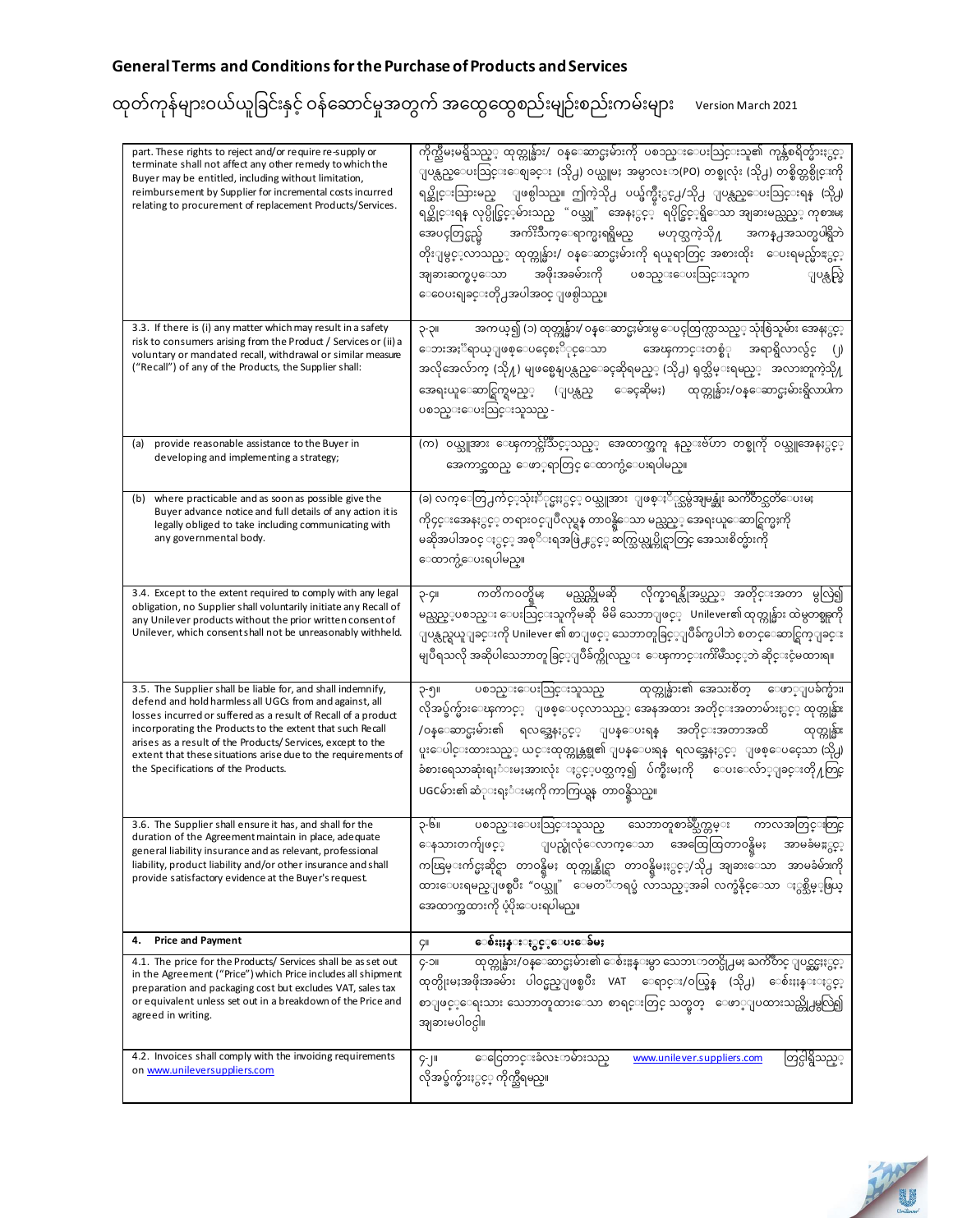| 4.3. Payment terms are 90 days from receipt of invoice or<br>receipt of Products/Services if later, except as specified<br>otherwise in the PO or CTC or if restricted under mandatory<br>Applicable Laws. Where the day nominated or determined<br>for payment is not a day on which banks are open for<br>general business in the country in which the Buyer is located<br>("Working Day"), then the day for payment shall be the first<br>Working Day after the day nominated or determined.                                                                                                                               | ေငြေပးေခ်မႈ စည္းမ်ဥ္းမ်ားာမွ ေငြေတာင္းခံလႊာ လက္ခံရရွိမႈ (သို႕)<br>၄-၃။<br>ထုတ္ကုန္မ်ား /၀န္ေဆာင္မႈမ်ား၊ လက္ခံရရွိမႈ ရက္ (၉၀)ႏွင့္ ေနာက္ပိုင္း၊ _PO (သို႕) CTC_ထဲတြင္<br>အျခားနည္းလမ္းအားျဖင္္ ေဖာ္ျပထားမႈ (သို႕) အသုံးခ်ႏို္လင္သည္ မျဖစ္မေန အသုံးျပဳရမည္<br>ယင္းတို႕မွလြဲ၍ ေပးေခ် သြားမည္<br>ဉပေဒအရတားျမစ္ထားျခင္း<br>ျဖစ္သည္။<br>ေပးေခ်မႈအတြက္ ေဖာ္ျပထားေသာ (သို႕) ဆုံးျဖတ္ထားေသာေန႕သည္ "ဝယ္သူ"<br>ေနထိုင္သည့္ ႏို္င္ငံတြင္ ရွိေသာဘဏ္မ်ားကို အေထြေထြစီးပြားေရးလုပ္ငန္းမ်ားအတြက္<br>ဖြင့္ဝပ္ဂစ္သည့္ေန႕၊ ေငြေပးရန္ေန႔ရက္သည္ လုပ္ငန္းလုပ္ေဆာင္သည့္ေန႔ရက္ (အလုပ္လုပ္ရက္)<br>မဟုတ္ခဲ့ပါက ေပးေခ်မႈကို   အဆိုပါ အလုပ္လုပ္ရက္၏ ပထမဆံုးေန႔တြင္   ဆုံးျဖတ္ထားသည္<br>အတိုင္း ျပဳလုပ္သြားပါမည္။ |
|-------------------------------------------------------------------------------------------------------------------------------------------------------------------------------------------------------------------------------------------------------------------------------------------------------------------------------------------------------------------------------------------------------------------------------------------------------------------------------------------------------------------------------------------------------------------------------------------------------------------------------|--------------------------------------------------------------------------------------------------------------------------------------------------------------------------------------------------------------------------------------------------------------------------------------------------------------------------------------------------------------------------------------------------------------------------------------------------------------------------------------------------------------------------------------------------------------------------------------------------------------------------------------------------------------------------------------|
| Warranties, Representations, Undertakings and<br>5.<br><b>Indemnities</b>                                                                                                                                                                                                                                                                                                                                                                                                                                                                                                                                                     | ၅။ အာမခံျခင္းမ်ား၊ ကိုယ္စားျပဳျခင္းမ်ား၊ တာ၀န္ယူျခင္းမ်ားႏွင့္   ေပးေလ်ာ္ျခင္းမ်ား                                                                                                                                                                                                                                                                                                                                                                                                                                                                                                                                                                                                   |
| The Supplier represents, warrants and undertakes to<br>the Buyer that:                                                                                                                                                                                                                                                                                                                                                                                                                                                                                                                                                        | အား ကိုယ္စားျပဳျခင္း၊ အာမခံျခင္းႏွင့္<br>"၀ယ္သူ"<br>"ပစၥည္းေပးသြင္းသူ"<br>သည္<br>တာ၀န္ယူျခင္းတို႕ကို-                                                                                                                                                                                                                                                                                                                                                                                                                                                                                                                                                                                |
| 5.1. it possesses the requisite skill, experience, knowledge,<br>personnel and facilities necessary to fulfill its obligations<br>under this Agreement. Supplier further possesses and/or is<br>in compliance with all necessary licences, intellectual<br>property ("IP") rights, permits and approvals required to<br>execute, deliver and perform its obligations under this<br>Agreement.                                                                                                                                                                                                                                 | ၄င္းအေနႏွင့္ ဤသေဘာတူ စာခ်ဳပ္၏ ကတိကဝတ္မ်ားကို ျဖည့္ဆည္းေပးရန<br>၅-၁။<br>ရည္ရြယ္ခ်က္ တစ္စံုတစ္ရာအတြက္ လိုအပ္ေသာ စြမ္းေဆာင္ရည္၊ အေတြ႕အႀကံႏွင့္<br>ဗဟုသုတမ်ား ျပည့္စံုေနရမည္။ ပစၸည္းေပးသြင္းသူသည္ ဤသေဘာတူစာဆို့ရွ<br>ကတိက၀တ္မ်ားကို ေဆာင္ရြက္ရန္ႏွင့္/သို႕ တာ၀န္ရွိမႈမ်ားကို အေကာင္အထည္ ေဖာ္ေဆာင္ရန<br>ထပ္မံ၍ လိုအပ္သည့္ လိုင္စင္အားလုံး၊ အသိဉာဏ္ပစၥည္း  မူပိုင္ခြင့္ (IP)  လုပ္ပိုင္ခြင့္နမ်ား၊ ပါမစ္မ်ားႏွင့္<br>ရယူထားရမည္။                                                                                                                                                                                                                                                           |
| 5.2. at the time of provision, the Products/Services shall,<br>where applicable, be (a) supplied or manufactured in<br>accordance with the specifications for such<br>Products/Services as approved or provided by Buyer<br>("Specifications"), (b) of good quality, (c) free from any<br>defects, (d) fit for the purpose for which they are reasonably<br>expected to be used and (e) free from any liens, claims,<br>pledges or other encumbrances;                                                                                                                                                                        | အခ်ိန္ကာလအတြင္း<br>ထုတ္ကုန္မ်ား/ ဝန္ေဆာင္မႈမ်ားကို<br>ေဖာ္ျပထားေသာ<br>၅-၂။<br>ပစၥည္းေပးသြင္းသူသည္ လုပ္ေဆာင္နုိ္င္သမွ်ေသာ -<br>(က) "ဝယ္သူ" က အတည္ျပဳထားေသာ (သို႕) ပံ့ပိုးေပးထားေသာ ("အေသးစိတ္ခ်က္အလက္မ်ား" )<br>ဝန္ေဆာင္မႈမ်ား/ထုတ္ကုန္မ်ားအတြက္ အေသးစိတ္ အခ်က္အလက္မ်ားႏွင့္အာညီ ေပးသြင္း (သို႕)<br>ထုတ္လုပ္ျခင္း၊<br>(ခ) ေကာင္းမြန္ေသာ အရည္အေသြး၊<br>(ဂ)<br>အျပစ္အနာအဆာကင္းစင္မႈ၊<br>ေမွ်ာင္လင့္ဇတးသည္္ ေၾကာင္းက်ဴးသိင့္မႈျဖင့္ ရည္ရြယ္ခ်က္အတြက္ အသုံးျပဳရန္<br>(ဃ)<br>သင့္ေလ်ာ္မမႈႏွင့့<br>(င) ေပါင္ႏွ <b>ံ၊ အာမခံထားမႈမ်ား၊ ေတာင္းခံမႈမ်ား၊ ကတိက၀</b> တ္ထားမႈမ်ား (သို႕) အျခားေသာ<br>ပတ္သက္မႈမ်ား ကင္းစင္စြာျဖင့္<br>ေထာက္ပံေပးသြင္းရမည္။                                          |
| 5.3. the Products/ Services and their supply, sourcing,<br>manufacture, packaging, sale, delivery or the use by the<br>Buyer thereof shall not infringe the IP rights of any third<br>party. In the event of a third party claim for IP infringement<br>in breach of the Agreement, the Supplier shall be liable for,<br>and shall indemnify, defend and hold harmless all UGCs from<br>and against all losses incurred in connection with such claim;                                                                                                                                                                        | ထုတ္ကုန္မ်ား/၀န္ေဆာင္မႈမ်ားႏွင့္ ၄င္းတို႕၏ ေပးသြင္းျခင္း၊ ပင္ရင္းမ်ား၊<br>၅-၃။<br>ထုတ္လုပ္ျခင္း (သို႕) ထုပ္ပိုးျခင္း၊ ေရာင္းခ်ျခင္း၊ လက္ေရာက္ေပးပို႕ျခင္း (သို႕) ဝယ္သူ၏<br>အသုံးျပဳျခင္းတို႕သည္ တတိယပုဂၢိဳလ္၏ ဉာဏပစၥည္းလုပ္ပိုင္ခြင့္နမ်ားကို တုပျခင္း မျပဳလုပ္ရ။<br>ဉာဏပစၥည္း ခ်ိႏိေဖာက္မႈ၊ အတုအပျပဳလုပ္မႈအတြက္ တတိယပုဂၢိဳလ္မွ ေတာင္းဆိုမႈျပဳလုပ္သည့္<br>ကိစၥမ်ားတြင္ ပစၥည္းေပးသြင္းသူသည္ ဉပေဒအရ တာဝန္ရွိမည္<br>ျဖစ္သည္။<br>ပ်က္စီးမႈကိုေပးေလ်ာ္ျခင္း၊ ကာကြယ္ျခင္းႏွင့္ အဆိုပါကဲ့သို႕   ေတာင္းခံမႈ<br>မ်ားႏွင့္ဆက္ႏြယ္ၿပီး ကုန္က်ေသာ ဆုံးရႈံးမႈအားလုံးအတြက္ ေသေဘာတူစာခ်ဳပ္အီရ UGC မ်ားကို<br>အႏၱရာယ္မရွိေစရပါ။                                                                      |
| 5.4. it shall and the applicable Products/Services supplied<br>shall comply with all relevant laws, including but not limited<br>to governmental, legal, regulatory and professional<br>requirements ("Applicable Laws") in force in the countries of<br>manufacture, supply and/or receipt of the Products/<br>Services and any countries of which it has been notified<br>where the Buyer will use the Products/Services or sell<br>products incorporating the Products and the Supplier shall<br>provide Buyer with the information reasonably required by<br>Buyer in order for Buyer to utilise the Products/Services in | ၄င္းအေနႏွင့္ အားလုံးေသာ ေပးသြင္းေသာ ထုတ္ကုန္မ်ား၊ ၀န္ေဆာင္မႈ  မ်ားသည္<br>၅-၄။<br>ဆက္စပ္ေသာဥပေဒ အားလုံးႏွင့္ ကိုက္သီရမည္ျဖစ္ၿပီး ကန္သတ္မထားေသာ အစိုးရ၏တရား၀င္<br>စည္းမ်ဥ္း စည္းကမ္းထိန္းခ်ဳပ္းမႊႏွင့္ ကၽြမ္းက်င္မႈဆိုင္ရာ လိုအပ္ခ်က္မ်ား ျဖစ္သည့္<br>("အသုံးခ်ႏိြင္ေသာဥပေဒမ်ား" )၊  ထုတ္ကုန္မ်ား/  ဝန္ေဆာင္မႈ မ်ားကို လက္ခံရယူေသာႏို္င္ငံမ်ားႏွင့္<br>ေပါင္းစည္းထားသည့္ ထုတ္ကုန္မ်ားကို ဝယ္သူ မွေန၍ ထုတ္ကုန္မ်ား/ ဝန္ေဆာင္မႈမ်ားကိုရယူျခင္း<br>(သို႕) ေရာင္းခ်ျခင္း တို႕ကိုျပဳလုပ္သည့္ မည္သည္္ႏို္င္ငံမ်ားတြင္မဆို အက်ဴိးသက္ေရာက္မႈ                                                                                                                                                   |

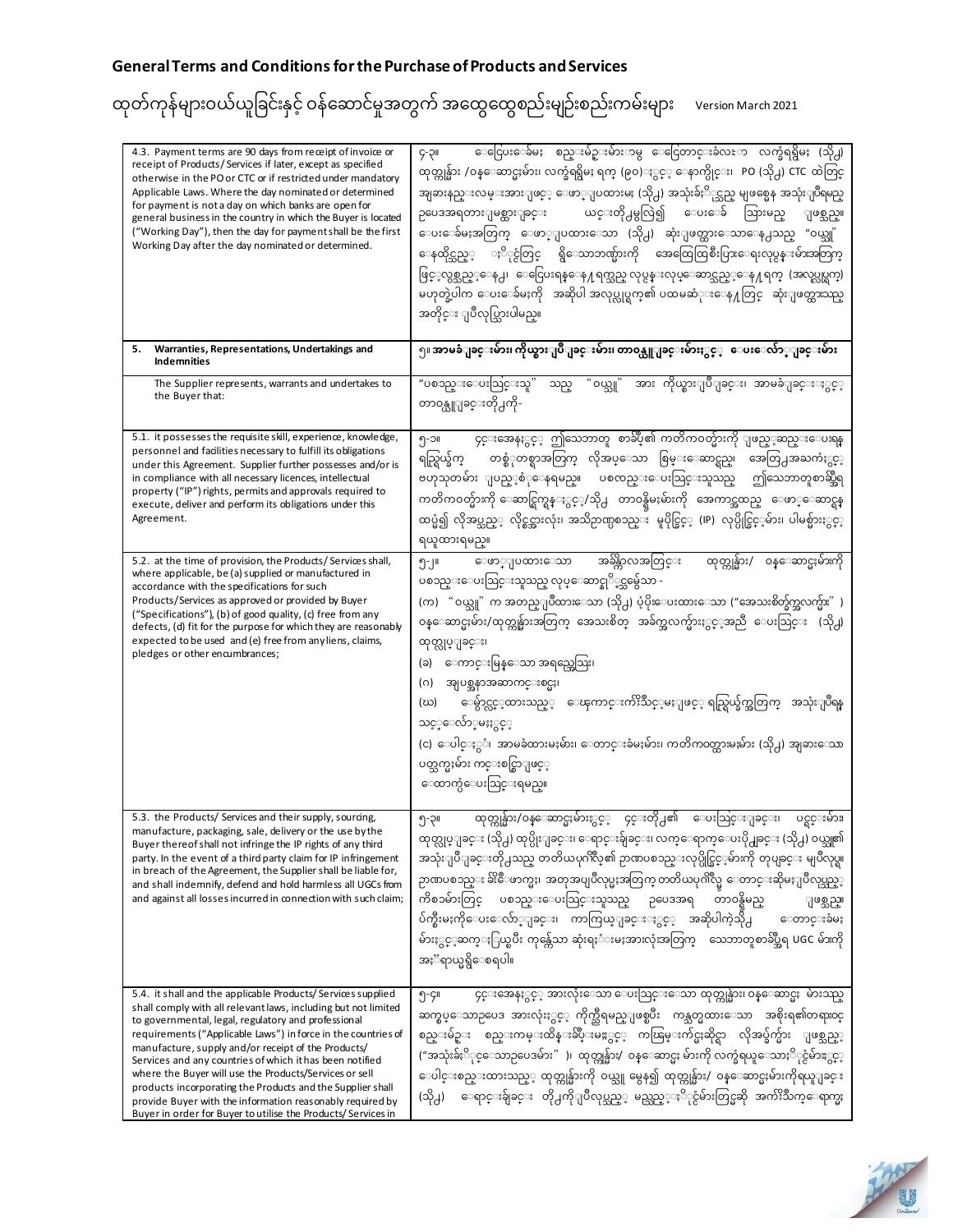| compliance with Applicable Laws.                                                                                                                                                                                                                                                                                                                                                                                                                                                                                                                                                                                                                                                                                                                                                                                                                                                                                                                                                                                                                                                                                                                                                                                                                                                                                                                                                                                                                                                                                                                                                                                                                                                                                                                                                                                                                                          | ရွိေသာ ဥပေဒမ်ားႏွင့္ ကိုက္သီရမည္ျဖစ္ၿပီး "ပစၥည္းေပးသြင္းသူ" သည္<br>"၀ယ္သူ"<br>အား<br>အသုံးခ်ႏိြင္သည္္ ဥပေဒမ်ားႏွင့္အညီ လုိက္နာမႈျဖင့္ ထုတ္ကုန္မ်ား/ဝန္ေဆာင္မႈမ်ားကို "ဝယ္သူ'မွ<br>အသုံးျပဳႏို္င္ရန္ ေၾကာင္းက် <sup>၀္</sup> သိဳင့္ေသာအားျဖင္႕ လိုအပ္သည့္ သတင္း အခ်က္အလက္မ်ားကို<br>ပံ့ပိုးေပးရပါမည္။                                                                                                                                                                                                                                                                                                                                                                                                                                                                                                                                                                                                                                                                                                                                                                                                                                                                                                                                                                                                                                                                                                                                                                                                                                                                                                                                                                                                                                                                                                                                    |
|---------------------------------------------------------------------------------------------------------------------------------------------------------------------------------------------------------------------------------------------------------------------------------------------------------------------------------------------------------------------------------------------------------------------------------------------------------------------------------------------------------------------------------------------------------------------------------------------------------------------------------------------------------------------------------------------------------------------------------------------------------------------------------------------------------------------------------------------------------------------------------------------------------------------------------------------------------------------------------------------------------------------------------------------------------------------------------------------------------------------------------------------------------------------------------------------------------------------------------------------------------------------------------------------------------------------------------------------------------------------------------------------------------------------------------------------------------------------------------------------------------------------------------------------------------------------------------------------------------------------------------------------------------------------------------------------------------------------------------------------------------------------------------------------------------------------------------------------------------------------------|-----------------------------------------------------------------------------------------------------------------------------------------------------------------------------------------------------------------------------------------------------------------------------------------------------------------------------------------------------------------------------------------------------------------------------------------------------------------------------------------------------------------------------------------------------------------------------------------------------------------------------------------------------------------------------------------------------------------------------------------------------------------------------------------------------------------------------------------------------------------------------------------------------------------------------------------------------------------------------------------------------------------------------------------------------------------------------------------------------------------------------------------------------------------------------------------------------------------------------------------------------------------------------------------------------------------------------------------------------------------------------------------------------------------------------------------------------------------------------------------------------------------------------------------------------------------------------------------------------------------------------------------------------------------------------------------------------------------------------------------------------------------------------------------------------------------------------------------|
| Responsible Sourcing Policy and Anti-Bribery<br>6.<br>Compliance                                                                                                                                                                                                                                                                                                                                                                                                                                                                                                                                                                                                                                                                                                                                                                                                                                                                                                                                                                                                                                                                                                                                                                                                                                                                                                                                                                                                                                                                                                                                                                                                                                                                                                                                                                                                          | ရင္းျမစ္ဆိုင္ရာ မူ၀ါဒမ်ားႏွင့္ လာဘ္ေပးလာဘ္ယူမႈ ဆန္႔က်င္မႈမ်ားအား<br>હિં॥<br>တာ၀န္ရွိေသာ<br>လိုက္နာျခင္း                                                                                                                                                                                                                                                                                                                                                                                                                                                                                                                                                                                                                                                                                                                                                                                                                                                                                                                                                                                                                                                                                                                                                                                                                                                                                                                                                                                                                                                                                                                                                                                                                                                                                                                                 |
| 6.1. Supplier acknowledges that it has read the Unilever<br>Responsible Sourcing Policy (the "RSP") and understands<br>that it replaces all previous supplier codes. Supplier agrees:<br>a) that all entities of the Supplier group will comply with the<br>Mandatory Requirements set out in the RSP (the<br>"Mandatory Requirements"); and<br>b) to take at its own cost any action reasonably required by<br>Unilever to:<br>(i) verify compliance by all entities of the Supplier group with<br>the Mandatory Requirements; and<br>(ii) rectify any non-compliance by an entity of the Supplier<br>group within the timeframe stipulated by Unilever.                                                                                                                                                                                                                                                                                                                                                                                                                                                                                                                                                                                                                                                                                                                                                                                                                                                                                                                                                                                                                                                                                                                                                                                                                 | "ပစၥည္းေပးသြင္းသူ" သည္ Unilever ၏ တာဝန္ရွိေသာ  ရင္းျမစ္ဆိုင္ရာ မူဝါအ်ား<br><b>UC-9</b><br>ကိုဖတ္ရႈၿပီးေၾကာင္း ႏွင့္<br>("RSP")<br>ယခင္ပစၥည္းေပးသြင္းမႈ<br>၄င္းသည္<br>လွ်ိ႕ီဝွက္သေကၤတအားလုံး အစားထိုးမႈုကို နားလည္ရမည္။<br>ပစၥည္းေပးသြင္းသူကသေဘာတူသည္မွာ -<br>ထဲတြင္<br>"ပစၥည္းေပးသြင္းသူ" အုပ္စု အားလုံးသည္<br><b>RSP</b><br>(က)<br>သတ္မတ္<br>ေဖာ္ျပထားေသာ မျဖစ္မေန လိုအပ္ခ်က္မ်ားကို (မျဖစ္မေနလိုအပ္ခ်က္မ်ား) လိုက္နာေၾကာင္း ႏွင့္<br>၏<br>ေၾကာင္းက်ဴိးသင့္စြတ<br>Unilever<br>လိုအပ္ခ်က္မ်ားျဖစ္သည့္<br>(ခ)<br>မည္သည့္္ေအရးယူေဆာင္ရြက္မႈကိုမဆို၄င္း၏ အဖိုးအချဖင့္ လုပ္ေဆာင္ရန္၊<br>ပစၥည္းေပးသြင္းသူအုပ္စု၏ ရရွိထားေသာ အရာအားလုံးကို လိုက္နာမႈရွိ/ မရွိကို<br>(င)<br>မွန္ကန္ေၾကာင္း အတည္ျပဳရန္ႏွင့္<br>(၂) ပစၥည္းေပးသြင္းသူအုပ္စု၏ လိုက္နာမႈမရွိေသာ မည္သည္ကို မဆို Unilever မွေန၍<br>သတ္မတ္ေဖာ္ျပထားသည့္ အခ်ိန္အတြင္းတြင္ မွားယြင္းမႈကို ျပန္လည္ျပင္ေပးရန္ သေဘာတူ<br>ပါသည္။                                                                                                                                                                                                                                                                                                                                                                                                                                                                                                                                                                                                                                                                                                                                                                                                                                                                                                                                                             |
| Supplier undertakes that:<br>(a) to the best of its knowledge (reasonable enquiries having<br>been conducted by the Supplier), at the date of entering into<br>force of this Agreement, neither it, nor its directors, officers<br>or employees, have directly or indirectly, paid, promised or<br>offered to pay, authorised the payment of, or accepted any<br>undue money or other advantage of any kind in any way<br>connected with the Supplier's relationship with Unilever<br>under this Agreement or otherwise;<br>(b) neither it, nor its directors, officers or employees, will<br>violate any applicable anti-bribery laws or standards.<br>Specifically, Supplier agrees that it will not, directly or<br>indirectly, pay, promise or offer to pay, accept or authorise<br>the payment of any undue money or other advantage to a<br>public official or representative of a State-owned enterprise,<br>or to any person or entity in connection with the improper<br>performance of any public or business function or<br>activity. In addition, no payment shall be made to anyone<br>for any reason on behalf of or for the benefit of Unilever<br>which is not properly and accurately recorded in the<br>Supplier's books and records, induding amount, purpose<br>and recipient, all of which shall be maintained with<br>supporting documentation;<br>(c) it shall not and shall not authorize its subcontractors,<br>agents or other third parties to request, agree to receive or<br>accept a financial or other advantage where, in anticipation<br>of or in consequence there of, a relevant function or activity<br>is or may be performed improperly;<br>(d) it has taken and will continue to take reasonable<br>measures to prevent its subcontractors, agents or any other<br>third parties, subject to its control or determining influence, | ၆-၂။  အထက္အပိုဒ္ ၆-၁ အရ တာ၀န္ယူမႈမ်ားကို တသမတ္တည္း ရွိေစမႈ "ပစၥည္းေပးသြင္းသူ"<br>ကတာ၀န္ ယူသည္မွာ<br>အေကာင္းမြန္ဆုံးေသာ သိကၽြမ္းထားမႈအရ (ေၾကာင္းက်ဴိးသင့္ေသာ<br>(က)<br>ေမးျမန္းစုံစမ္းမႈမ်ားကို "ပစၥည္း ေပးသြင္းသူ" က ျပဳလုပ္ခဲ့ၿပီး) ဤသေဘာတူစာဆွိဳ႔<br>ခ်ဳပ္ဆိုသည့္ေန႕တြင္လည္းေကာင္း၊ ၄င္း၏ဒါရိုက္တာမ်ား၊ အရာရွိမ်ား (သို႕) အလုပ္သမားမ်ားသည္<br>တိုက္ရိုက္ (သို႕) ဩယ္ဝိုက္ေသာအားျဖင့္ သေဘာတူစာခ်ဳပ္ (သို႕) အျခားေသာ<br>နည္းလမ္းအားျဖင့္ Unilever ႏွင့္ "ပစၥည္း ေပးသြင္းသူ" ႏွင့္စပ္လ်ဥ္းေသာ<br>မည္သည့္နည္းလမ္းအားျဖင့္မဆို ဆက္ႏြယ္မႈတြင္ေပးေခ်ျခင္း (သို႕)<br>ေပးေခဲရန္<br>ကမ္းလွမ္းျခင္း၊ ေပးေခ်မႈ (သို႕) လက္ခံမႈကို မည္သည့္အေၾကာင္း  ေၾကာင္းနွင့္အမွ်<br>ရယူရန္မထိုက္သည့္ေငြ (သို႕) အျခားေသာအခြင့္ေအရးကို မဆို ဤသေဘာတူ စာခ်ဳပ္ (သို႕)<br>အျခားနည္းလမ္းအရ Unilever ႏွင့္ ဆက္ႏြယ္မႈ ရွိေသာ္လည္း<br>ေပးေခ်ရန္<br>ကတိမျပဳရပါ။<br>၄င္းအေနႏွင့္ ၄င္း၏ဒါရိုက္တာမ်ား၊ အရာရွိမ်ား (သို႕) အလုပ္သမားမ်ားသည္<br>(ခ)<br>အသုံးခ်ႏို္င္ေသာ မည္သည့္ လာဘ္ေပးလာဘ္ယူမႈကိုမဆို၊<br>လာဘ္ေပးလာဘ္ယူမႈ<br>ဆန္႔က်င္ေရးဥပေဒမ်ား (သို႕) စံခ်ိန္စီၫၖန္းမ်ားကို ခ်ိႏိေဖာက္ျခင္းမျပဳရပါ။ အထူးသျဖင့္<br>"ပစၥည္းေပးသြင္းသူ" မွေန၍ ၄င္းသည္ တိုက္ရိုက္ေသာ္လည္းေကာင္း (သို႕) သြယ္ဝိုက္<br>၍ေသာ္လည္းေကာင္း၊  မမွန္မကန္ ရရွိထားေသာေငြ (သို႕)  မည္သည္္ အခြင့္ေအရး ကိုမဆို<br>ျပည္သူ႕အရာရွိ (သို႕) ႏို္င္ငံပိုင္လုပ္ငန္း၏ကိုယ္စားလွယ္ (သို႕) - မမွန္ကန္ - ေသာ ျပည္သူ (သို႕)<br>မည္သည့္စီးပြားေရး လုပ္ငန္းလုပ္ကိုင္မႈ (သို႕) လႈပ္ရွား  ေဆာင္ရြက္မႈတို႕ႏွင့္ ဆက္ႏြယ္ေနေသာ<br>သူတစ္ဦးဦး (သို႕) သီးသန္႕ရရွိထားေသာ အရာတို႕၏ မည္သည့္္ေပးေခ်မႈကိုမွ် ကတိျပဳျခင္း<br>(သို႕)<br>ေပးေခ်ရန္ ကမ္းလွမ္းျခင္း၊ လက္ခံျခင္း<br>(သို႕)<br>အျခားနည္းလမ္းျဖင့္ေဆာင္ရြက္ျခင္းတို႕ကို မျပဳလုပ္ရန္သေဘာ တူပါသည္။<br>တစ္ဖန<br>ထပ္ေလာင္း၍မွန္ကန္မွဳမရွိဘဲ "ပစၥည္းေပးသြင္းသူ" ၏ စာအုပ္မ်ားႏွင့္ မွတ္တမ္းမ်ားထဲတြင္<br>မွတ္တမ္းေရးသြင္းမထားသည္္ Unilever ကိုယ္စား (သို႕) အက်ိဳးအျမတ္အတြက္ - မ်ားကိုလည္း |
| or (c) above.<br>Supplier acknowledges the importance that all entities of the<br>Supplier group comply with the Mandatory Requirements                                                                                                                                                                                                                                                                                                                                                                                                                                                                                                                                                                                                                                                                                                                                                                                                                                                                                                                                                                                                                                                                                                                                                                                                                                                                                                                                                                                                                                                                                                                                                                                                                                                                                                                                   | မည္သည့္ အေၾကာင္းႏွင့္မွ်   ေပးေခ်ျခင္းမျပဳလုပ္ရန္ အပါအ၀င္ ရည္ရြယ္ခ်က္ႏွင့္                                                                                                                                                                                                                                                                                                                                                                                                                                                                                                                                                                                                                                                                                                                                                                                                                                                                                                                                                                                                                                                                                                                                                                                                                                                                                                                                                                                                                                                                                                                                                                                                                                                                                                                                                              |

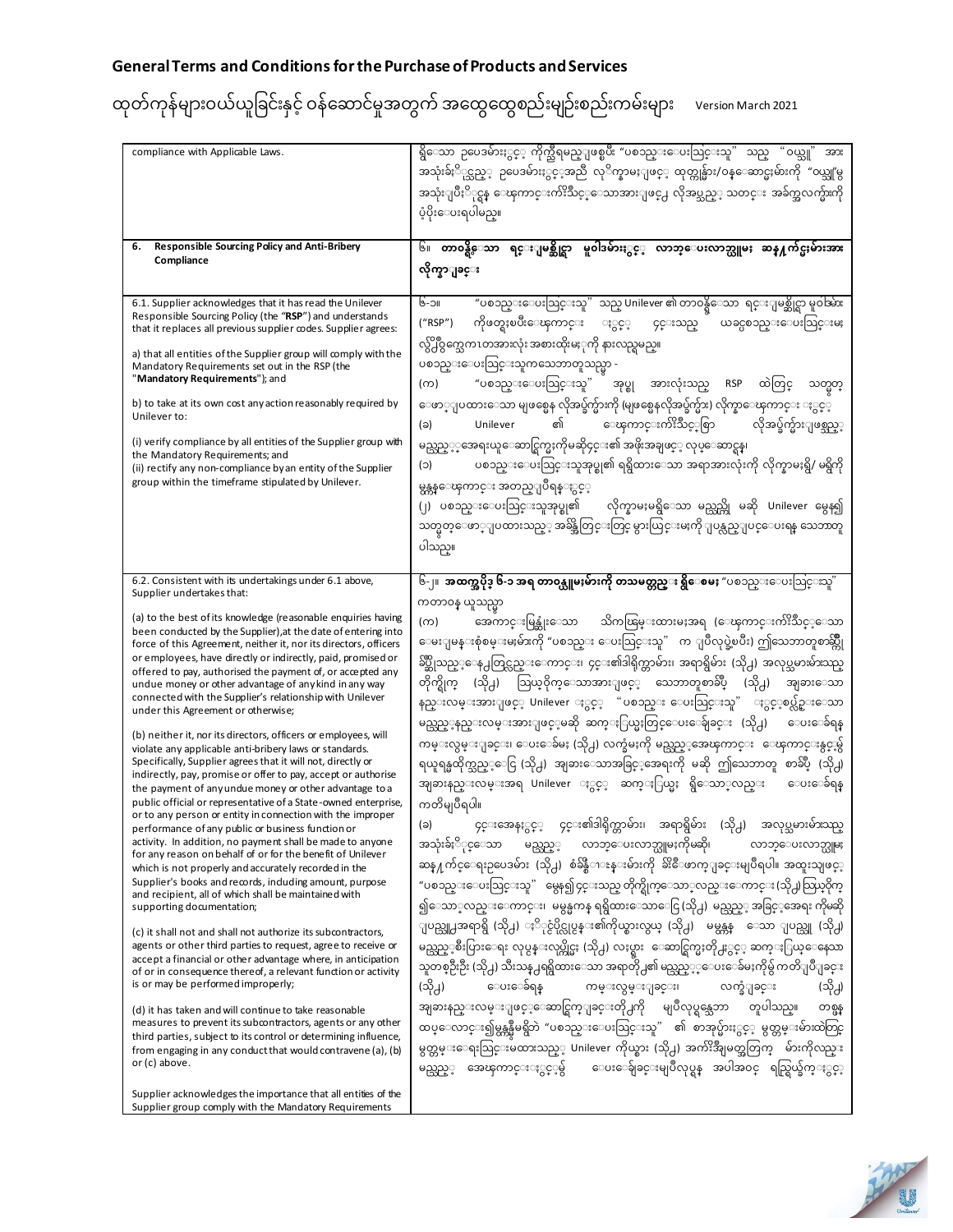| set out in the RSP together with the requirements at 6.2 (a),<br>(b) and (c) above. Further, Supplier undertakes to notify<br>Unilever if it learns of or has reason to believe that any<br>breach of any such obligation has occurred.<br>If any member of the Supplier Group fails to meet the<br>relevant Mandatory Requirements in the RSP or any of the<br>representations and/or warranties set out in 6.2 (a), (b) and<br>(c) above, then where Unilever considers that such a breach<br>can be remediated, Supplier shall take all further steps as<br>reasonably stipulated by Unilever to remedy the breach,<br>including the implementation of adequate procedures so<br>that no such breach will arise again.<br>Where concerns arising out of the breach are material and<br>the breach cannot be or is not remedied in accordance with<br>the requirements set out above, Unilever reserves the right<br>to terminate this Agreement with immediate effect. In the<br>event that Unilever terminates this Agreement under this<br>provision, without prejudice to any charges owing or any<br>other pre-existing liabilities, no member of the Supplier<br>Group shall be entitled to daim compensation or any further<br>remuneration, regardless of any activities or agreements<br>with additional third parties entered into before<br>termination.<br>The RSP including the Mandatory Requirements can be<br>accessed on: http://www.unilever.com/responsible-<br>sourcing-policy/.<br>6.3. Where reasonably required by Unilever, Supplier | ေငြပမာဏကို လက္ခံရယူသူအားလုံးကိုလည္း အေထာက္အကူျပဳစာတမ္း<br>မ်ားကိုျပဳစုၿပီး<br>ထိန္းသိမ္းထားရပါမည္။<br>၄င္းအေနႏွင့္ဝသ္းေကာင္း (သို႕) ၄င္း၏ တစ္ဆင့့ခံ ကန္ထရိုက္တာမ်ား၊<br>(0)<br>ေအဂ်င့္နမ်ား (သို႕) အျခားေသာ တတိယပါတီမ်ားႏွင့္ ၄င္းတို႕၏<br>ေနာက္ဆက္တြ<br>ျဖစ္ေပၚမႈမ်ားကို ႀကိဳတင္မန္းဆမႈ (သို႕) ၄င္းတို႕ထဲတြင္ပါဝင္သည္္ ဘ႑ာေငြေၾကး (သို႕)<br>အျခားအခြင့္အေအရးတစ္ခုခုကိုရယူရန္ (သို႕) လက္ခံရန္ ေမတၱာရပ္ခံျခင္းကိုမျပဳလုပ္ရန္<br>မွန္က န္ကိက်မႈမရွိသည့္ လုပ္ကိုင္မႈ (သို႕) လႈပ္ရွားေဆာင္ရြက္မႈ (သို႕)   လုပ္ကိုင္   ေဆာင္ရြက္မႈမ်ားကို<br>တာဝန္မေပးအပ္ရန္ သေဘာတူပါသည္။<br>၄င္းအေနႏွင့္ အထက္အပိုဒ္ပါ (က)၊ (ခ)၊ (ဂ) တို႕ကို ခ်ိႏိေဖာက္မည္္ မည္သည့္လုပ္ရပ္ကိတြင္မ<br>(ဃ)<br>ပါဝင္ပတ္သက္ျခင္းကို ၄င္း၏ တစ္ဆင့္ခံကန္ထရိုက္တာမ်ား၊ ေအးဂ်င့္မ်ား (သို႕) အျခားမည္သည္္<br>တတိယပုဂၢိဳလ္မ်ားကိုမဆို ၄င္းကိုထိန္းခ်ဳပ္မႈႏွင့္ အေရးပါမႈကို ဆုံးျဖတ္ရာတြင္ ကာကြယ္ကားဆီးရန္<br>ေၾကာင္းက်ိးသင့္ေသာ အေရးယူ ေဆာင္ရြက္မႈမ်ားကို ျပဳလုပ္ေပးရန္ဘာ၀န္ယူရပါမည္။<br>ပစၥည္းေပးသြင္းသူမွေန၍ ၆-၂(က)(ခ) ႏွင့္(ဂ)တြင္ သတ္မွတ္ေဖာ္ျပ<br>အတူတကြ RSP တြင္သတ္မတ္ေဖာ္ျပထားေသာ<br>လိုအပ္ခ်က္မ်ားႏွင့္<br>ထားသည့္<br>မျဖစ္မေနလိုအပ္ခ်က္မ်ားကို လိုက္နာရန္ "ပစၥည္း ေပးသြင္းသူ" အုပ္စု၏ သီးသန္႕အရာအားလုံး၏<br>အေရးပါပုံကို အသိအမွတ္ျပဳပါသည္။ ဆက္လက္၍ "ပစၥည္း ေပးသြင္းသူ"<br>သည္<br>အဆိုပါကဲ့သို႕ေသာ ကတိကဝတ္ကို ခ်ိႏိေဖာက္မႈ ျဖစ္ပြားသည္ဟု သိျမင္ျခင္း (သို႕) သိရွိရန္<br>အေၾကာင္းအက်ိးရွိဳခဲ့ပါက အသိေပးရန္ တာဝန္ယူပါသည္။<br>အကယ္၍ "ပစၥည္းေပးသြင္းသူ" အုပ္စုတြင္းရွိ မည္သည့္အဖြဲ႕ဝင္သည္မဆို အထက္ပါ<br>၆-၂ (က)၊ (ခ)၊ ႏွင္္ (ဂ)တို႕တြင္ သတ္မတ္ေဖာျ္ပထားေသာ ကိုယ္စားျပဳမႈမ်ာႊွင္ၠ⁄သို႕<br>RSP တြင္ရွိ<br>အာမခံျခင္းမ်ားတို႕ႏွင့္<br>ဆက္စပ္ေသာ<br>မျဖစ္မေန လိုအပ္မႈမ်ားကို<br>ခ်ိႏိေဖာက္မႈကို ကုစားႏို္င္သည္ဟု<br>ျပည့္မွီေအာင္မေဆာင္ရြက္ႏို္င္ပါက Unilever မွ<br>စဥ္းစားသုံးသပ္ပါက "ပစၥည္းေပးသြင္းသူ" သည္ ခ်ိ <sup>င္မ</sup> ဳိဖာက္မႈကို ကုစားေပးရန္ Unilever၏<br>ေၾကာင္းက်ိဳးသင့္စစြာ ေဖာ္ျပသတ္မွတ္ေပးသည့္ ေနာက္ထပ္အဆင့္ငမ်ား<br>ျဖင့္<br>ေဆာင္ရြက္မႈအပါအဝင္ ျပည့္စုံလုံေလာက္ေသာ<br>လုပ္ထုံး လုပ္နည္းမ်ားအား<br>အေကာင္အထည္ေဖာ္ဆာင္ရြက္ရန္ ႏွင့္ ေနာက္ထပ္ခ် <sup>ပ္စ</sup> ိဳေဖာက္မႈမ်ား ေပၚထြက္မလာရန<br>ေဆာင္ရြက္ရမည္။<br>ခ်ိႏိေဖာက္မႈမွ ေပၚထြက္လာေသာ သက္ဆိုင္မႈမ်ားသည္ ရုပ္ပိုင္းဆိုင္ရာ မ်ားျဖစ္ၿပီး<br>ခ်ိႏိေဖာက္မႈကို အထက္တြင္သတ္မတ္ေဖာ္ျပထားသည္္ လိုအပ္ခ်က္မ်ားႏွင့္ ကုစားမရနိုင္ျခင္း (သို႕)<br>မကုစားခဲ့ပါက Unilever သည္ သေဘာတူစာခ်ဳပ္ကို ခ်က္ျခင္း  ရပ္ဆိုင္းပိုင္ခြင့္ရရွိပါသည္။<br>အဆိုပါကဲ့သို႕ သေဘာတူစာခ်ဳပ္ကို ဤစည္းကမ္းခ်က္အရ  ေဆာင္ရြက္သည့္ကိစၥတြင္ အကန္႕<br>အသတ္မထားဘဲ ယခင္ကပင္ မေျပာင္းမလဲ တည္ရွိေနေသာ ဥပေဒအရ ရပိုင္ခြင့္နမ်ား (သို႕)<br>ေပးဆပ္ရန္ရွိသည့္အခေၾကးေငြမ်ားကို "ပစၥည္းေပးသြင္းသူ" အုပ္စု၏ မည္သည့္အဖြဲ႕ဝင္ဟမ်<br>နစ္နာေၾကး (သို႕) လုပ္ခ ခြဲေဝေပးမႈကို ဆက္လက္၍ ေတာင္းခံပိုင္ခြင့္ရရွိမည္မဟုတ္ပါ။ ၄င္းတို႕သည္<br>ရပ္ဆိုင္းမႈ မျပဳလုပ္မီ ၀င္ေရာက္လာေသာ ေနာက္ထပ္ တတိယပုဂၢိဳလ္မ်ား၏ လႈပ္ရွား  ေဆာင္ရြက္မႈ မ်ား<br>(သို႕) သေဘာတူညီမႈမ်ားႏွင့္ မသက္ဆိုင္ပါ။<br>အပါအဝင္ မျဖစ္မေန ေဆာင္ရြက္ရမည့္ လိုအပ္ခ်က္မ်ားကို http//www.<br>RSP<br><u>Unilever.com/responsible. sourcing –policy</u> တြင္ ဝင္ေရာက္ၾကည့္ ရႈႏိ <sub>ု</sub> င္ပါသည္။<br>ေၾကာင္းက်ဴးသင့္စြစ္ျဖင့္ Unileverက လိုအပ္သည့္အခါတြင္<br>၉-၃။ |
|----------------------------------------------------------------------------------------------------------------------------------------------------------------------------------------------------------------------------------------------------------------------------------------------------------------------------------------------------------------------------------------------------------------------------------------------------------------------------------------------------------------------------------------------------------------------------------------------------------------------------------------------------------------------------------------------------------------------------------------------------------------------------------------------------------------------------------------------------------------------------------------------------------------------------------------------------------------------------------------------------------------------------------------------------------------------------------------------------------------------------------------------------------------------------------------------------------------------------------------------------------------------------------------------------------------------------------------------------------------------------------------------------------------------------------------------------------------------------------------------------------------------------------------------------------------|--------------------------------------------------------------------------------------------------------------------------------------------------------------------------------------------------------------------------------------------------------------------------------------------------------------------------------------------------------------------------------------------------------------------------------------------------------------------------------------------------------------------------------------------------------------------------------------------------------------------------------------------------------------------------------------------------------------------------------------------------------------------------------------------------------------------------------------------------------------------------------------------------------------------------------------------------------------------------------------------------------------------------------------------------------------------------------------------------------------------------------------------------------------------------------------------------------------------------------------------------------------------------------------------------------------------------------------------------------------------------------------------------------------------------------------------------------------------------------------------------------------------------------------------------------------------------------------------------------------------------------------------------------------------------------------------------------------------------------------------------------------------------------------------------------------------------------------------------------------------------------------------------------------------------------------------------------------------------------------------------------------------------------------------------------------------------------------------------------------------------------------------------------------------------------------------------------------------------------------------------------------------------------------------------------------------------------------------------------------------------------------------------------------------------------------------------------------------------------------------------------------------------------------------------------------------------------------------------------------------------------------------------------------------------------------------------------------------------------------------------------------------------------------------------------------------------------------------------------------------------------------------------------------------------------------------------------------------------------------------------------------------------------------------------------------------------------|
| shall (at the Supplier's own cost) register with<br>Unilever's Supplier Qualification System ("USQS") and<br>complete any steps required to achieve compliance.                                                                                                                                                                                                                                                                                                                                                                                                                                                                                                                                                                                                                                                                                                                                                                                                                                                                                                                                                                                                                                                                                                                                                                                                                                                                                                                                                                                                | ပစၥည္းေပးသြင္း သူသည္ ("ပစၥည္းေပးသြင္းသူ" ၏ အဖိုးအချဖင့္) Unilever၏<br>ပစၥည္းေပးသြင္းသူ<br>အရည္အခ်င္းခြဲျခား<br>en<br>သတ္မွတ္သည့္စနစ္ (Unilever<br>ပစၥည္းေပးသြင္းသူ အရည္အခ်င္း ခြဲျခားသည့္စနစ္)<br>ကို<br>(USQS)<br>ႏွင္႕<br>မွတ္ပုံတင္ေပးရမည္ျဖစ္ၿပီး လိုက္နာမႈကို ရရွိေစရန္ လိုအပ္ေသာ မည္သည့္အဆင့္မ်ားကိုမဆို<br>အၿပီးသတ္ေဆာင္ရြက္ေပးရပါမည္။                                                                                                                                                                                                                                                                                                                                                                                                                                                                                                                                                                                                                                                                                                                                                                                                                                                                                                                                                                                                                                                                                                                                                                                                                                                                                                                                                                                                                                                                                                                                                                                                                                                                                                                                                                                                                                                                                                                                                                                                                                                                                                                                                                                                                                                                                                                                                                                                                                                                                                                                                                                                                                                                                                                                  |
| 6.4. Supplier must complete a questionnaire, provided from<br>time to time by Unilever, designed to identify the potential<br>presence of "conflict minerals" (as defined under applicable<br>laws) in any products. If requested by Unilever based on the                                                                                                                                                                                                                                                                                                                                                                                                                                                                                                                                                                                                                                                                                                                                                                                                                                                                                                                                                                                                                                                                                                                                                                                                                                                                                                     | "ပစၥည္းေပးသြင္းသူ' ' သည္အခ်ိန္ႏွင့္အာညီ Unilever က ပံ့ပိုးေပးသည့္<br>g-c။<br>ထုတ္ကုန္မ်ားရွိ က်င့္ <b>သံု</b> းႏို္င္ေသာ ဥပေဒမ်ားအရ အဓိပၸါယ္ဖြင့္ <b>ဆိုထားေသာ) ၀ိ</b> ရောဓိ                                                                                                                                                                                                                                                                                                                                                                                                                                                                                                                                                                                                                                                                                                                                                                                                                                                                                                                                                                                                                                                                                                                                                                                                                                                                                                                                                                                                                                                                                                                                                                                                                                                                                                                                                                                                                                                                                                                                                                                                                                                                                                                                                                                                                                                                                                                                                                                                                                                                                                                                                                                                                                                                                                                                                                                                                                                                                                   |

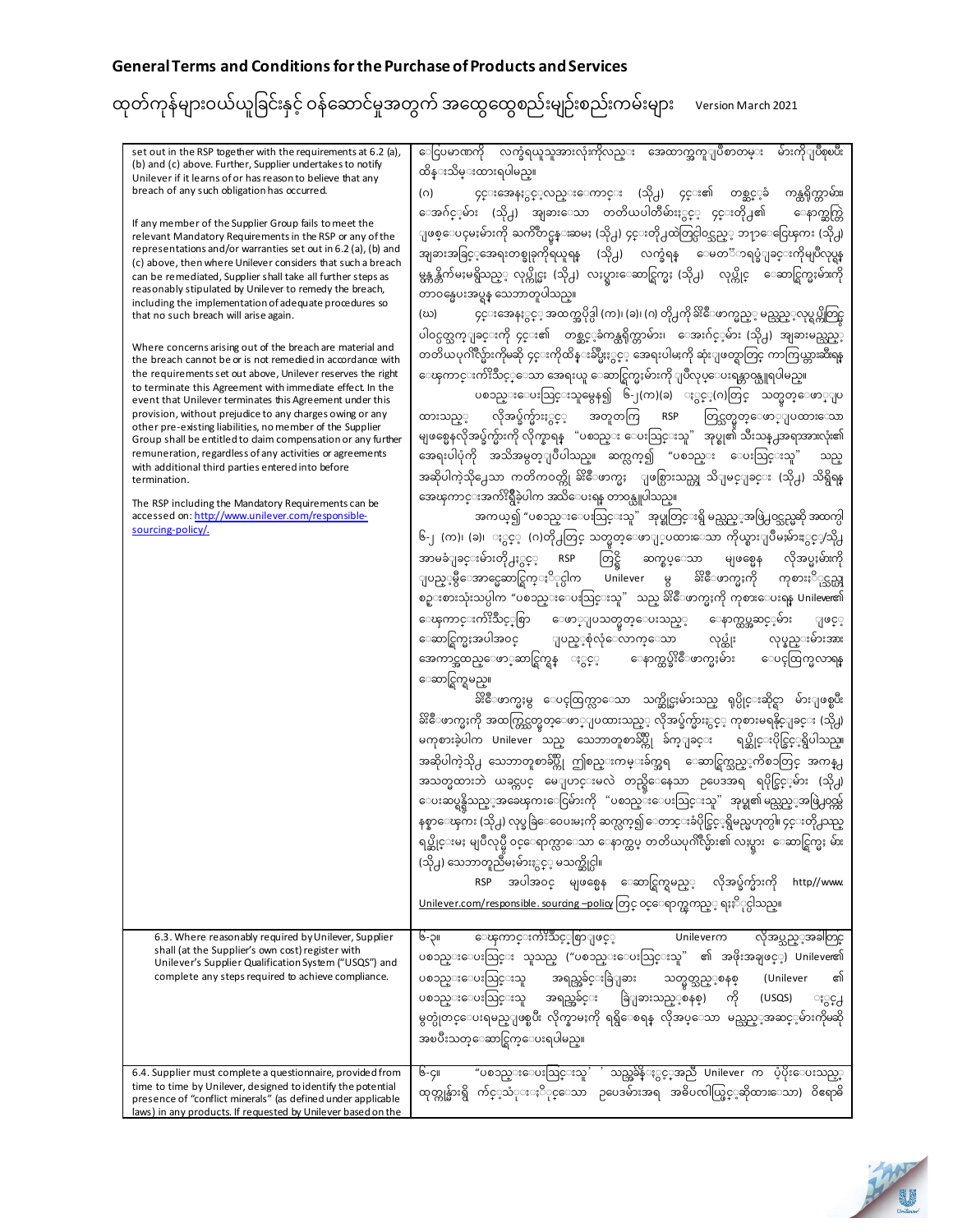| results of such questionnaire, Supplier must perform<br>appropriate due diligence on its supply chain in order to<br>identify the actual presence and origin of conflict minerals in<br>any product no later than thirty (30) days following each<br>calendar year. Unilever may not necessarily ask Supplier to<br>complete a questionnaire if Unilever determines the items<br>Supplier provides do not contain conflict minerals.                                                                                                                                                                                                                                                                                                                                                                                                                                                                                                                                                                                                                                                                                                                                                                                                                                          | အရာမ်ား ပါ၀င္မႈႀကီးမားျခင္းကို မွန္ကန္ေၾကာင္း အတည္ျပဳရန<br>ျဖစ္ေစသည့္<br>ေဖာ္ေဆာင္ထားေသာ ေမးခြန္းမ်ားကို ေျဖၾကားရပါမည္။ အကယ္၍ အဆုိပါကဲ့သို႔<br>ေမးခြန္းထုတ္မႈမ်ား၏<br>ရလဒ္မ်ားေပၚတြင္<br>Unileverm<br>ေမတၱာရပ္ခံလာခဲ့ပါက<br>ထုတ္ကုန္တြင္မဆို<br>ပစၥည္းေပးသြင္းသူသည္<br>ပါ၀င္ေနမႈႏွင့္<br>မည္သည့့<br>အမ္ကန္တကယ္<br>ဝိေရာဓိျဖစ္ေစသည့္ အရာမ်ား၏ မူရင္း ဇစ္ျမစ္ကို မွန္ကန္ေၾကာင္း<br>အတည္ျပံ<br>ႏို္င္ရန္အတြက္ ၄င္း၏ ပစၥည္းေပးသြင္းမႈ တစ္ေလွ်ာက္ ထက္ျမက္မႈ၊<br>သင့္ေလ်ာ္<br>မွန္ကန္စြာျဖင့္ ျပကၡဒိန္ႏွစ္တစ္ခုခ်င္းစီ၏ ေနာက္ရက္ေပါင္း (၃၀)ထက္<br>ေနာက္မွတာဲစဘဲ<br>ေဆာင္ရြက္ရပါမည္။<br>ပစၥည္းေပးသြင္းသူ၏<br>ပံ့ပိုးေပးမႈသည္<br>အကယ္၍<br>ဝိေရာဓိျဖစ္ေစသည္ အရာမ်ား ပါဝင္ျခင္းမရွိဟု Unilever က<br>ဆံုးျဖတ္ပါက<br>ပစၥည္းေပးသြင္းသူသည္ ေမးခြန္းထုတ္မႈကို အၿပီးသတ္ရန္ မလိုပါ။                                                                                                                                                                                                                                                                                                                                                                                                                                                |
|-------------------------------------------------------------------------------------------------------------------------------------------------------------------------------------------------------------------------------------------------------------------------------------------------------------------------------------------------------------------------------------------------------------------------------------------------------------------------------------------------------------------------------------------------------------------------------------------------------------------------------------------------------------------------------------------------------------------------------------------------------------------------------------------------------------------------------------------------------------------------------------------------------------------------------------------------------------------------------------------------------------------------------------------------------------------------------------------------------------------------------------------------------------------------------------------------------------------------------------------------------------------------------|-------------------------------------------------------------------------------------------------------------------------------------------------------------------------------------------------------------------------------------------------------------------------------------------------------------------------------------------------------------------------------------------------------------------------------------------------------------------------------------------------------------------------------------------------------------------------------------------------------------------------------------------------------------------------------------------------------------------------------------------------------------------------------------------------------------------------------------------------------------------------------------------------------------------------------------------------------------------------------------------------------------------------------------------------------------------------------------------------------------------------------------------------------------------------------------------------------------------|
| Confidentiality<br>7.                                                                                                                                                                                                                                                                                                                                                                                                                                                                                                                                                                                                                                                                                                                                                                                                                                                                                                                                                                                                                                                                                                                                                                                                                                                         | လွ်ိဳ႔၀ွက္ထားမႈ<br>2 <sup>11</sup>                                                                                                                                                                                                                                                                                                                                                                                                                                                                                                                                                                                                                                                                                                                                                                                                                                                                                                                                                                                                                                                                                                                                                                                |
| 7.1. The Buyer will disclose or make available to the<br>Supplier information relating to Unilever group business or<br>products ("Confidential Information"). The existence and<br>content of these Terms and the Agreement are also<br>Confidential Information.<br>7.2. The Supplier undertakes (a) to keep all Confidential<br>Information strictly confidential and (b) not to use any                                                                                                                                                                                                                                                                                                                                                                                                                                                                                                                                                                                                                                                                                                                                                                                                                                                                                   | ဝယ္သူသည္ ပစၥည္းေပးသြင္းသူအား Unilever စီးပြားေရးလုပ္ငန္း (သို႔) ထုတ္ကုန္မ်ား<br>$2-21$<br>(လွိ႕ိဳဝွက္အပ္ေသာ သတင္းအခ်က္အလက္) တို႔ႏွင့္ဆက္စပ္ေသာ သတင္း<br>အခ်က္အလက္ကို<br>ေဖာ္ထတ္ (သို႔) ရရွိေစမည္ ျဖစ္ပါသည္။ ဤစည္းမ်ဥ္းမ်ား တည္ရွိမွဳကို ပါ၀င္ေသာ<br>သေဘာတူစာခ်ဳပ္သည္ လွ်ိ႕ဳဝွက္အပ္ေသာ သတင္း အခ်က္အ လက္ျဖစ္ပါသည္။<br>ပစၥည္းေပးသြင္းသူသည္ ေအာက္ပါတို႔ကို တာဝန္ယူပါသည္။<br>2J <sub>II</sub>                                                                                                                                                                                                                                                                                                                                                                                                                                                                                                                                                                                                                                                                                                                                                                                                                          |
| Confidential Information for any purpose other than in<br>complying with its obligations under the Agreement and (c)<br>not to disclose any Confidential Information to any person<br>other than its officers and employees, except to the extent it<br>is necessary for the purpose of performing its obligations<br>under the Agreement. The undertaking shall not apply to the<br>extent Confidential Information is information in the public<br>domain through no fault of the Supplier or the Supplier is<br>required to disclose it by law. Any breach of the Supplier's<br>obligations under this clause by its officers and employees<br>shall be deemed to be a breach by the Supplier. Except to<br>the extent required under Applicable Laws or necessary for<br>the performance of remaining obligations under the<br>Agreement, all Confidential Information shall be returned to<br>the Buyer or, if requested, destroyed on termination or<br>expiry of the Agreement.                                                                                                                                                                                                                                                                                        | (က) လွ်ိျီဝွက္အပ္ေသာ သတင္းအခ်က္အလက္အားလံုးကိုု တင္းၾကပ္စြာ ထိန္းသိမ္း ထားရန္၊<br>သေဘာတူစာခ်ဳပ္အီရ ၄င္း၏ တာ၀န္မ်ားကို ေဖာ္ေဆာင္ျခင္းမွလြဲ၍ လွိပ္ဂ်ဳတ္အပ္သည့္<br>(ခ)<br>သတင္းအခ်က္အလက္ကို အျခားမည္သည့္ရည္ရြယ္ခ်က္တြင္မ် အသံုးမျပဳရန္ႏွင့္၊<br>စာခ်ဳပ္အီရ ၄င္းတို႔၏ တာ၀န္မ်ားကို ေဆာင္ရြက္ရန္<br>၄င္း၏အရာရွိမ်ားႏွင့္<br>(c)<br>လွ်ိဳ႕ဝွက္အပ္သည့္<br>သတင္းအခ်က္အလက္ကို<br>အလုပ္သမားမ်ားမွတပါး<br>မည္သူကိုမွ်<br>အျခား<br>ျဖစ္ပါသည္။ တာဝန္ယူမႈသည္ ပစၥည္းေပးသြင္းသူ<br>ျဖန္႔ေဝျခင္းမျပဳရန္တို႔<br>၏<br>အမ်ားသူငါ<br>သိထားၿပီးသာသ္<br>ျပည္သူလူထုၾကားတြင္<br>အျပစ္ေၾကာင့္မမဟုတ္ဘဲ<br>လွိ႕ဝွက္အပ္သည့္ သတင္းအခ်က္အလက္<br>အတုိင္းအတာအထိ ရွိေနသည့္<br>(သို႔)<br>ပစၥည္းေပးသြင္းသူသည္ ဥပေဒအရ ေဖာ္ထတ္ရန္ လိုအပ္မႈတိုႏွင့္ မသက္ဆိုင္ပါ။ ဤစာပိုဒ္အရ<br>ပစၥည္းေပးသြင္းသူ ထားရွိရေသာ မည္သည့္ ကတိကဝတ္မ်ားကိုမဆို ၄င္း၏ အရာရွိမ်ား (သို႔)<br>အလုပ္သမားမ်ား ခ်ိဳးေိဖာက္မႈသည္ ပစၥည္းေပးသြင္းသူ၏ ခ်ိးေဳဖာက္မႈဟု မွတ္ယူမည္ျဖစ္သည္။<br>အသံုးခ်ႏိုင္သည့္ ဥပေဒမ်ားအရ လိုအပ္ေသာ (သို႔) သေဘာတူစာခ်ဳပ္အရ က်န္ရွိေနေသးေသာ<br>ကတိက၀တ္မ်ား ေဆာင္ရြက္ရာတြင္ လိုအပ္မႈမ်ားမွ လြဲ၍ လွ်ိဳ႕ဝွက္အပ္သည့္ သတင္းအခ်က္အားလံုးကို<br>ဝယ္သူမွ  ေတာင္းဆိုသည့့္ အခါတြင္ ျပန္ေပးရမည္ျဖစ္ၿပီး (သို႔) သေဘာတူစာခ်ဳပ္ သက္တမ္း<br>ကုန္ဆံုးသည့္အခါတြင္ ဖ်က္ဆီးပစ္ရပါမည္။ |
| <b>Intellectual Property Rights</b><br>8.                                                                                                                                                                                                                                                                                                                                                                                                                                                                                                                                                                                                                                                                                                                                                                                                                                                                                                                                                                                                                                                                                                                                                                                                                                     | ဉာဏပစၥည္း မူပိုင္ခြင့္နမ်ား<br>၈။                                                                                                                                                                                                                                                                                                                                                                                                                                                                                                                                                                                                                                                                                                                                                                                                                                                                                                                                                                                                                                                                                                                                                                                 |
| 8.1. Each party shall remain the owner of all IP owned by it<br>before the start of its relationship with the other party<br>independently or created outside the scope of such<br>relationship ("Background IP"). The Buyer shall remain the<br>owner of IP, whether existing or future, relating to or<br>created in the course of the Supplier's performance of its<br>obligations under the Agreement and as such Supplier shall<br>assign and shall procure that all third parties assign to the<br>Buyer with full title guarantee, the IP rights in the<br>deliverables, induding any customisations to the Products/<br>Services, but excluding the Supplier's Background IP. Where<br>assignment of title is not legally feasible, Supplier hereby<br>grants and shall procure that all third parties grant to<br>Unilever/Buyer, a world-wide, perpetual, irrevocable, non-<br>exclusive, assignable, royalty-free licence (with full right to<br>sublicense) to use, reproduce, exploit, modify, alter or<br>integrate the Products/Services without restriction. For all<br>copyright work created under this Agreement, Supplier shall<br>complete and maintain a copyright record form containing<br>all necessary information including the author, work, date | စာခ်ဳပ္ဝင္ တစ္ဦးခ်င္းစီသည္ လြတ္လပ္စြာျဖင့္ အျခားေသာ စာခ်ဳပ္ဝင္ႏွင့္<br>၈-၁။<br>ဉာဏပစၥည္းလုပ္ပိုင္ခြင့္တို႔၏ ပိုင္ရွင္အျဖစ္ရွိ ေနပါမည္။<br>ဆက္ဆံျခင္းမျပဳမွီ ၄င္းပိုင္ဆိုင္ထားေသာ<br>ဤသေဘာတူ စာခ်ဳပ္ ၄င္း၏ ကတိကဝတ္မ်ားကို<br>(ေနာက္ခံဉာဏပစၥည္း) ဝယ္သူသည္<br>ပစၥည္းေပးသြင္းသူ ေဆာင္ရြက္ေနသည့္ ကာလတြင္ ဆက္စပ္ေသာ (သို႔) ဖန္တီးေသာ<br>အနာဂတ္တြင္ ရွိသည္ျဖစ္ပါက<br>အရာမ်ားသည္ တည္ရွိဆဲ<br>(သို႔)<br>ပိုင္လွင္မည္<br>ဆက္လက္၍<br>ဉာဏပစၥည္းမူပိုင္သူအျဖစ္ တည္ရွိမည္ျဖစ္သည္။ ဤကဲ့သို႔အားျဖင့္ ပစၥည္းေပးသြင္းသူသည္<br>တာဝန္ေပးအပ္မႈႏွင့္ ရယူျခင္း ျပဳရာတြင္ ဝယ္သူထံ တာဝန္ေပးအပ္ခံရေသာ တတိယပုဂၢိဳလ္<br>အားလံုးသည္ အာမခံ အျပည့္အာဝရွိေသာ အမည္နာမျဖင့္ ၄င္းဉာဏပစၥည္းလုပ္ပိုင္ခြင့္ငမ်ားကို<br>ေပးပို႔မႈမ်ားတြင္ ၄င္းအပါအဝင္ထုတ္ကုန္မ်ား/<br>ဝန္ေဆာင္မႈမ်ားအတြက္<br>လက္ေရာက္<br>သံုးစြဲသူမ်ားႏွင့္ သင့္ေလ်ာ္ေအာင္ ေဆာင္ရြက္ေပးသြားမည္<br>ျဖစ္ေသာ္လည္း<br>မပါဝင္ပါ။ အမည္နာမ<br>ေနာက္ခံ ဉာဏပစၥည္းလုပ္ပိုင္ခြင့္<br>ပစၥည္းေပးသြင္းသူ၏<br>ေခါင္းစဥ္ကုိေပးအပ္မႈသည္<br>အသံုးမခ်ႏိုင္သည့္အခါတြင္<br>တရား၀င္<br>တတိယပုဂၢိဳလ္မ်ားသည္<br>ပစၥည္းေပးသြင္းသူသည္<br>အားလံုးေသာ                                                                                                                                                                |
|                                                                                                                                                                                                                                                                                                                                                                                                                                                                                                                                                                                                                                                                                                                                                                                                                                                                                                                                                                                                                                                                                                                                                                                                                                                                               | ထုတ္ကုန္မ်ား/၀န္ေဆာင္မႈမ်ားကို တားျမစ္ကန္႔သတ္ခ်က္မပါဘဲ အသံုးျပဳရန္ ရွာေဖြေဖာ္ထုတ္ရန                                                                                                                                                                                                                                                                                                                                                                                                                                                                                                                                                                                                                                                                                                                                                                                                                                                                                                                                                                                                                                                                                                                               |

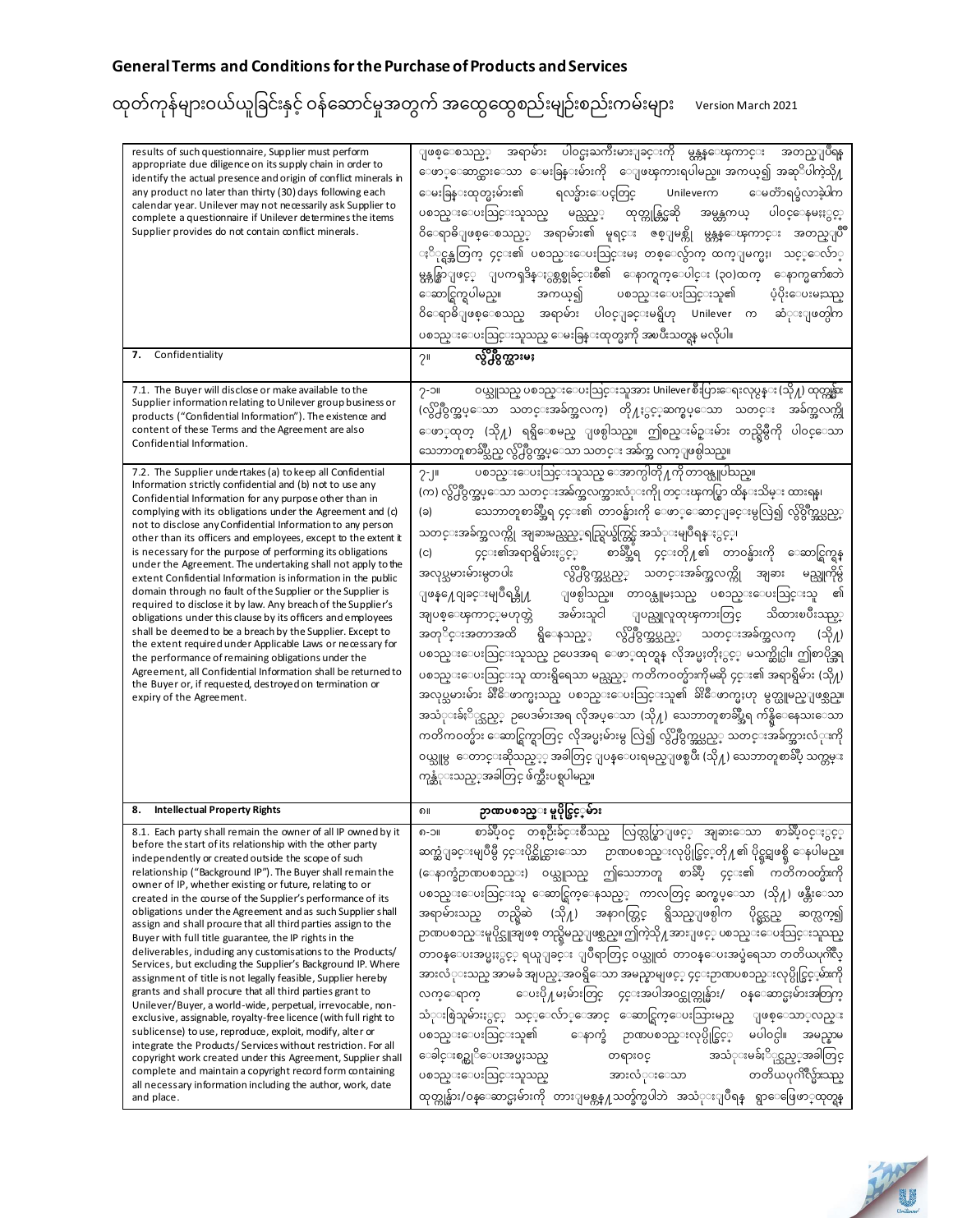| 8.2. Each Supplier shall permit the use of its and its affiliates'<br>Background IP, to the extent reasonably necessary in order<br>for any UGC and its respective suppliers, copackers and<br>repackers to utilize customized IP owned or licensed by any<br>UGC ("Unilever IP") under the Agreement to make, use,<br>modify, incorporate, develop or supply the Products/<br>Services.                                                                                                                                                                                                                                                                                                                                                                                                                                                                                                                                                                                                                                                                                                                                  | ပံုစံေျပာင္းလဲရန္ (သို႔) ေပါင္စည္းရန္ကို ကမၻာအႏွံ႕ ပက္ဖ်က္၍ မရႏိုင္ေသာ<br>ၿပီးျပည့္စံုမႈ မဟုတ္ေသာ၊ တာဝန္<br>ဆက္ကိုက္အေနႏွင့္<br>ေပးအပ္ႏုိင္ေသာ<br>ေငြေၾကးကင္းလြတ္သည့္ လုိင္စင္ (တဆင့္ခံလိုင္စင္ခ်ေပးႏို္လ္သည့္ လုပ္ပိုင္ခြင့္အျပည့္အာ၀ျဖင့္<br>Unilever/ဝယ္သူကို တတိယပါတီအားလံုးက ခြင့္ျပဳ ေပးရပါမည္။<br>ပစၥည္း<br>မူပိုင္ခြင့္အာလုပ္၊ ေန႔ႏွင့္ေနရာ အပါအဝင္<br>ေပးသြင္းသူသည္<br>လိုအပ္သည့္<br>သတင္းအခ်က္အလက္ အားလံုးပါ၀င္ ေသာ ဉာဏပစၥည္း မူပိုင္ခြင့္မမွတ္တမ္း ပံုစံတစ္ေစာင္ကို<br>အၿပီးသတ္ၿပီး လက္ဝယ္ထားရွိရပါမည္။<br>ပစၥည္းေပးသြင္းသူ တစ္ဦးခ်င္းစီသည္ ထုတ္ကုန္မ်ား/ဝန္ေဆာင္မႈမ်ားကို<br>၈-၂။<br>ပံုစံေျပာင္းရန္<br>ဤသေဘာတူစာခ်ပ္အီရ အသံုးျပဳရန<br>ပူးေပါင္းလုပ္ကိုင္တန<br>အေလ့အထျဖစ္ေအာင္ ျပဳလုပ္ထားေသာ ဉာဏပစၥည္းပိုင္ဆိုင္မႈ (သို႔) မည္သည္ UGC (Unilever<br>ဉာဏပစၥည္းလုပ္ပိုင္ခြင့္) ကမဆို လိုင္စင္ခ်ထားေပးမႈကို အသံုးျပဳရန္ တြဲဖက္ထုတ္ပုိးသူမ်ားႏွင့္<br>ျပန္လည္ထုတ္ပုိ <b>းသူမ်ား အသီးသီးေသာ ပစၥည္းေပးသြင္း သူမ်ား</b> မည္သည့္ UGC အတြက္မဆို<br>ေၾကာင္းက်းသိင့္ေသာ အတိုင္းအတာအထိ  ၄င္း၏ လုပ္ေဖာ္ကိုင္ဖက္မ်ား၏<br>ေနာက္ခံဉာဏပစၥည္းလုပ္ပိုင္ခြင့္ကုိ အသံုးျပဳရန္ ခြင့္ျပဳရပါမည္။                                                                                                                                                                                                                                                                                                                                                                                       |
|---------------------------------------------------------------------------------------------------------------------------------------------------------------------------------------------------------------------------------------------------------------------------------------------------------------------------------------------------------------------------------------------------------------------------------------------------------------------------------------------------------------------------------------------------------------------------------------------------------------------------------------------------------------------------------------------------------------------------------------------------------------------------------------------------------------------------------------------------------------------------------------------------------------------------------------------------------------------------------------------------------------------------------------------------------------------------------------------------------------------------|--------------------------------------------------------------------------------------------------------------------------------------------------------------------------------------------------------------------------------------------------------------------------------------------------------------------------------------------------------------------------------------------------------------------------------------------------------------------------------------------------------------------------------------------------------------------------------------------------------------------------------------------------------------------------------------------------------------------------------------------------------------------------------------------------------------------------------------------------------------------------------------------------------------------------------------------------------------------------------------------------------------------------------------------------------------------------------------------------------------------------------------------------------------------------------------------------------------------------------------------------------------------------------------------------------------------------------------------------------------------------------------------------------------------------------------------------------------------------|
| 8.3. The Supplier a) shall supply all Products/ Services that<br>require UnileverIP exdusively for each Buyer and (b) shall not<br>and shall procure that its affiliates do not supply such<br>Products/Services or any components that contain Unilever<br>IP (or any products which embody any Unilever IP) to, or<br>permit them to be provided, distributed or sold, directly or<br>indirectly, to any person other than a UGC or a third party<br>nominated by a UGC, including co-manufacturers, copaders<br>and repackers ("Third Party"). No Supplier shall sell, market<br>or distribute any lookalikes, counterfeit, defective or surplus<br>products containing or embodying any Unilever IP.                                                                                                                                                                                                                                                                                                                                                                                                                  | ပစၥည္းေပးသြင္းသူသည္-<br>၈-၃။<br>ဝယ္သူတစ္ဦးခ်င္းစီအတြက္ Unilever ဉာဏပစၥည္း မူပိုင္ခြင့္ၿပီးျပည့္စံုစြာျဖင့္<br>(က)<br>ထုတ္ကုန္မ်ား/ ဝန္ေဆာင္မႈမ်ားကို ဝယ္သူတစ္ဦးခ်င္းစီအား ေထာက္ပံ့ေပးရမည္။<br>(ခ) ျပန္လည္ထုတ္ပုိ <b>းသူမ်ား (တတိယပါတီ) အပါအ၀င္ UGC (တစ္ခု</b> မွေန၍ အမည္တင္သြင္းေသာ UGC<br>တစ္ခု (သို႔) တတိယပါတီတို႔မွလြဲ၍ အျခားမည္သူအားမဆို တိုက္႐ိုက္ေသာ္လည္းေကာင္း/<br>ဩယ္ဝိုက္၍လည္းေကာင္း၊ ပံ့ပိုးေပးမည့္၊ ျဖန္႔ျဖဴးမည့္ (သို႔) ေရာင္းခ်မည့္ (မည္သ <u>ည့္</u><br>Unilever ဉာဏပစၥည္းလုပ္ပိုင္ခြင့္ပပါဝင္သည့္ (သို႔) ၄င္းတို႔အားခြင့္ျပဳမည့္ မည္သည္္ဝတုတ္ကုန္မ်ား<br>အတြက္မဆို) Unilever ၏ အဆိုပါထုတ္ကုန္မ်ား/၀န္ေဆာင္မႈမ်ား (သို ႔) မည္သည့္ အစိတ္အပိုင္းမ်ားမဆို<br>ပါဝင္သည့္ ၄င္း၏ လုပ္ေဖာ္ကိုင္ဖက္မ်ား ေပးသြင္းျခင္းမရွိေသာ ထုတ္ကုန္မ်ား/ ဝန္ေဆာင္မႈမ်ားကို<br>ျပဳလုပ္ျခင္း (သို႔) ရယူျခင္းမျပဳရပါ။                                                                                                                                                                                                                                                                                                                                                                                                                                                                                                                                                                                                                                                                 |
| 8.4. The Supplier shall ensure all defective, obsolete or<br>excess materials containing Unilever IP are rendered<br>unsuitable for usage. The Supplier shall provide evidence of<br>compliance with this provision to Buyer when required.                                                                                                                                                                                                                                                                                                                                                                                                                                                                                                                                                                                                                                                                                                                                                                                                                                                                               | ၈.၄။ ပစၥည္းေပးသြင္းသူသည္ အသံုးျပဳရန္မသင့္ေလ်ာ္ဟာ သတ္မွတ္ထားေသာ Unilever<br>ဉာဏပစၥည္းလုပ္ပိုင္ခြင့္ပပါဝင္သည့္ အသံုးမျပဳႏို္င္ေသာ (သို႔) ပိုလွ်ံပစၥည္းမ်ားကို<br>ေသခ်ာေစရပါမည္။ လိုအပ္သည့္ အခါတြင္ ပစၥည္းေပးသြင္းသူသည္<br>၀ယ္သူအား<br>ဤစည္းကမ္းခ်က္ႏွင့္ ကိုက္သီေသာ အေထာက္အထားကို ပံ့ပိုးေပးရပါမည္။                                                                                                                                                                                                                                                                                                                                                                                                                                                                                                                                                                                                                                                                                                                                                                                                                                                                                                                                                                                                                                                                                                                                                                        |
| 9.<br><b>Data Protection and Privacy</b>                                                                                                                                                                                                                                                                                                                                                                                                                                                                                                                                                                                                                                                                                                                                                                                                                                                                                                                                                                                                                                                                                  | စီးပြားေရးလုပ္ငန္း<br>ဆက္လက္ေဆာင္ရြြက္မႈ၊<br>မွတ္တမ္မ်ား၊<br>၉။<br>အခ်က္အလက္<br>ကာကြယ္ျခင္းႏွင့္ လြတ္လပ္စြာရွိေစမႈ။                                                                                                                                                                                                                                                                                                                                                                                                                                                                                                                                                                                                                                                                                                                                                                                                                                                                                                                                                                                                                                                                                                                                                                                                                                                                                                                                                      |
| 9.1. The definitions below will have the following meaning:<br>"Controller", "Personal Data Breach" "Data Subject",<br>"Personal Data" "Processing" (including the derivatives<br>"Processed" and "Process") and "Processor", have the<br>meanings given in the GDPR or, where relevant, the meaning<br>of the essentially equivalent terms in other applicable Data<br>Protection Laws;<br>"Data Protection Laws" means any applicable law relating to<br>the Processing, privacy, and use of Personal Data including:<br>(i) European Parliament Regulation (EU) 2016/679 (the<br>"GDPR"); (ii) any corresponding national laws or regulations;<br>(iii) the California Consumer Privacy Act, Cal. Civ. Code §§<br>1798.100 etseq (the "CCPA"); and (iv) corresponding<br>guidance, codes or certification mechanisms of the relevant<br>regulatory authority regarding such laws; "induding",<br>"includes" means "induding/includes without limitation";<br>"UPD" means Personal Data provided or made available to<br>Supplier by (or collected or created for) UGC or a Buyer in<br>connection with this Agreement. | ၉-၁။ အဓိပါယ် ဖွင့်ဆိုချက်များသည် အောက်ပါအတိုင်း အဓိပါယ်သက်ရောက်စေရမည် -<br>"ထိန်းသိမ်းကြီးကြပ်သူ"″ုဂိၢုလ်ရေးဆိုင်ရာအချက်အလက်ချိုးဖောက်မှု‴အချက်အလက်<br>အကြောင်း အရာ" "ပုဂိၢုလ်ရေးဆိုင်ရာအချက်အလက်" "လုပ်ဆောင်ခြင်း" ( "နည်းလမ်း/ စနစ်တကျ<br>လု <b>ပ်ဆောင်ခြင်း</b> " နှင့် " <b>နည်းလမ်း/စနစ်တကျ လုပ်ဆောင်ခဲ့မှု</b> " ကူးယူဆင့်ပွားခြင်းများ  အပါအဝင်) နှင့်<br>GDPR တွင် အဓိပါယ် ဖွင့်ဆိုထားသည့် " <b>နည်းလမ်း/စနစ်တကျ လုပ်ဆောင်သူ</b> " သိုမဟုတ်၊<br>သက်ဆိုင်သမျှသော၊ အခြား ကျင့်သုံး နိုင်သော သတင်းအချက်အလက် ကာကွယ်ခြင်း ဉပဒေများတွင်<br>ဆိုလိုသည့် မရှိမဖြစ် လိုအပ်သော စည်းကမ်းချက်များ။<br>" <b>အချက်အလက် ကာကွယ်ခြင်း ဥပဒေများ</b> " ဆိုသည်မှာ ကျင့်သုံးနိုင်သော မည်သည့် ဥပဒေနှင့်မဆို<br>စပ်ဆိုင်သော နည်းလမ်း/စနစ်တကျ လုပ်ဆောင်ခြင်း၊ ပုဂၢလိကဆိုင်ရာ၊ နှင့် ပုဂိၢုလ်ရေးဆိုင်ရာ<br>အချက်အလက် အသုံးပြုခြင်း အပါအဝင် (၁) ဉရောပ ပါလီမန် စည်းမျဉ်းစည်းကမ်း (EU) 2016/679<br>(the " <b>GDPR</b> ")၊ (၂) အလားတူ ဒေသတွင်း ဆိုင်ရာမည်သည့် ဥပဒေများ နှင့် နည်းဥပဒေများ၊ (၃)<br>ကာလီဖိုးနီးယား ပုဂၢလိက စားသုံးသူ အက်ဉပဒေ Cal. Civ.Code 1798.100 et seq (the " <b>CCPA</b> ")၊ နှင့်<br>(၄) သက်ဆိုင်သမျှ သောလမ်းညွှန်ချက်၊ ကျင့်ထုံးများ သိုမဟုတ် ထိုဉပဒေနှင့် စပ်လျာ်း၍ သက်ဆိုင်ရာ<br>အာဏာပိုင်၏ အသိအမှတ်ပြု ထောက်ခံချက်လက်မှတ်  နည်းလမ်းများ၊ " <b>ပါဝင်ခြင်း</b> "၊ " <b>အပါအဝင်</b> "<br>ဆိုသည်မှာ " အကန့်အသတ်မရှိသော ပါဝင်ခြင်း/အပါအဝင်"၊ " <b>UPD</b> " ဆိုသည်မှာ ပေးပို့ ထားသည့်<br>ပုဂိၢုလ်ရေးဆိုင်ရာအချက်အလက် သို့မဟုတ် ပစၥည်း ပေးသွင်းသူဆီက ရနိုင်ရန် ပြုလုပ် ထားဆာ |

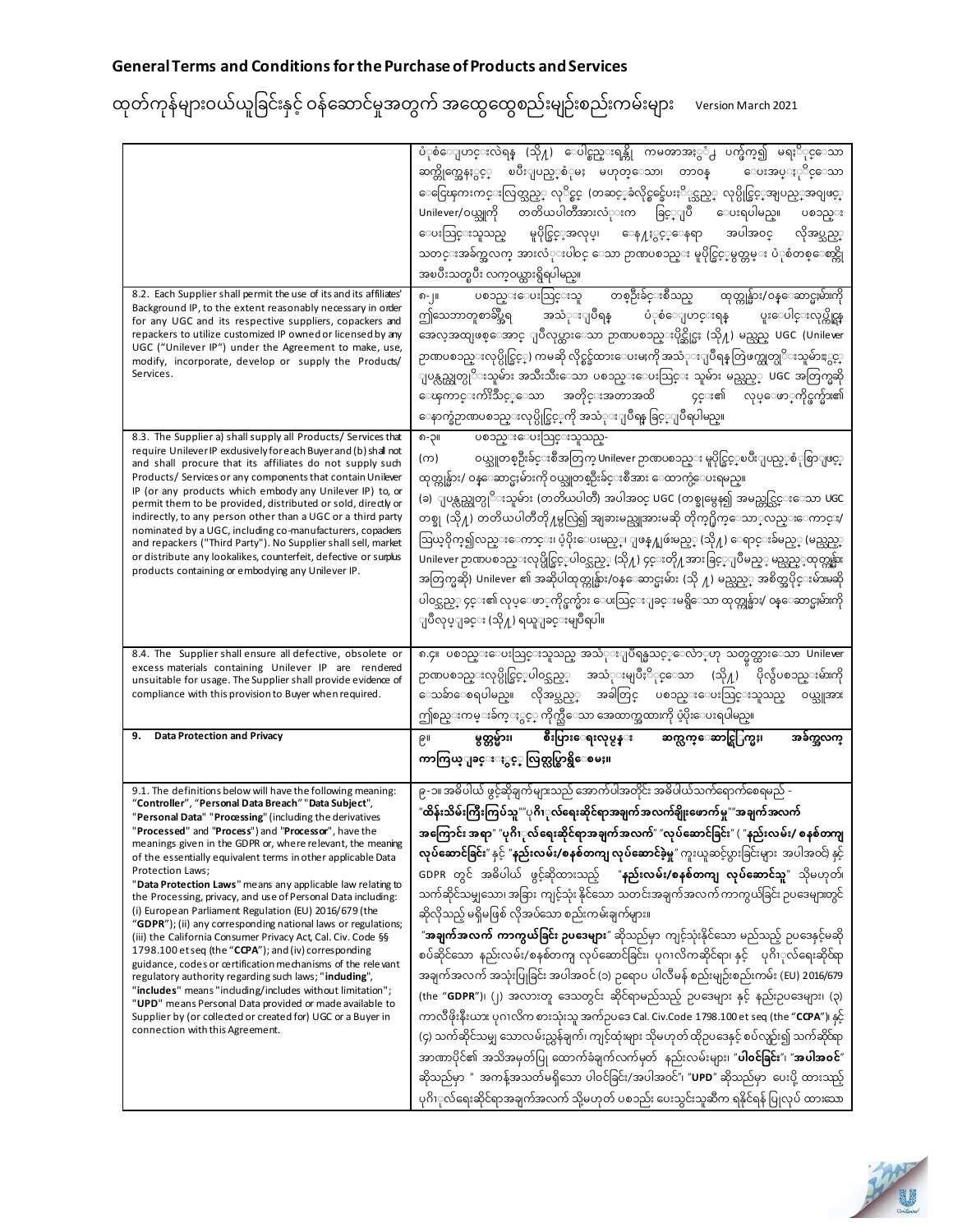|  |  | ထုတ်ကုန်များဝယ်ယူခြင်းနှင့် ဝန်ဆောင်မှုအတွက် အထွေထွေစည်းမျဉ်းစည်းကမ်းများ version March 2021 |  |
|--|--|----------------------------------------------------------------------------------------------|--|
|  |  |                                                                                              |  |

|                                                                                                                                                                                                                                                                                                                                                                                                                                                                                                                                                                                                                                                                                                                                                                                                                                                                                                                                | (စုဆောင်းထားခြင်း သို့မဟုတ် ဖန်တီးထား ခြင်းအတွက်) UGC သို့မဟုတ် ဤသဘောတူ စာချုပ်နှင့်<br>စပ်လျဉ်း၍ ဝယ်ယူသူ                                                                                                                                                                                                                                                                                                                                                                                                                                                                                                                                                                                                                                                                                                                                                                                                                                                                                                                                                                                                                                                                                                                       |
|--------------------------------------------------------------------------------------------------------------------------------------------------------------------------------------------------------------------------------------------------------------------------------------------------------------------------------------------------------------------------------------------------------------------------------------------------------------------------------------------------------------------------------------------------------------------------------------------------------------------------------------------------------------------------------------------------------------------------------------------------------------------------------------------------------------------------------------------------------------------------------------------------------------------------------|---------------------------------------------------------------------------------------------------------------------------------------------------------------------------------------------------------------------------------------------------------------------------------------------------------------------------------------------------------------------------------------------------------------------------------------------------------------------------------------------------------------------------------------------------------------------------------------------------------------------------------------------------------------------------------------------------------------------------------------------------------------------------------------------------------------------------------------------------------------------------------------------------------------------------------------------------------------------------------------------------------------------------------------------------------------------------------------------------------------------------------------------------------------------------------------------------------------------------------|
| 9.2. Reference to laws includes subordinate legislation and<br>means that law as amended or re-enacted from time to<br>time.                                                                                                                                                                                                                                                                                                                                                                                                                                                                                                                                                                                                                                                                                                                                                                                                   | ၉-၂။ ရည်ညွှန်းဥပဒေများတွင် လက်အောက်ခံ ဥပဒေပြုခြင်း နှင့် အခါအားလျော်စွာ ပြန်လည်<br>ထုတ်ပြန်သော သို့မဟုတ် ပြင်ဆင်သော ဉပဒေကို ဆိုလိုခြင်းတို့ ပါဝင်သည်။                                                                                                                                                                                                                                                                                                                                                                                                                                                                                                                                                                                                                                                                                                                                                                                                                                                                                                                                                                                                                                                                           |
| 9.3. A reference to UGC in this dause means UGC or the<br>Buyer that is the Controller of the relevant Personal Data for<br>the particular Processing.                                                                                                                                                                                                                                                                                                                                                                                                                                                                                                                                                                                                                                                                                                                                                                         | ၉-၃။ ဤစာပိုဒ်တွင် UGC ကိုရည်ညွှန်းခြင်းဆိုသည်မှာ  UGC သိုမဟုတ် သက်ဆိုင်ရာ လုပ်ဆောင်မှု<br>အတွက် သက်ဆိုင်သော ပုဂိၢုလ်ရေးဆိုင်ရာ အချက်အလက်ကို ထိန်းသိမ်း သောသူ ဝယ်ယူသူကို<br>ဆိုလိုသည်။                                                                                                                                                                                                                                                                                                                                                                                                                                                                                                                                                                                                                                                                                                                                                                                                                                                                                                                                                                                                                                           |
| 9.4. For the Services, the Supplier is a Processor acting only<br>on UGC's documented instructions. The context for and<br>purposes of Processing UPD is the Supplier's provision of the<br>Services under this Agreement. It will include all Processing<br>activities required to perform the Services, will relate to<br>various categories of Personal Data (which may include<br>personal and contact details, employment information,<br>marketing information, financial or payment details) and will<br>affect Data Subjects (which may include UGC employees and<br>staff, customer and clients), as more particularly recorded by<br>the parties. No special categories of Personal Data will be<br>Processed without UGC's prior written approval. UPD shall<br>be Processed for the Agreement duration and following<br>termination or expiry as required to comply with the<br>deletion/return obligations below. | ၉-၄။ ဝန်ဆောင်မှုများအတွက်၊   ပစၥည်းပေးသွင်းသူသည်  UGC ၏ စာရွက်စာတမ်း ညွှန်ကြားချက်<br>များတွင် လုပ်ကိုင်ဆောင်ရွက်ခြင်းသာလျှင် နည်းလမ်း/စနစ်တကျ လုပ်ဆောင်သူတစ်ဦးဖြစ်သည်။<br>UPD အခြေအနေ နှင့် လုပ်ဆောင်ခြင်း ရည်ရွယ်ချက် များတွင်  ဤသဘောတူစာချုပ်အရ ပစၥည်း<br>ပေးသွင်းသူ၏ ဝန်ဆောင်မှုကိုထောက်ပံ့ခြင်း ဖြစ်သည်။ ယင်းတွင် ဝန်ဆောင်မှုအား ဆောင်ရွက်ရန်<br>လိုအပ်သည့် လုပ်ဆောင်မှု လုပ်ငန်းစဉ်များအားလုံးအပါအဝင် ပုဂိၢုလ်ရေးဆိုင်ရာ အချက်အလက်၏<br>မြောက်များ စွာသော အမျိုးအစားသို့ ဆက်စပ်သော (ပုဂိၢုလ်ရေး ဆိုင်ရာအချက်အလက် နှင့်<br>ဆက်သွယ်ရန် အသေးစိတ်၊ လုပ်ငန်း သတင်းအချက်အလက်၊ ဈေးကွက်တင် ရောင်းချခြင်း သတင်း<br>အချက်အလက်၊ ငွေကြေး သတင်းအချက်အလက် သို့မဟုတ် ငွေပေးချေမှု အသေးစိတ်တို့အပါအဝင်)<br>နှင့် သက်ရောက်လိမ်မည် ဖြစ်သော အကြောင်းအရာအချက်အလက်များ (UGC အလုပ်သမားများ နှင့်<br>ဝန်ထမ်း၊ အပ်နှံသူ နှင့် ဖောက်သည်များ အပါအဝင်)၊ အထူးသဖြင့် စာချုပ်ဝင်များက ပို၍ မှတ်တမ်း<br>တင်ထားသော အရာများပါဝင်သည်။ UGC ၏ စာဖြင့်ရေးသားထားသော ကြိုတင်ခွင့်ပြုချက် မပါရှိဘဲ<br>မည်သည့် ပုဂိၢုလ်ရေးဆိုင်ရာ အချက်အလက်ကိုမျှ အထူးဆောင်ရွက်မည် မဟုတ်ပါ။ သဘောတူ<br>စာချုပ်ကာလအတွင်း နှင့် ရပ်စဲခြင်း သို့မဟုတ် ကုန်ဆုံးပြီး နောက်ပိုင်း အောက်ပါ တာဝန်ဝတ်ရားများ<br>အရ  လိုက်နာရန် လိုအပ်သော UPDအားဖျက်ဆီးခြင်း/ ပြန်ပေးအပ်ခြင်းတို့ ပြုလုပ်ရမည်။ |
| 9.5. The parties may, individually as separate Controllers,<br>need to Process Personal Data of each other's<br>representatives. The Supplier may also Process UPD for the<br>purposes of providing the Services as a separate Controller<br>in some respects, as agreed in writing by the parties.                                                                                                                                                                                                                                                                                                                                                                                                                                                                                                                                                                                                                            | စာချုပ်ဝင်များသည် တစ်ဦးချင်းအားဖြင့် သီးခြားထိန်းသိမ်း ကြီးကြပ်သူများ၊ အခြားသူ<br>၉-၅။<br>အသီးသီး၏ ကိုယ်စားလှယ်များ၏ ပုဂိၢုလ်ရေးဆိုင်ရာ အချက်အလက် လုပ်ဆောင်ရန် လိုအပ်သည်။<br>ပစၥည်းပေးသွင်းသူသည် အခြားသက်ဆိုင်မှုများတွင်  သီးခြားထိန်းသိမ်း ကြီးကြပ်သူအဖြစ်<br>ဝန်ဆောင်မှု အား ထောက်ပံ့ပေးရန် ရည်ရွယ်ချက် အတွက် စာချုပ်ဝင်များ၏ ရေးသား<br>သဘောတူညီချက်ဖြင့် လုပ်ဆောင်နိုင်သည်။                                                                                                                                                                                                                                                                                                                                                                                                                                                                                                                                                                                                                                                                                                                                                                                                                                                 |
| 9.6. The Supplier will only Process UPD in accordance with<br>this Agreement as necessary to provide the Services to UGC.                                                                                                                                                                                                                                                                                                                                                                                                                                                                                                                                                                                                                                                                                                                                                                                                      | ၉-၆။ ပစၥည်းပေးသွင်းသူသည်ဤသဘောတူစာချုပ်နှင့်အညီ UGC အားလိုအပ်သော ဝန်ဆောင်မှုမှား<br>ထောက်ပံ့ပေးရန် UDP ကိုသာလုပ်ဆောင်လိမ့်မည်ဖြစ်သည်။                                                                                                                                                                                                                                                                                                                                                                                                                                                                                                                                                                                                                                                                                                                                                                                                                                                                                                                                                                                                                                                                                            |
| 9.7. The Supplier shall: (i) comply with and Process all UPD in<br>accordance with applicable Data Protection Laws; (ii) co-<br>operate and assist UGC with any data protection impact<br>assessments and consultations with (or notifications to) or<br>responding to questions from or investigations by regulators<br>or supervisory authorities; and (iii) promptly inform UGC if<br>any of its instructions infringe Data Protection Laws.                                                                                                                                                                                                                                                                                                                                                                                                                                                                                | ၉-၇။ ပစၥည်းပေးသွင်းသူသည် - (၁) UDP အားလုံးကို ကျင့်သုံးနိုင်သော အချက်အလက်<br>ကာကွယ်ခြင်း ဉပဒေများနှင့်အညီ လိုက်နာဆောင်ရွက်ရမည်၊ (၂) အချက်အလက် ကာကွယ်ခြင်းအား<br>ထိရောက် စေသည့် အကဲဖြတ်ခြင်းများ နှင့် ဆွေးနွေးတိုင်ပင်ခြင်းများ မည်သည်ကိုမဆို UGCအား<br>ကူညီခြင်းနှင့် ပူးပေါင်းဆောင်ရွက်ရမည် (သို့မဟုတ် အကြောင်း ကြားချက်များသို့) သို့မဟုတ်<br>မေးခွန်းများကို ဖြေကြားခြင်းမှ  သို့မဟုတ် စည်းကမ်း ထိန်းသိမ်းသူများ သို့မဟုတ် အာဏာပိုင်များမှ<br>စုံစမ်း စစ်ဆေးခြင်းများ၊ နှင့် (၃) အချက်အလက် ကာကွယ်ခြင်း ဉပဒေများအား ချိုးဖောက်ရန်<br>ညွှန်ကြားမှုများ ဖြစ်ခဲ့ပါက  UGCသို့ ချက်ချင်း အကြောင်းကြားရမည်။                                                                                                                                                                                                                                                                                                                                                                                                                                                                                                                                                                                                                        |
| 9.8. Where the CCPA applies, the Parties acknowledge and<br>agree that (a) the Supplier shall act as a "Service Provider,"<br>as such term is defined in the CCPA, and shall collect, access,<br>maintain, use, process and transfer UPD solely for the<br>purpose of performing the Supplier's obligations under this<br>Agreement for or on behalf of Company and for no<br>commercial purpose other than the performance of such<br>obligations; (b) the Supplier shall not sell, disdose, release,<br>transfer, make available or otherwise communicate any UPD<br>to any third party without the prior written consent of UGC,<br>other than disclosures (i) to a sub-contractor for a business<br>purpose pursuant to a written agreement to protect UPD in<br>the same manner as provided herein, (ii) to a third party as<br>necessary to comply with applicable laws, or (iii) as<br>otherwise permitted by the CCPA. | ၉-၈။ CCPA ကျင့်သုံးနိုင်သော စာချုပ်ဝင်များက အသိအမှတ်ပြု သဘောတူသည်မှာ (က) ပစၥည်း<br>ပေးသွင်းသူသည် "ဝန်ဆောင်မှုအားထောက်ပံ့သူ" တစ်ဦးအနေဖြင့် ဆောင်ရွက်ရမည်၊ အဆိုပါ<br>စည်းကမ်းချက်သည် CCPAတွင် အဓိပါယ် ဖွင့်ဆိုထားသော နှင့် ဤသဘောတူ စာချုပ်အရ<br>ပစၥည်းပေးသွင်းသူ၏ တာဝန်ဝတ်ရားကို ဆောင်ရွက်ရန် ရည်ရွယ်ချက် တစ်ခုတည်းအတွက် UDPသို့<br>ရယူ၊ စုဆောင်း၊ ထိန်းသိမ်း၊ အသုံးပြုရန် နှင့် လွှဲပြောင်းရန်  ဆောင်ရွက်ရမည် သို့မဟုတ်<br>ကုမၸဏီ၏ကိုယ်စား နှင့်  ယင်းတာဝန်ဝတ်ရား၏ ဆောင်ရွက်မှုထက် အခြားစီးပွားရေး အတွက်<br>မရည်ရွယ်သော (ခ) ပစၥည်းပေးသွင်းသူသည် UGC ၏စာဖြင့် ရေးသားထားသည့် ကြိုတင်<br>သဘောတူချက် မရရှိဘဲ  ရောင်းချခြင်း၊ ထုတ်ဖော်ပြောဆို ခြင်း၊ စွန့်လွှတ်ခြင်း၊ လွှဲပြောင်းခြင်း၊<br>ရရှိရန်ပြုလုပ်ခြင်း သို့မဟုတ် မည်သည့် တတိယပုဂိၢုလ်သို့ မည်သည့် UPDကိုမဆို အခြားနည်းဖြင့်                                                                                                                                                                                                                                                                                                                                                                                                                                                   |

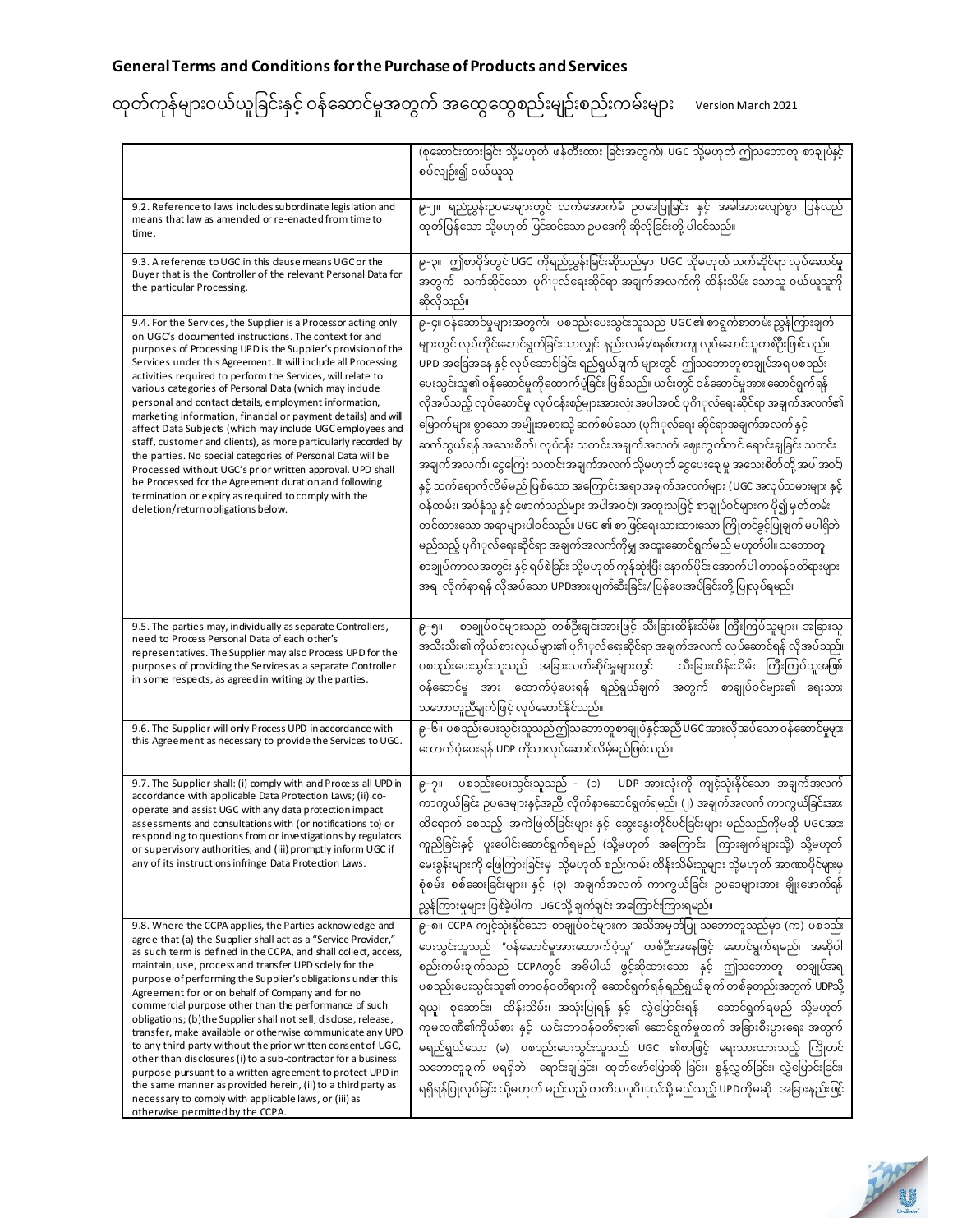| 9.9. The Supplier shall ensure that its personnel are subject<br>to an appropriate contractual or statutory duty of<br>confidentiality in relation to the UPD.<br>9.10. Supplier personnel shall cease Processing UPD when it<br>is no longer necessary to do so to provide the Services or<br>earlier within 15 business days of UGC's instruction to do so<br>unless it is subject to a legal obligation to retain the UPD. At<br>UGC's option, the Supplier shall securely delete or return<br>that data and shall certify to UGC in writing that it (including<br>its group companies) and each subcontractor has done so. | ဆက်သွယ်ခြင်း တို့အပြင် အခြားထုတ်ဖော်ချက်တို့ မပြုရ (i)  ယခုဖော်ပြထားသည့် တူညီသော<br>လုပ်ဆောင်မှု လုပ်ငန်းရည်ရွယ်ချက်အတွက် UPDကို ကာကွယ်ရန်   ထပ်ဆင့် ကန်ထရိုက် တာသို့<br>စာရေးသား သဘောတူညီချက် (ii) ကျင့်သုံးနိုင်သော ဉပဒေများနှင့်အညီ တတိယပုဂိၢုလ်မှ လိုက်နာရန်<br>လိုအပ်ချက်၊ သို့မဟုတ် (iii)  အခြားနည်းအားဖြင့် CCPA ကခွင့်ပြုထားသော။<br>၉-၉။ ပစၥည်းပေးသွင်းသူသည် UDP နှင့် စပ်လျဉ်း၍ ၄င်း၏ဝန်ထမ်းများသည် သင့်လျော်သော<br>ပဋိဉာဏ်ဆိုင်ရာ သို့မဟုတ် ပြဌာန်းချက်ဆိုင်ရာ တာဝန်ဝတ်ရားအရ လျှိုဝှက်ထားရှိရန် သေချာ<br>စေရမည်။<br>၉-၁၀။ ပစၥည်းပေးသွင်းသူ၏ ဝန်ထမ်းများသည် ဝန်ဆောင်မှုပေးရန် မလိုအပ်တော့သည့် အခါ<br>သို့မဟုတ် UGC၏ညွှန်ကြားချက်ရရှိပြီး  UPDကို ဆက်လက်ထိန်းသိမ်းရန် ဉပဒေအရ တာဝန်မရှိပါက<br>အစောပိုင်းကာလ အလုပ်လုပ်ရက် ၁၅ ရက်အတွင်း UPD အားရပ်ဆိုင်းရမည်။ UGC၏ ရွေးချယ်မှုအရ<br>ပစၥည်းပေးသွင်းသူသည် ထိုအချက်အလက် များကို လုံလုံခြုံခြုံ ဖျက်ဆီးပြီး သို့မဟုတ် ပြန်ပေးရမည်။<br>(အုပ်စု ကုမၸဏီများ၏ အချက် အလက်များ  အပါအဝင်) နှင့် လက်အောက်ခံ တစ်ဦးချင်းစီကထိုသို့<br>ပြုလုပ်ပြီးကြောင်းအတည်ပြုရမည်။ |
|--------------------------------------------------------------------------------------------------------------------------------------------------------------------------------------------------------------------------------------------------------------------------------------------------------------------------------------------------------------------------------------------------------------------------------------------------------------------------------------------------------------------------------------------------------------------------------------------------------------------------------|-------------------------------------------------------------------------------------------------------------------------------------------------------------------------------------------------------------------------------------------------------------------------------------------------------------------------------------------------------------------------------------------------------------------------------------------------------------------------------------------------------------------------------------------------------------------------------------------------------------------------------------------------------------------------------------------------------------------------------------------------------------------------------------------------------------------------------------------------------------------------------------------------------------------------------------------------------------------------------------------------------------|
| 9.11. If the Supplier receives any complaints, daims or<br>requests in relation to Processing of UPD (particularly those<br>relating to the exercise of Data Subject rights), it shall,<br>without undue delay, forward such to UGC and cooperate<br>and assist UGC with responding to such as directed by UGC.<br>9.12. The Supplier warrants it has implemented and shall<br>maintain appropriate technical and organisational measures<br>to protect UPD against a Personal Data Breach, which shall                                                                                                                        | ၉-၁၁။ ပစၥည်းပေးသွင်းသူသည် UPDကို လုပ်ဆောင်ခြင်းကြောင့် တိုင်ကြားမှုများ၊ တောင်းဆိုမှုမှား<br>သို့မဟုတ် မေတ်ာရပ်ခံချက်များ မည်သည့်ကိုမဆို ရရှိခဲ့ပါက (အထူးသဖြင့် အချက်အလက်<br>အကြောင်းအရာ အခွင့်အရေးများကို ကျင့်သုံးခြင်းနှင့် စပ်လျာ်း၍)၊ ယင်းတို့ကို နှောင်နှေးခြင်း မရှိဘဲ<br>UGCသို့ ပေးပို့ပြီး UGCမှ ညွှန်ကြားသည့်အတိုင်း တုံ့ပြန်ရန်  UGCကို ပူးပေါင်းကူညီရမည်။<br>၉-၁၂။ ပစၥည်းပေးသွင်းသူသည် ပုဂိၢုလ်ရေးဆိုင်ရာ အချက်အလက် ချိုးဖောက်ခြင်းမှ UDPကို<br>ကာကွယ်ရန် သင့်လျော်သော နည်းပညာနှင့် အဖွဲ့အစည်းဆိုင်ရာ အစီအမံများကို ထားရှိ အကောင်                                                                                                                                                                                                                                                                                                                                                                                                                                                              |
| at all times satisfy, at a minimum, the standards required by<br>Data Protection Laws.<br>9.13. If the Supplier becomes aware of any Personal Data<br>Breach, it shall without undue delay (and in any event within<br>24 hours) notify UGC, investigate the Personal Data Breach,<br>remediate/mitigate any damage and prevent re-occurrence<br>(providing UGC with detailed related information<br>throughout), and cooperate in informing the relevant<br>supervisory authorities or affected Data Subjects.                                                                                                                | အထည်ဖော်ရန် အာမခံရမည်။<br>၉-၁၃။   ပစၥည်းပေးသွင်းသူသည်   ပုဂိၢုလ်ရေးဆိုင်ရာ အချက်အလက် ချိုးဖောက်ခြင်းကို သတိပြု<br>မိခဲ့ပါက ၄င်းအကြောင်းအရာအား နောင်နှေးခြင်းမရှိဘဲ (နှင့် ၂၄နာရီအတွင်း မည်သည့် အဖြစ်<br>အပျက်ကိုမဆို)   UGCသို့ သတင်းပေးပို့ရမည်။   ပုဂိၢုလ်ရေးဆိုင်ရာ အချက်အလက် ချိုးဖောက်ခြင်းကို<br>စုံစမ်းစစ်ဆေးရမည်။ ပျက်စီးဆုံးရှုံးမှုများအား ပြန်လည်ကုစားရန်၊ လျော့ချရန် နှင့် ပြန်လည်<br>ပေါ်ပေါက်ရေးကို တားဆီးရန် (UGCနှင့် သက်ဆိုင်သော အသေးစိတ် အချက်အလက်များကို<br>တလျှောက်လုံး ပေးပို့ခြင်း) နှင့် ထိခိုက်ခံရသည့် အကြောင်းအရာ အချက်အလက်များ သို့မဟုတ်<br>သက်ဆိုင်ရာ အာဏာပိုင်တို့အား အသိပေးရာတွင် ပူးပေါင်းဆောင်ရွက်ခြင်း။                                                                                                                                                                                                                                                                                                                                                                     |
| 9.14. The Supplier may appoint sub-processors or allow its<br>group companies to Process UPD. The Supplier shall notify<br>UGC before the appointment of a new or replacement sub-<br>processor and shall provide UGC with a reasonable period of<br>time to object to the appointment or replacement of any<br>such sub-processor. The Supplier shall use its reasonable<br>endeavours to respond to any objection raised by UGC<br>including, if UGC's objection cannot be adequately<br>addressed, the appointment of an alternative sub-processor.                                                                         | ၉-၁၄။ ပစၥည်းပေးသွင်းသူသည် UPDကို လုပ်ဆောင်ရန် လုပ်ငန်းခွဲများခန့်အပ်ခြင်း သို့မဟုတ် ၄င်း၏<br>အုပ်စုကုမၸဏီများသို့ ခွင့်ပြုနိုင်သည်။ ပစၥည်းပေးသွင်းသူသည် လုပ်ငန်းခွဲ အသစ်ခန့်အပ်ခြင်း<br>သို့မဟုတ် အစားထိုးခြင်း မပြုလုပ်မီ UGCသို့ အသိပေးအကြောင်း ကြားရမည် နှင့် ထိုသို့အစားထိုးခြင်း<br>သို့မဟုတ် ခန့်အပ်ခြင်းကို ကန့်ကွက်ရန်အတွက် သင့်လျော်သော အချိန်ကာလကို UGCအား ပေးရမည်။<br>ပစၥည်း ပေးသွင်းသူသည်   ၄င်း၏ လုပ်ငန်းခွဲများ ခန့်အပ်ခြင်းအပေါ် UGCမှ တင်ပြသော မည်သည့်<br>ကန့်ကွက်မှု ကိုမဆို ဖြေရှင်းရန် သင့်တင့်လျောက်ပတ်သော ကြိုးစားအား ထုတ်မှုရှိရမည်။ UGC၏<br>ကန့်ကွက်မှု ကို မဖြေရှင်းနိုင်ပါက အခြားရွေးချယ်စရာ လုပ်ငန်းခွဲကို ခန့်အပ်ရမည်။                                                                                                                                                                                                                                                                                                                                                           |
| 9.15. Supplier shall ensure subcontractors are contractually<br>bound to the same obligations as contained in this<br>Agreement and shall remain fully liable to UGC for a<br>subcontractor's performance, as well as for any of its acts or<br>omissions relating to its Processing of Personal Data.                                                                                                                                                                                                                                                                                                                         | ၉-၁၅။ ပစၥည်းပေးသွင်းသူသည် ဤသဘောတူစာချုပ်ပါ လိုက်နာရန် တူညီသော တာဝန်များအတိုင်း<br>တဆင့်ခံကန်ထရိုက်တာများနှင့် စာချုပ်စာတမ်းများ   ရေးထိုးထားရန် သေချာစေရမည့်၊ ထို့အပြင်<br>တဆင့်ခံကန်ထရိုက်တာ၏ လုပ်ဆောင်ချက်များသည် ပုဂိၢုလ်ရေးဆိုင်ရာ အချက်အလက်များ<br>လုပ်ဆောင်ခြင်းနှင့် စပ်လျဉ်း၍ မည်သည့် လုပ်ဆောင်မှု သို့မဟုတ် ပျက်ကွက်မှုမဆို UGC<br>သို့အပြည့်အဝ ဆက်လက်တာဝန်ခံရမည်။                                                                                                                                                                                                                                                                                                                                                                                                                                                                                                                                                                                                                                 |
| 9.16. The Supplier (or any subcontractor) shall only transfer<br>UPD from the UK/EEA to a country outside the EEA or an<br>international organisation where such transfer has been<br>approved in writing by UGC, is subject to appropriate<br>safeguards, and otherwise complies with Data Protection<br>Laws.                                                                                                                                                                                                                                                                                                                | ၉-၁၆။ ပစၥည်းပေးသွင်းသူသည် (သိုမဟုတ် မည်သည့်တဆင့်ခံ ကန်ထရိုက်တာမဆို) UK/ EEA မှ<br>UDPအား UGC၏ လွှဲပြောင်းရန် စာဖြင့် ရေးသား ခွင့်ပြုထားသော EEA၏ ပြင်ပရှိ နိုင်ငံ တစ်နိုင်ငံသို့<br>သိုမဟုတ်  သင့်လျော်သော အကာအကွယ်များ ထားရှိခြင်း နှင့်  အချက် အလက်ကာကွယ်ရေးညဆေ<br>နှင့် ကိုက်ညီသည့် အပြည်ပြည်ဆိုင်ရာ အဖွဲ့အစည်းသို့သာ လွှဲပြောင်းရမည်။                                                                                                                                                                                                                                                                                                                                                                                                                                                                                                                                                                                                                                                                    |

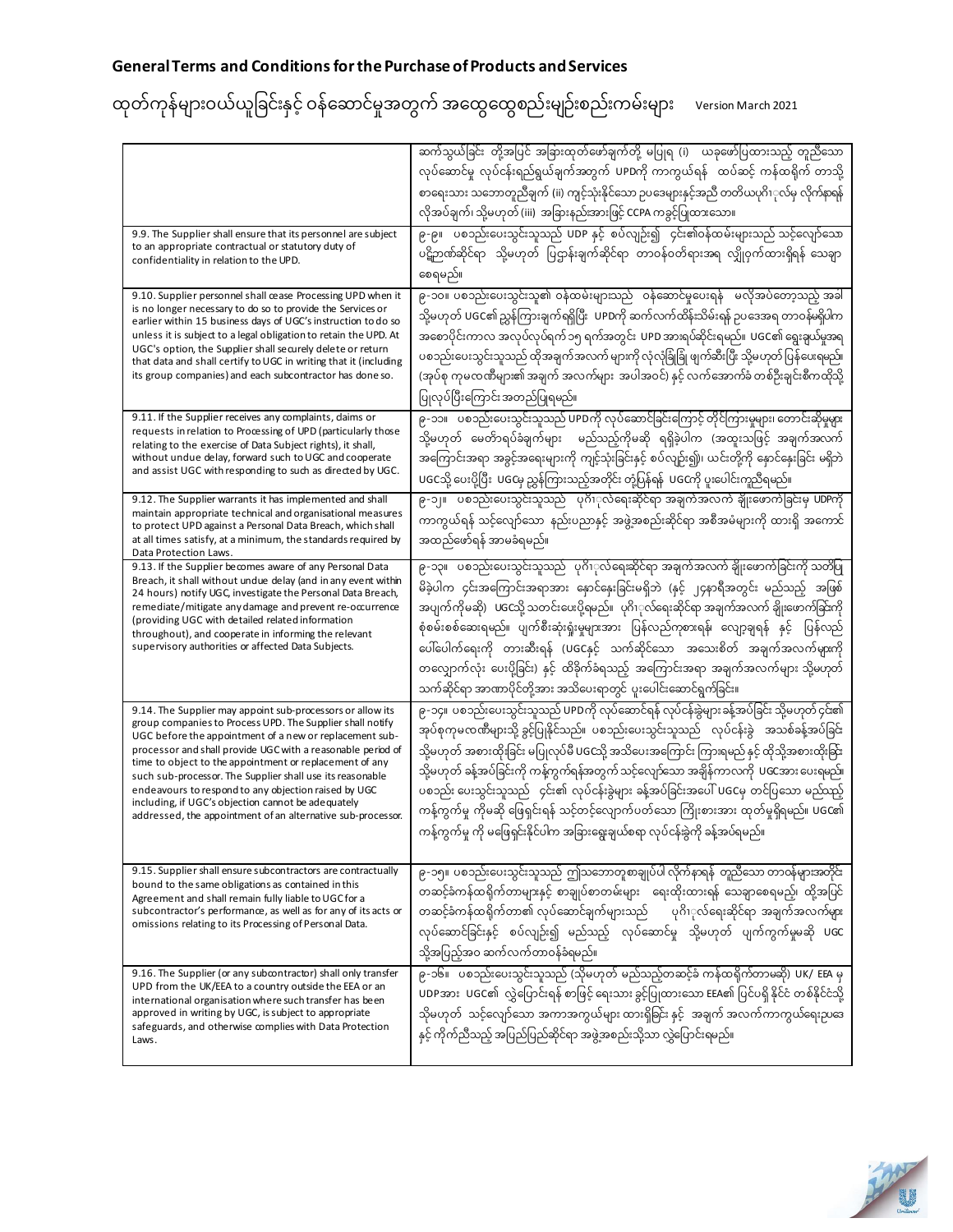| 9.17. The Supplier shall maintain complete and accurate<br>records and information to demonstrate its compliance with<br>this clause 9 (promptly providing these to UGC on request)<br>and allow for audits by UGC or its designated<br>representatives.                                                                                                                                                                                                                                                                                                                                                                | ၉-၁၇။   ပစၥည်းပေးသွင်းသူသည်   ဤစာပိုဒ် ၉ပါ အချက်များနှင့်အညီ လုပ်ဆောင်ရန် မှန်ကန်၍<br>ပြီးပြည့်စုံသော မှတ်တမ်းများ နှင့် သတင်း အချက်အလက်များကို ထိန်းသိမ်း စောင့်ရှောက်ရမည်<br>(တောင်းဆိုမှုများအပေါ် UGC သို့ ချက်ချင်း ထောက်ပံ့ပေးခြင်း) နှင့် UGC ၏ စာရင်းစစ် သို့မဟုတ် ၄င်းမှ<br>ခန့်အပ်ထားသော ကိုယ်စားလှယ်များက စာရင်းစစ်ဆေးကိုခွင့်ပြုရမည်။                                                                                                                                                                                                                                                                                                                                                                                                                                                                                                  |
|-------------------------------------------------------------------------------------------------------------------------------------------------------------------------------------------------------------------------------------------------------------------------------------------------------------------------------------------------------------------------------------------------------------------------------------------------------------------------------------------------------------------------------------------------------------------------------------------------------------------------|----------------------------------------------------------------------------------------------------------------------------------------------------------------------------------------------------------------------------------------------------------------------------------------------------------------------------------------------------------------------------------------------------------------------------------------------------------------------------------------------------------------------------------------------------------------------------------------------------------------------------------------------------------------------------------------------------------------------------------------------------------------------------------------------------------------------------------------------------|
| 10. Records, Business Continuity                                                                                                                                                                                                                                                                                                                                                                                                                                                                                                                                                                                        | ၁၀။ မှတ်တမ်းများ၊ စီးပွားရေး ဆက်လက်ရှင်သန်ခြင်း                                                                                                                                                                                                                                                                                                                                                                                                                                                                                                                                                                                                                                                                                                                                                                                                    |
| 10.1. The Supplier shall keep appropriate records (including<br>in respect of ingredients, components and quality control of<br>Products) for no less than: 5 years; or 7 years for financial<br>information. The Supplier shall at all times upon reasonable<br>notice, allow the Buyer to enter, access, inspect and audit (i)<br>all information, documentation and records related to the<br>Products/ Services, and (ii) the location, equipment, stocks,<br>methods used and performance by the Supplier in the<br>preparation, manufacture, packaging, storage, handling and<br>supply of the Products/Services. | ပစၥည္းေပးသြင္းသူသည္ သင့္ေလ်ာ္ေသာ မွတ္တမ္းမ်ား (အပါအဝင္ ထုတ္ကုန္<br><b>IIC-OC</b><br>အသီးသီး၏ ပါဝင္မႈမ်ား အစိတ္အပိုင္းမ်ား အရည္အေသြးထိန္းခ်ဳပ္မႈ) ဘ႑ာ<br>ေငြေၾကး<br>သတင္းအခ်က္အလက္မ်ားကို ၅ ႏွစ္မွ ၇ ႏွစ္ထက္ မနည္း ေနာက္ဆံုးပိတ္ သတင္းအခ်က္အလက္အတြက္<br>ထားရွိေပးရပါမည္။<br>ပစၥည္းေပးသြင္းသူသည္<br>မည္သည့့<br>အခ်ိန္တြင္မဆိုေၾကာင္းက်ဴိးသိဳင့္ေသာ ႀကိဳတင္သတိေပးစာျဖင့္<br>၀ယ္သူအား ထုတ္ကုန္မ်ား/<br>ဝန္ေဆာင္မႈမ်ားႏွင့္စပ္လ်ဥ္းသည့္<br>သတင္းအခ်က္အလက္အားလံုး။<br>$(\circ)$<br>အေထာက္အထားစာရြက္စာတမ္း ျပဳစုထားမႊႏွင့္ မွတ္တမ္းမ်ားအားလံုး (၂) တည္ေနရာ၊<br>အသံုးအေဆာင္ပစၥည္း၊ စေတာ့မ်ား၊ အသံုးျပဳသည့္ နည္းလမ္းမ်ားႏွင့္ ႀကိဳတင္ ျပင္သင္မႈ<br>ထုတ္လုပ္မႈ၊ ထုတ္ပိုးမႈ၊ သိုေလွာင္မႈ ကိုင္တြယ္မႈႏွင့္<br>ထုတ္ကုန္မ်ား/ ၀န္ေဆာင္မႈမ်ား<br>ေပးသြင္းျခင္းတို႔ကို     စင္ေရာက္ၾကည့္႐ႈ<br>စစ္ေဆးျခင္းႏွင့္<br>စာရင္းစစ္ေဆးျခင္းမ်ား ျပဳလုပ္ရန္ခြင့္ျပဳ ရပါမည္။ |
| 10.2. The Supplier shall reliably back up all personal? data<br>provided, used or generated in connection with the<br>Products/Services (with respect to electronic data, in<br>encrypted form of no less than 256 bit key strength) and shall<br>otherwise establish and maintain adequate organisational<br>and technical safeguards against the destruction, theft, use,<br>disclosure or loss of such data in the possession or control of<br>the Supplier.                                                                                                                                                         | ၁၀-၂။ ပစ္စည်းပေးသွင်းသူသည် ပေးအပ်ထားသော၊အသုံးပြုခဲ့သော (သို့) ထုတ်လုပ်ဖန်တီးခဲ့သော<br>ကုန်ပစ္စည်းများ/ ၀န်ဆောင်မှုများ  ပုဂ္ဂိုလ်ရေးဆိုင်ရာ အချက်အလက်များ အားလုံး (အီလက်ထရောနစ်<br>ဆိုင်ရာ အချက်အလက်များ၊ 256 Bit ထက်မပိုသော encrypted လုပ်ထားသော ပုံစံဖြင့်<br>သိမ်းဆည်းထားသော အချက်အလက်များ) နှင့် အခြားနည်းဖြင့် ထည်သွင်း  သိမ်းဆည်းထားသော<br>လုံလောက်သော စုစည်းမှုများ နှင့် ပစ္စည်းပေးသွင်းသူ၏ ထိန်းသိမ်းမှု (သို့) လက်ဝယ်ထားရှိမှု<br>အောက်ရှိသော အဆိုပါ အချက်အလက်များကို ထိခိုက်ဖျက်ဆီးမှု၊ ခိုးယူမှု၊ အသုံးပြုမှု၊<br>ထုတ်ဖော်ပြောဆိုမှု (သို့) ဆုံးရှုံးမှုများမှ ကာကွယ်ရန် နည်းပညာဆိုင်ရာ လုံခြုံစိတ်ချရမှုကို<br>ယုံကြည်စိတ်ချစွာ ထောက်ပံ့ပေးရမည်။                                                                                                                                                                                      |
| 10.3. The Supplier must manage the security of their systems<br>with respect to identifying and resolving security we aknesses<br>and limiting access to systems/data to authorised individuals.                                                                                                                                                                                                                                                                                                                                                                                                                        | ၁၀-၃။ ပစၥည်းပေးသွင်းသူသည် နှင့် ၄င်းတို့ စနစ်များ၏ လုံခြုံရေး စီစစ်ဖော်ထုတ်ခြင်း<br>နှင့်<br>အားနည်း ချက်များကို ဖြေရှင်းခြင်း၊   နှင့်    လုပ်ပိုင်ခွင့်ရှိသူများ တစ်ဦးချင်းစီ၏ စနစ်များ/<br>အချက်အလက်သို့ ဝင်ရောက်မှုကို ကန့်သတ်ခြင်း  စပ်လျဉ်း၍ စီမံခန့်ခွဲရမည်။                                                                                                                                                                                                                                                                                                                                                                                                                                                                                                                                                                                |
| 11. Term and Termination                                                                                                                                                                                                                                                                                                                                                                                                                                                                                                                                                                                                | သက္တမ္းကာလ ႏွင့္နရပ္ဆိုင္းျခင္း<br>⊃ລ⊪                                                                                                                                                                                                                                                                                                                                                                                                                                                                                                                                                                                                                                                                                                                                                                                                             |
| 11.1. The Agreement shall apply until the expiry or<br>termination of all relevant periods or fulfilment of relevant<br>volumes specified in any part of the Agreement.                                                                                                                                                                                                                                                                                                                                                                                                                                                 | စာခ်ဳပ္၏<br>မည္သည့္အစိတ္အပိုင္းတြင္မဆို<br>သေဘာတူစာခ်ဳပ္အား<br>အေသးစိတ္<br><b>IIC-CC</b><br>ေဖာ္ျပထားေသာ ဆက္စပ္သည့္ကာလအားလုံး (သို႕) ဆက္စပ္ေသာ အတြဲမ်ားကို ျဖည့္ဆည္း<br>ေပးၿပီးသည္္ စာခ်ဳပ္သက္တမ္း ကုန္ဆံုးျခင္း (သို႔) ရပ္စဲျခင္း တိုင္ေအာင္ အသုံးခ်ဲသြားပါမည္။                                                                                                                                                                                                                                                                                                                                                                                                                                                                                                                                                                                   |
| 11.2. The Agreement may be terminated earlier in whole or<br>part by the Buyer without any penalty or further obligation or<br>liability:                                                                                                                                                                                                                                                                                                                                                                                                                                                                               | သေဘာတူစာခ်ပ္ကို<br>"၀ယ္သူ"<br>မွေန၍<br>မည္သည့္ျပစ္ဒဏ္<br>(သို႕)<br>။  -ငင<br>ဆက္လက္၍<br>ကတိကဝတ္ထားရွိမႈ (သို႕) ဉပေဒအရ တာဝန္မရွိဘဲႏွင့္ ေစာစီးစြာျဖင့္<br>တစ္ခုလုံးကို<br>လည္းေကာင္း (သို႕) တစ္စိတ္တစ္ပိုင္းကို လည္းေကာင္း ရပ္ဆိုင္းနိုင္သည္။                                                                                                                                                                                                                                                                                                                                                                                                                                                                                                                                                                                                       |
| on 10 days' written notice in the event of material<br>a)<br>breach of this Agreement by the Supplier or breach by<br>the Supplier of more than 20% of the number of POs<br>submitted by the Buyer in any preceding 3 month<br>period;                                                                                                                                                                                                                                                                                                                                                                                  | ပစၥည္းေပးသြင္းသူ၏ စာခ်ုပ္ပါအခ်က္မ်ား<br>ားေဖာက္မႈ<br>(သို႕)<br>(က)<br>လြန္ခဲ့ေသာ<br>(၃)လအတြင္း "၀ယ္သူ" တင္သြင္းသည့္ PO မ်ားတို႕၏ အေရအတြက္၂၀%ထက္ ေက်ာ္လြန္ၿပီး<br>သတိေပးစာကို<br>ပစၥည္း ေပးသြင္းသူက <sup>သွို</sup> ေဳဖာက္မႈကို<br>၁၀ ရက္ ႀကိဳတင္<br>ေပးျခင္းအားျဖင့္ဝသည္းေကာင္း၊                                                                                                                                                                                                                                                                                                                                                                                                                                                                                                                                                                   |

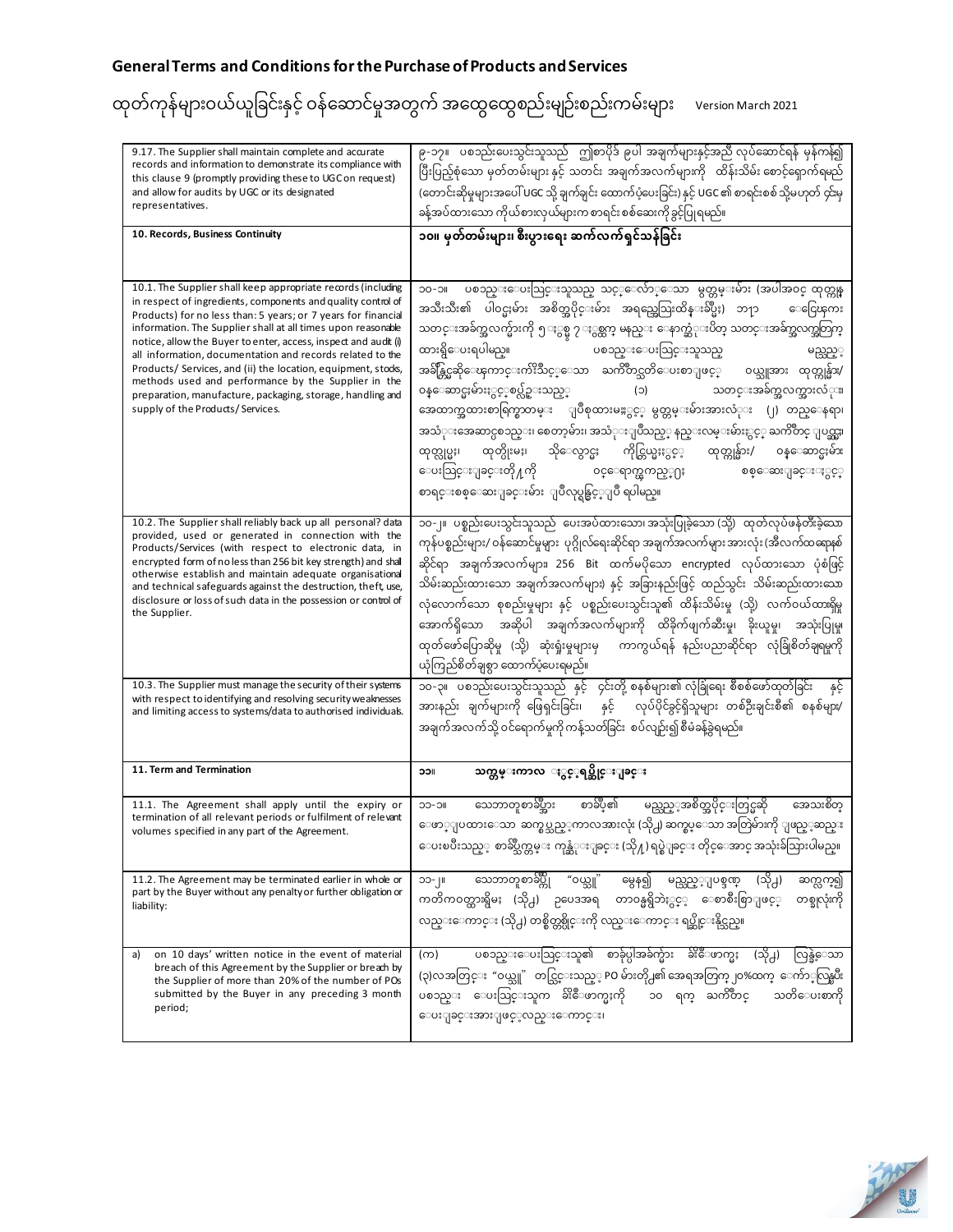| on no less than 7 days' written notice where there is<br>b)<br>material or deliberate or persistent non-compliance<br>with clause 6.1;                                                                                                                                                                                                                                                                                                                                            | စာပိုဒ္ ၆-၁ အား မလိုက္နာမႈကို  စာခ်ုပ္ပါအခ်က္မ်ား ခ်ိႏိဳေဖာက္မႈ (သို႕) တည္ရွိမႈ (သို႕)<br>(ခ)<br>ထပ္ခါတလဲလဲ ျဖစ္ပြားမႈကို စာျဖင့္ေရးသားၿပီး ႀကိဳတင္သတိေပးမႈကို (၇) ရက္ထက္မနည္း<br>ျပဳလုပ္ျခင္းျဖင့္လည္းေကာင္း                                                                                                                                                                                                                                                                                                                                                                                                                                                                                                                                             |
|-----------------------------------------------------------------------------------------------------------------------------------------------------------------------------------------------------------------------------------------------------------------------------------------------------------------------------------------------------------------------------------------------------------------------------------------------------------------------------------|-----------------------------------------------------------------------------------------------------------------------------------------------------------------------------------------------------------------------------------------------------------------------------------------------------------------------------------------------------------------------------------------------------------------------------------------------------------------------------------------------------------------------------------------------------------------------------------------------------------------------------------------------------------------------------------------------------------------------------------------------------------|
| on giving notice in the event of a Force Majeure Event<br>C)<br>affecting the Supplier which continues for more than 10<br>days;                                                                                                                                                                                                                                                                                                                                                  | သဘာဝေဘးဒဏ္အျဖစ္အပ်က္တြင္ "ပစၥည္းေပးသြင္းသူ" ေအပၚ အက်ိႏိၱသက္ေရာ<br>(0)<br>က္မႈသည္ (၁၀) ရက္ ထက္ေက်ာ္လြန္၍ ျဖစ္ပြားလွ်င္ ႀကိဳတင္သတိေပးစာ<br>ေပး၍<br>လည္းေကာင္း                                                                                                                                                                                                                                                                                                                                                                                                                                                                                                                                                                                               |
| for convenience on 30 days' written notice (subject to<br>d)<br>mandatory local laws requiring a longer notice period);<br>or                                                                                                                                                                                                                                                                                                                                                     | (ပို၍တာရွည္ေသာ ႀကိဳတင္သတိေပးမႈကို ေဒသခံဥပေဒမ်ား၏<br>မျဖစ္မေနလို<br>(ဃ)<br>အပ္မႈအရ) အဆင္ေျပ ေခ်ာေမြ႕မႈအတြက္ ရက္ေပါင္း (၃၀) ႀကိဳတင္သတိ<br>ေပးစာကို<br>စာျဖင့့ေရးသား၍ (သို႕)                                                                                                                                                                                                                                                                                                                                                                                                                                                                                                                                                                                 |
| immediately or at a later specified date if the Supplier<br>e)<br>becomes insolvent or enters into administration or is<br>unable to pay its debts as they fall due or threatens to<br>do any of the foregoing or the equivalent.                                                                                                                                                                                                                                                 | အကယ္၍ ပစၥည္းေပးသြင္းသူသည္ လူမဲြခံယူျခင္း၊ ေေကြးဆပ္ရန္<br>$\left( c \right)$<br>ေငြအလုံ အေလာက္မ ရွိျခင္း (သို႕) စီမံခန္႕ခြဲမႈကို စာခ်ဳပ္ခ်ဳပ္ဆိုျခင္း  (သို႕)  ေပးေခ်ရန္ရွိသည့္<br>ငေအကြးမ်ားကို မေပးႏိ <b>ုင္လ်င္ (သို) ေရွ႕တြင္ပါရွိသည္္   မည္သည္</b> ့အရာကိုမဆို<br>ျပဳလုပ္ရန္<br>ျခိမ္းေျခာက္ခံရလွ်င္(သို႕) ယင္းႏွင္္ တူညီေသာ ျဖစ္ပ်က္မႈရွိခဲ့လွ်င္လည္းေကာင္း                                                                                                                                                                                                                                                                                                                                                                                          |
| 11.3. Any individual PO under this Agreement may be<br>terminated earlier by the Supplier on giving 30 days' notice<br>where any invoiced and undisputed sums due under such<br>PO, remain unpaid for a period of 60 days after the<br>applicable due date provided such notice states that a<br>failure to pay within 30 days will result in the termination of<br>that PO.                                                                                                      | ဤသေဘာတူစာခ်ဳပ္အီရ မည္သည့္ PO တစ္ခုခ်င္းစီကို မဆို "ပစၥည္း ေပးသြင္းသူ"<br>IIÇ-CC<br>မွေန၍ အဆိုပါ PO အရ ေပးရန္ရွိသည့္ မည္သည့္ေငြေတာင္းလႊာ (သို႕) အျငင္းမပြားသည့္<br>ေငြပမာဏမ်ားကို ေပးေခ်ရန္ ရက္ေစ့ၿပီးေနာက္ ရက္ေပါင္း (၆၀) ကာလအတြင္း<br>ေပးေခ်ျခင္းမျပဳလွ်င္ ရက္ေပါင္း (၃၀) အတြင္းေပးေခ်ရန္<br>ႀကိဳတင္သ<br>တိေပးစာေပးေသာ္လည္း ေပးေခ်ျခင္းမျပဳပါက အဆိုပါ PO ကို ရပ္ဆိုင္းသြားပါမည္။                                                                                                                                                                                                                                                                                                                                                                         |
| 11.4. Expiry or termination of the Agreement (in whole or<br>part) shall not affect clauses 1.4, 3.3, 3.4, 3.5, 3.6, 5, 7, 8,<br>9.1, 10.4, 11, 12 Annex A 2 or any clause expressed or<br>designed to survive expiry or termination.                                                                                                                                                                                                                                             | စာပုိဒ္မ်ားျဖစ္သည့္ ၁-၄၊ ၃-၃၊ ၃-၄၊ ၃-၅၊ ၃-၆၊ ၅၊ ၇၊ ၈၊ ၉-၁၊ ၁၀-၄၊ ၁၁၊ ၁၂ ေနာက္ဆက္တြဲ က-<br><b>IIQ-CC</b><br>(သို႕) သက္တမ္းကုန္ဆုံးျခင္း (သို႕) ရပ္ဆိုင္းျခင္းမွ လြတ္ေျမာက္ေစရန<br>အေလးအနက္ေဖာ္ျပထားေသာ (သို႕) ပုံေဖာ္ထားေသာ စာပိုဒ္မ်ားကို သေဘာတူစာဆ္သိဳ<br>က္ကမ္းကုန္ဆုံးျခင္း (သို႕) ရပ္ဆိုင္းျခင္း (အျပည့္အ၀ (သို႕) တစ္စိတ္တစ္ပိုင္း) သည္မည္မ်<br>အက်ိးသက္ေရာက္မီရွိမည္မဟုတ္ပါ ။                                                                                                                                                                                                                                                                                                                                                                        |
| 12. Miscellaneous                                                                                                                                                                                                                                                                                                                                                                                                                                                                 | အေထြေထြ<br>∍∥c                                                                                                                                                                                                                                                                                                                                                                                                                                                                                                                                                                                                                                                                                                                                            |
| 12.1. References to "Unilever" or "Unilever group" mean<br>Unilever PLC, Unilever N.V. and any company or partnership<br>from time to time in which either or both directly or<br>indirectly owns or controls the voting rights attached to not<br>less than 50% of the issued ordinary share capital, or<br>controls directly or indirectly the appointment of a majority<br>of the board.                                                                                       | "Unilever" (သို႕) "Unilever Group" ကို ရည္ၫႊန္းမႈမ်ားသည္ Unilever PLC<br>$IC-$  C<br>Unilever NV ႏွင္္ အခ်ိန္ႏွင့္အညီ မည္သည္္ ကုမၸဏီ (သို႕) အစုစပ္အေနႏွင္္ လုပ္ကိုင္လ်က္ရွိေသာ<br>ဘုတ္အဖြဲ႕၏ မဲအမ်ားစုႏွင့္ ခန္႕အပ္ထားသည့္ တိုက္ရိုက္ ေသာ္လည္းေကာင္း (သို႕)<br>သြယ္၀ိုက္၍ေသာ္လည္းေကာင္း ထုတ္ေပးထားသည့္ သာမန္အစုရွယ္ယာမတည္မႈ (သို႕)<br>ထိန္းခ်ဳပ္မႈကို ၅၀% ထက္မနည္း တြဲဖက္ထားသည္ မဲေပးပိုင္ခြင့္ကို မည္သည့္ (သို႕) ႏွစ္ခုလုံးေသာ<br>တိုက္ရိုက္ (သို႕) သြယ္ဝိုက္ေသာအားျဖင့္ ပိုင္ဆိုင္ (သို႕) ထိန္းခ်ဳပ္ထားမႈကို ရည္ၫႊန္းပါသည္။                                                                                                                                                                                                                             |
| 12.2. The Buyer may assign the Agreement in part or in full<br>to another UGC or, in the event of an acquisition of Buyer's<br>business to which the Agreement relates, to the purchaser<br>of such business. Otherwise, no party shall without the prior<br>written consent of the other assign (including by operation<br>of law) or otherwise dispose of the Agreement in whole or<br>part or subcontract any duties or obligations under the<br>Agreement to any third party. | သည္ ေနာက္ထပ္ UGC အား အျပည္္အအ၀ေသာ္လည္းေကာင္း (သို႕)<br>၁၂-၂"၀ယ္သူ"<br>တစ္စိတ္တစ္ပိုင္းကို<br>လည္းေကာင္း သေဘာတူစာခ်ဳပ္အား တာဝန္ေပးအပ္သြားမႈကို<br>အဆိုပါစီးပြားေရးလုပ္ငန္း၀ယ္ယူသူႏွင့္ ဆက္စပ္ေသာ သေဘာတူစာခ်ဳပ္ကိ "ဝယ္သူ"<br>၏<br>စီးပြားေရးလုပ္ငန္းအားရယူမႈ<br>ကိစၥတြင္ျဖစ္ေစ ျပဳလုပ္သြားပါမည္။ သို႕မဟုတ္ပါက<br>မည္သည့္စာခ်ဳပ္ဝင္ကမွ် အျခားေသာ (ဥပေဒအရလုပ္ကိုင္မႈအပါအဝင္) စာျဖင့္    ႀကိဳတင္ေရးသား<br>သေဘာတူခြင့္ျပဳခ်က္မပါဘဲႏွင့္ တာဝန္ေပးအပ္ျခင္း (သို႕) သေဘာတူ စာခ်ဳပ္ကို အျပည္္အအဝ<br>ေသာ္လည္းေကာင္း (သို႕) တစ္စိတ္တစ္ပိုင္း<br>အားျဖင့္ လည္းေကာင္း<br>အျခားနည္းလမ္းျဖင့္ စြန္႕ပစ္ျခင္း (သို႕) အျခားမည္သည္္ တတိယ ပုဂၢိဳလ္ကိမ္ပြဲ<br>ကတိကဝတ္မ်ားကိုလည္းေကာင္း<br>သေဘာတူစာခ်ဳပ္အီရ<br>(သို႕)<br>မည္သည့့<br>တာဝန္မ်ားကိုလည္းေကာင္း တဆင့္ခံကန္ထရိုက္မေပးရ။ |

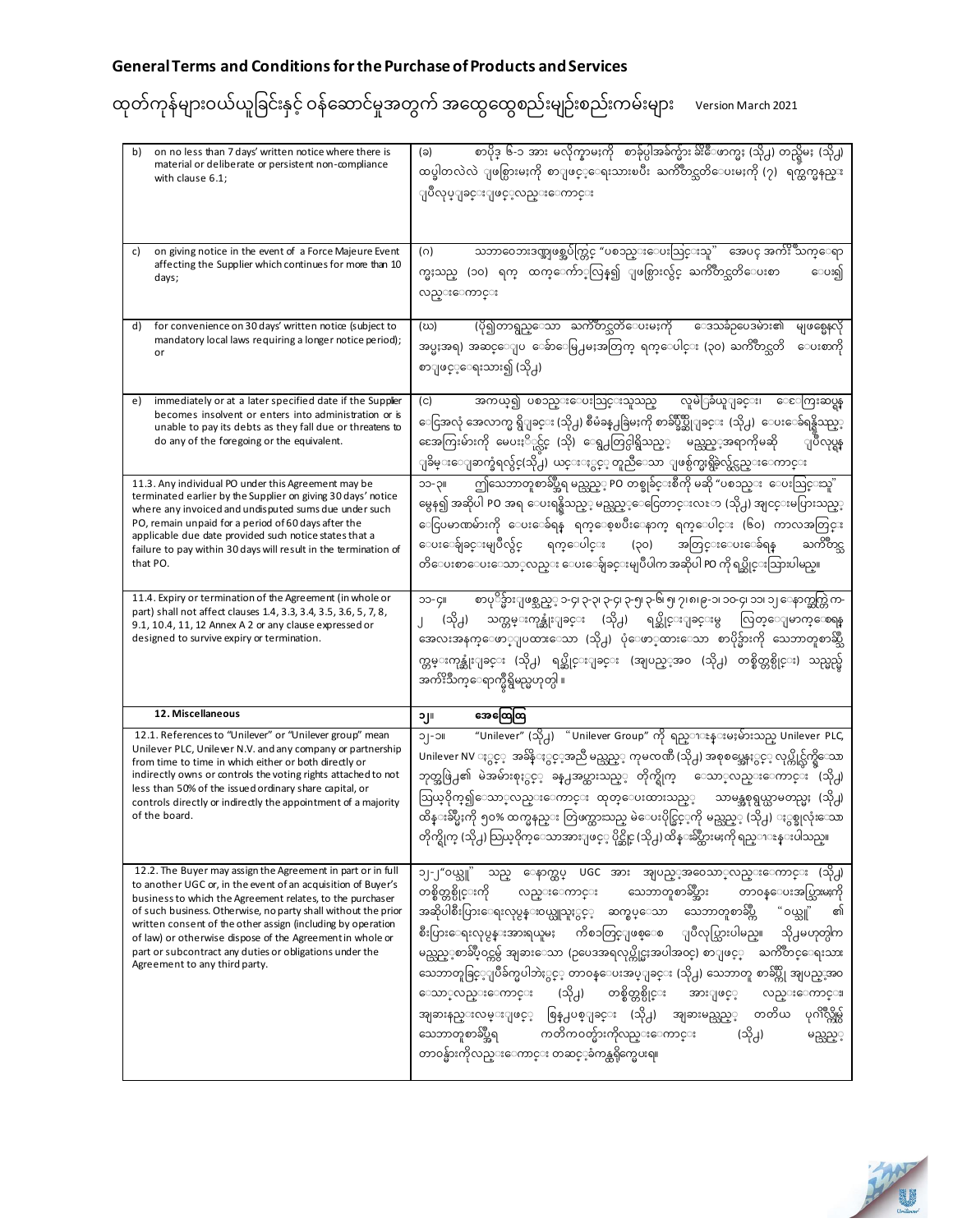| 12.3. In respect of any payment to the Supplier, the Buyer<br>may at any time, without notice to the Supplier, deduct or<br>set off any sum payable by the Supplier to the Buyer.                                                                                                                                                                                                                                                                                                                                        | မည္သည္္ေပးေခ်မႈကိုမဆို ျပဳလုပ္မႈႏွင့္ပတ္သက္၍ "ဝယ္သူ" သည္ မည္သည္္ အခ်ိန္တြဲဆို<br>၁၂-၃။<br>"ပစၥည္းေပးသြင္းသူ" အား ႀကိဳတင္သတိေပးစာမေပးဘဲႏွင့္ "ဝယ္သူ" အား "ပစၥည္း<br>ေပးသြင္းသူ" က ေပးရမည့္ ့ေငြပမာဏကို ႏုတ္ယူျခင္း (သို႕) သတ္မွတ္ျခင္း<br>မည္သည္ကိုမဆို ျပဳလုပ္သြားပါမည္။                                                                                                                                                                                                                                                                                                                                                                                                                                                                                                                                                    |
|--------------------------------------------------------------------------------------------------------------------------------------------------------------------------------------------------------------------------------------------------------------------------------------------------------------------------------------------------------------------------------------------------------------------------------------------------------------------------------------------------------------------------|-----------------------------------------------------------------------------------------------------------------------------------------------------------------------------------------------------------------------------------------------------------------------------------------------------------------------------------------------------------------------------------------------------------------------------------------------------------------------------------------------------------------------------------------------------------------------------------------------------------------------------------------------------------------------------------------------------------------------------------------------------------------------------------------------------------------------------|
| 12.4. No delay or failure to exercise by any party any of its<br>rights, powers or remedies under or in connection with the<br>Agreement shall operate as a waiver of that right, power or<br>remedy. No amendment or variation to any part of the<br>Agreement or any waiver or release of any right, power or<br>remedy of a party shall be of any effect unless it is agreed in<br>writing (excluding email) by each party.                                                                                           | သေဘာတူစာခ်ဳပ္ႏွင့္ ဆက္ႏြယ္ေသာ (သို႕) စာခ်ဳပ္အရ ၄င္း၏ လုပ္ပိုင္ခြင့္နမ်ား၊<br>၁၂-၄။<br>အာဏာမ်ား (သို႕) ကုစားမႈမ်ား  မည္သည့္ကိုမဆို စာခ်ဳပ္ဝင္ မည္သူကမွ် က်င့္သာုံးရန္<br>ေႏွာင့္ေႏွးေဈခင္း (သို႕) ပ်က္ကြက္ေဈခင္း (သို႕) ကိုင္တြယ္ေဆာင္ရြက္ရာ တြင္<br>အဆိုပါလုပ္ပိုင္ခြင့္အာဏာ (သုိ႕) ကုစားမႈကို ေရွာင္ရွားမႈအေနႏွင့္ မျပဳလုပ္ရပါ။ သေဘာတူစာဆို့၏<br>မည္သည့္အစိတ္အပိုင္းကိုမဆို ျပင္ဆင္ျခင္း (သို႕)  ေျပာင္းလဲျခင္း၊ မျပဳလုပ္ျခင္း (သို႕)<br>ပါတီတစ္ခု၏ ေရွာင္ရွားမႈ (သို႕) မည္သည့္လုပ္ပိုင္ခြင္း အာဏာ (သို႕) ကုစားမႈကုိေပးျခင္းသည္<br>စာခ်ဳပ္ဝင္ တစ္ခုခ်င္းစီ၏ စာျဖင့္   ေရးသားသေဘာတူညီ ထားမႈမွလြဲ၍<br>မည္သည့္အက်ိးသက္ေရာက္မႈမွ်ရွိမည္မဟုတ္ပါ။ (အီေမးလ္မပါ၀င္ပါ)                                                                                                                                                              |
| 12.5. The Supplier is an independent contractor engaged by<br>the Buyer to supply the Products/Services. Nothing in the<br>Agreement shall make the Supplier the legal representative<br>or agent of (or be in partnership with) the Buyer nor shall<br>any of them have the right or authority to assume, create or<br>incur any liability or obligation of any kind, express or<br>implied, against, in the name of or on behalf of, the Buyer.                                                                        | "ပစၥည္းေပးသြင္းသူ" သည္ သီးျခားလြတ္လပ္ေသာ ကန္ထရိုက္တာ တစ္ဦးအေနႏွင့္<br>၁၂-၅။<br>"ဝယ္သူ" က ထုတ္ကုန္မ်ား/ ဝန္ေဆာင္မႈမ်ားကို ေပးအပ္ရန္ ငွားရမ္းထားသူ တစ္ဦးျဖစ္ပါသည္။<br>သေဘာတူစာခ်ဳပ္တြင္ပါသည့္ မည္သည့္ အရာကမွ် "ပစၥည္းေပးသြင္းသူ" အား "ဝယ္သူ" ၏<br>တရား၀င္ကိုယ္စားလွယ္ (သို႕) ေအးဂ်င့္ (သို႕  အစုစပ္လုပ္ကိုင္မႈ) ျဖစ္ေစမည္မဟုတ္သလို၊ ၄င္းတို႕ထဲမွ<br>မည္သူကမွလည္း "၀ယ္သူ" ၏<br>အမည္ (သို႕) ကိုယ္စားအားျဖင့္<br>(သို႕)<br>အေလးအနက္ေသာ္လည္းေကာင္း<br>မ္မန္တန္<br>ေၾကာင္းရည္ၫႊန္းမႈျဖင့္လည္းေကာင္း မည္သည့္အမ်ိ <sup>9</sup> အီစားဥပေဒအရ တာ၀န္ရွိမႈ<br>(သို႕) ကတိက၀တ္ကိုမဆို ဆက္လက္ေဆာင္ရြက္ရန္ ဖန္တီးရန္ (သို႕) မိမိကိုယ္ကို ဒုကၡေရာက္ေစရန<br>လုပ္ပိုင္ခြင္္ (သို႕) အာဏာပိုင္မႈမွ် ရွိမည္မဟုတ္ပါ။                                                                                                                                 |
| 12.6. The Supplier is and remains responsible for its<br>employees, subcontractors, agents and representatives. The<br>Supplier is not relieved of liability for and no obligations in<br>relation to these persons pass to the Buyer or any UGC as a<br>result of the Agreement.                                                                                                                                                                                                                                        | ၁၂-၆။ က ဖစၥည္းေပးသြင္းသူ" သည္ ၄င္း၏ အလုပ္သမားမ်ား၊ တစ္ဆင့္ခံ ကန္ကရိုက္တာမ်ား၊<br>ေအးဂ်င့္နမ်ား၏ တာ၀န္ရွိၿပီး ဆက္လက္၍ တာ၀န္ရွိေနပါမည္။ "ပစၥည္းေပးသြင္းသူ" သည္<br>၄င္း၏ဥပေဒအရ တာ၀န္ရွိမႈမွေန၍ သက္သာခြင္္ ရရွိမည္ မဟုတ္သလို ဤကဲ့သို႕ေသာသူမ်ားႏွင့္<br>ဆက္စပ္ေသာ မည္သည့္ကတိကဝတ္မ်ားကို မဆို သေဘာတူညီမႈ၏ ရလဒ္အေနႏွင္္ "ဝယ္သူ" (သို႕) "<br>UGC" သို႕ လက္ဆင့့ကမ္း မေပးရ။                                                                                                                                                                                                                                                                                                                                                                                                                                                           |
| 12.7. Supplier hereby transfers, conveys and assigns to<br>Buyer all right, title and interest in and to all claims and/or<br>causes of action that Supplier may have under the antitrust<br>or competition laws of any applicable jurisdiction arising out<br>of or relating to Supplier's purchases of any item that was, is<br>or will be supplied by Supplier to Buyer. Upon request by<br>Buyer, Supplier shall promptly execute assignments of claims<br>or causes of action to evidence the foregoing assignment. | ၁၂-၇"ပစၥည္းေပးသြင္းသူ" သည္ ယခုမွစ၍ အားလုံးေသာလုပ္ပိုင္ခြင့္နမ်ား၊<br>အမည္နာမေခါင္းစဥ္ႏွင့္ အက်ဴိးစ်ိဳးပြားမ်ားကို "ပစၥည္းေပးသြင္းသူ" အေနႏွင္္<br>ပစၥည္းေပးသြင္းသူ" က "ဝယ္သူ" ကိုေပးသြင္းေသာ (သို႕) ေပးသြင္းမည့္<br>ပစၥည္းေပးသူ၏ မည္သည့္အာရာႏွင့္နမဆို ေပၚထြက္လာေသာ (သို႕) ဆက္စပ္ေသာ<br>အသုံးခ်ႏို္င္သည္္ မည္သည္္ဝာရားစီရင္ပိုင္ခြင့္၏ ယုံၾကည္မႈကို ဆန္႕က်င္ျခင္း (သို႕) အလားတူ<br>ဉပေဒမ်ားအရ "ပစၥည္းေပးသြင္းသူ" တြင္ရွိမည့္ အေရးယူ ေဆာင္ရြက္မႈမ်ားကို<br>ေတာင္းခံမႈအားလုံးႏွင့့/သို႕ ျဖစ္ပြားမႈမ်ားအတြက္ လႊဲေျပာင္း၊ လက္ဆင့္ဧကမ္းႏွင့္<br>တာဝန္ေပးအပ္ျခင္းမ်ားကို ေဆာင္ရြက္ပါသည္။ "ဝယ္သူ" ၏ ေမတၱာရပ္ခံမႈအရ<br>"ပစၥည္းေပးသြင္းသူ"  သည္ အခ်ိန္မွန္က န္တိက်စြာျဖင့္ ေရွ႕တြင္ပါသည္္ တာဝန္  ေပးအပ္မႈကို<br>သက္ေသခဲ့သည့္ လႈပ္ရွားေဆာင္ရြက္မႈ၏ ေတာင္းခံျခင္းမ်ား (သို႕) ျဖစ္ပြားမႈမ်ား၏<br>တာဝန္ေပးအပ္မႈမ်ားကို ခ်ဳပ္ဆိုသြားပါမည္။ |
| 12.8. No one other than a party to the Agreement, their<br>successors and permitted assignees and UGCs upon whom<br>the Agreement confers a benefit shall have any right to<br>enforce any of its terms.                                                                                                                                                                                                                                                                                                                 | သေဘာတူစာခ်ဳပ္တြင္ပါသည့္         မည္သည့္စာခ်ဳပ္ဝင္၊<br>၄င္း၏ဆက္ခံသူမ်ားႏွင့္<br>၁၂-၈။<br>တာဝန္ေပးအပ္ခံရသူမ်ားႏွင့္ အက်ိးအျိဳမတ္ကို အပ္ႏွင္းျခင္းခံရေသာ သေဘာတူ စာခ်ဲတ္အေပၚရွိ<br>UGC တို႕မွလြဲ၍ မည္သူမွ် ၄င္း၏ စည္းမ်ဥ္းမ်ားကို ခ်မွတ္ပိုင္ခြင့္ ရွိမည္မဟုတ္ပါ။                                                                                                                                                                                                                                                                                                                                                                                                                                                                                                                                                               |
| 12.9. If any party is as a result of an event beyond its<br>reasonable control unable to perform all or any part of its<br>obligations under the Agreement (and such an event shall<br>include being unable to, in relation to the Buyer, receive,<br>accept or use Products) ("Force Majeure Event"), then the<br>party suffering such disability shall be excused from such                                                                                                                                            | အကယ္၍ မည္သည့့ စာခ်ဳပ္ဝင္မဆို သေဘာတူစာခ်ဳပ္အီရ ၄င္း၏ ကတိကဝတ္မ်ား<br>၁၂-၉။<br>အားလုံးကိလည္းေကာင္း (သို႕) တစ္စိတ္တစ္ပိုင္းကို လည္းေကာင္း<br>ေဆာင္ရြက္ရန<br>၄င္း၏ေၾကာင္းက်ဴိးသင့္ေသာ ထိန္းခ်ဳပ္မီႏျဖင့္ မျပဳလုပ္ႏိုင္ေသာ အျဖစ္အပ်က္တြင္ရွိရလဒ္                                                                                                                                                                                                                                                                                                                                                                                                                                                                                                                                                                                  |

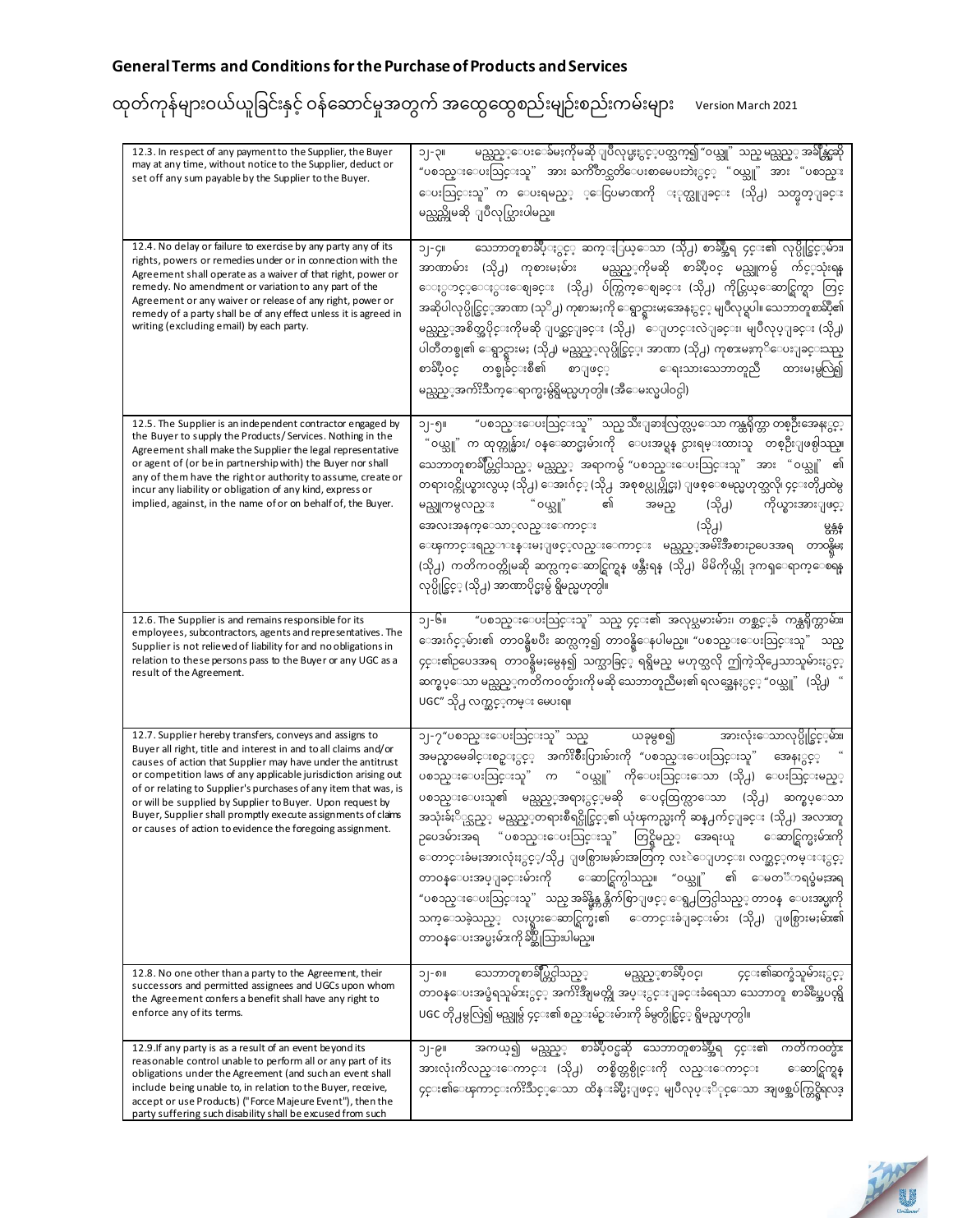| performance for as long as and to the extent that such<br>inability continues, provided it complies with this clause. The<br>party disabled by a Force Majeure Event shall use all<br>reasonable endeavours to mitigate the effect of the Force<br>Majeure Event in the best possible way. Failure of<br>mechanical equipment, computer hardware and/or<br>telecommunications equipment, failure of software, power<br>outages, changes in economic conditions, costs and/or<br>delivery of raw materials, and strike and other labour<br>dispute of any Supplier's representatives (or its affiliates or<br>their representatives) shall not be a Force Majeure Event of<br>the Supplier.<br>12.10. If any provision or part of any provision of the                                                                   | ႏွင္္ (အဆိုပါကဲ့သို႕ေသာ အျဖစ္အပ်က္တစ္ခုအား မေဆာင္ရြက္ႏိုင္မႈ  မ်ားတြင္ ပါဝင္မႈသည္ "ဝယ္သူ"<br>အေနႏွင့္ ဆက္စပ္၍ ထုတ္ကုန္မ်ားကို ရယူျခင္း၊ လက္ခံျခင္း၊ (သို႕) အသုံးျပဳျခင္းတို႕ပါ၀င္ၿပီး)<br>အေနႏွင့္ ျဖစ္ပြားခဲ့ပါက ("သဘာဝေဘးဒဏ္အျဖစ္အပ်က္" ) ထိုအခါတြင္<br>အဆိုပါကဲ့သို႕<br>မစြမ္းေဆာင္ႏိြင္ျခင္းကို ခံစားရသည္္ စာခ်ဳပ္ဝင္သည္ ခၽြင္းခ်က္အေနႏွင္္ ဤစာပိုဒ္ႏွင့္<br>ကိုက္သီပါက အဆိုပါကဲ့သို႕ မစြမ္းေဆာင္ႏိုင္မႈ ဆက္လက္ျဖစ္ပြားေသာ ကာလရွိေနေသးသေရြ႕<br>ခြင့္လႊတ္ေပးမည္ျဖစ္ပါသည္။ မစြမ္းေဆာင္ႏိုင္သည့္ပါတီသည္<br>သဘာဝေဘးဒဏ္<br>သဘာဝေဘးဒဏ္၏ အက်ိဳးသက္ေရာက္မႈမ်ားကို ေလ်ာ့ပါးေစရန<br>အျဖစ္အပ်က္တြင္<br>အေကာင္းမြန္ဆုံးေသာ လံုလစိုက္ထုတ္မႈမ်ားျဖင့္ ျဖစ္ႏိုင္သမွ်ေသာ နည္းလမ္းအသုံးျပဳ၍<br>ေဆာင္ရြက္ရပါမည္။ စက္မႈလက္မႈ အသုံး အေဆာင္ပစၥည္း၊ ကြန္ျပဴတာပစၥည္းမ်ား၊<br>လွ်ပ္စစ္ဓာတ္အားမရရွိျခင္းမ်ား၊ စီးပြားေရး ေျပာင္းလဲမႈမ်ား၊ ကုန္ၾကမ္းပစၥည္းမ်ား၊<br>အဖိုးအခမ်ားႏွင္႔သို႕ လက္ေရာက္ေပးပို႕မႈမ်ားႏွင့္ သပိတ္ေမွာက္ျခင္းမ်ားႏွင့္<br>"ပစၥည္း ေပးသြင္းသူ" ၏ ကိုယ္စားလွယ္မ်ားႏွင့္ အျခားေသာ အလုပ္သမား အျငင္းပြားမႈမ်ား<br>(သို႕ ၄င္း၏လုပ္ေဖာ္ကိုင္ ဖက္မ်ား (သို႕) အျခားကိုယ္စားလွယ္မ်ား) သည္ " ပစၥည္းေပးသြင္းသူ<br>" ၏ သဘာဝေဘးဒဏ္ အျဖစ္အပ်က္ မဟုတ္ပါ။<br>အကယ္၍ သေဘာတူစာခ်ဳပ္၏ မည္သည့္စစည္းကမ္းခ်က္ (သို႕) တစ္စိတ္တစ္ပိုင္းသည္<br>။ ၀င-၂ င |
|-------------------------------------------------------------------------------------------------------------------------------------------------------------------------------------------------------------------------------------------------------------------------------------------------------------------------------------------------------------------------------------------------------------------------------------------------------------------------------------------------------------------------------------------------------------------------------------------------------------------------------------------------------------------------------------------------------------------------------------------------------------------------------------------------------------------------|------------------------------------------------------------------------------------------------------------------------------------------------------------------------------------------------------------------------------------------------------------------------------------------------------------------------------------------------------------------------------------------------------------------------------------------------------------------------------------------------------------------------------------------------------------------------------------------------------------------------------------------------------------------------------------------------------------------------------------------------------------------------------------------------------------------------------------------------------------------------------------------------------------------------------------------------------------------------------------------------------------------------------------------------------------------------------------------------------------------------------------------------------------------------------------------------------------------------------|
| Agreement is or becomes illegal, invalid or unenforceable in<br>any respect under any applicable law, the remaining parts of<br>that provision or of the Agreement shall not in any way be<br>affected. The parties agree to modify or attempt to<br>substitute for any illegal, invalid or unenforceable provision<br>a legal, valid or enforceable provision in order to achieve to<br>the greatest extent possible the same effect.                                                                                                                                                                                                                                                                                                                                                                                  | တရားမဝင္၊ အက်ဳံဳးမဝင္ (သို႕) အသုံးမခ်ႏိုင္မႈသည္ မည္သည္္ ဥပေဒအရမဆိုျဖစ္ပြားခဲ့ပါက အဆိုပါ<br>စည္းကမ္း၏ က်န္ရွိေနေသာ အပိုင္းမ်ား (သို႕) သေဘာတူစာခ်ဳပ္သည္ မည္သည့္နည္းႏွင္းမွ် အက်ဴိ <sup>ဳ</sup><br>သက္ေရာက္မႈရွိေစမည္မဟုတ္ပါ။  စာခ်ဴပ္၀င္မ်ားမွေန၍ တရားမ၀င္၊ အက်ဴိးမ၀င္ (သို႕) အသုံးမခ်ႏုိင္<br>စည္းကမ္းခ်က္ကိုမဆို တူညီသည့္ အက်ဴိးသက္ေရာက္မႈကို<br>ေသာ<br>မည္သည့့<br>ရရွိရန္ျဖစ္ႏို္င္ေသာ အႀကီးမားဆုံးအတိုင္း အတာျဖင္္ အက်ိဳးဝင္ေသာ တရားဝင္ေသာ<br>(သို႕) အသုံးခ်ႏိြင္ေသာ စည္းကမ္းျဖင့္ ပုံစံေျပာင္းရန္ (သို႕) အစားထိုးရန<br>ၾကိဳးစားရမည္။                                                                                                                                                                                                                                                                                                                                                                                                                                                                                                                                                                                                                                                                                      |
| 12.11. If where the Supplier is based the official language is<br>not English, the parties may agree to append to the<br>Agreement (or part) a translation of the Agreement (or part)<br>in the local language. In the event of any conflict between<br>the English and the local language version of the Agreement<br>(or part), the parties agree that the English version shall<br>prevail.                                                                                                                                                                                                                                                                                                                                                                                                                          | ၏<br>"ပစၥည္းေပးသြင္းသူ"<br>အကယ္၍<br>။ငင- င<br>တရား၀င္ဘာသာစကားသည္<br>အဂၤလိပ္ဘာသာေပၚတြင္ အေျခခံ မထားပါက ပါတီမ်ားသည္ သေဘာတူစာခ်ဳပ္၏ ဘာသာျပန္ဆိုမႈ<br>(သို႕ တစ္စိတ္တစ္ပိုင္း) ကို ေဒသခံဘာသာ စကားျဖင္ ့ ေနာက္ဆက္တြဲ ထပ္ျဖည့္ရန္ စာခ်ဳပ္ဝင္မ်ားက<br>သေဘာတူပါသည္။ သေဘာတူစာခ်ဳပ္၏ အဂၤလိပ္ဘာသာ<br>စကားႏွင့့ေဒသခံ<br>ဘာသာစကားတို႕အၾကားတြင္ ကြဲျပားျခားနားမႈရွိသည္္ကကိစၥတြင္ အဂၤလိပ္ဘာသာစကားသည္<br>လႊမ္းမိုးအႏိ္ပ္ယူမည္ကို စာခ်ဳပ္ဝင္မ်ားက သေဘာတူ ပါသည္။                                                                                                                                                                                                                                                                                                                                                                                                                                                                                                                                                                                                                                                                                                                                                                                |
| 13. Laws and Jurisdiction                                                                                                                                                                                                                                                                                                                                                                                                                                                                                                                                                                                                                                                                                                                                                                                               | <b>ဉပေဒမ်ားႏွင့</b> ့တရားစီရင္ပိုင္ခြင့့<br>ျ၄င                                                                                                                                                                                                                                                                                                                                                                                                                                                                                                                                                                                                                                                                                                                                                                                                                                                                                                                                                                                                                                                                                                                                                                              |
| 13.1. Unless otherwise specified in a CTC, the Agreement is<br>governed by and construed in accordance with the laws of<br>the following countries and their courts shall have exclusive<br>jurisdiction to settle any dispute which arises under or in<br>connection with the Agreement. Where the Buyer is<br>Unilever Supply Chain Company AG, Unilever Business and<br>Marketing Support AG or Unilever Americas Supply Chain<br>Company AG, the applicable law and jurisdiction is English.<br>Where the Buyer is Unilever Asia Private Limited, the<br>applicable law and jurisdiction is Singapore. In all other cases<br>the applicable law and jurisdiction is that where Buyer is<br>incorporated or formed. The application of the 1980 Vienna<br>Convention on the International Sale of Goods is excluded. | CTC တြင္ အျခားနည္းလမ္းျဖင့္ ေဖာ္ျပထားျခင္းမွလြဲ၍ သေဘာတူစာ ဆို့<br>။င-၄င<br>ေအာက္ပါႏို္င္ငံမ်ားႏွင့္ တရားရုံးမ်ားထိ ဥပေဒလႊမ္းမိုးသြားမည္ျဖစ္ၿပီး ၄င္းတို႕အရ<br>အသုံးျပဳသြားပါမည္။ ထိုအတူပင္ ၄င္းဉပေဒမ်ားက သေဘာတူစာခ်ဳပ္အရ<br>(သို႕)<br>၄င္းႏွင့္ဆက္ႏြယ္၍ ျဖစ္ပြားလာသည့္ အျငင္းပြားမႈမ်ားကိုလည္းေျဖရွင္းရန<br>ၿပီးျပည့္စုံသည့္ တရားစီရင္ပိုင္ခြင့္ငမ်ားကိုရရွိပါမည္။ "ဝယ္သူ" ၏ Unilever Supply Chain<br>Company AG, Unilever Business and Marketing Support AG (သို႕) Unilever Americas Supply Chain<br>တို႕သည္ အသုံးခ်ႏိြင္သည့္ဥပေဒႏွင့္ တရားစီရင္ပိုင္ခြင္းကို<br>Company<br>AG<br>အဂၤလိပ္ဘာသာစကားျဖင့္ ရရွိေသာ္လည္း "၀ယ္သူ" သည္ Unilever Asia Private Limieted<br>ျဖစ္၍ အသုံးခ်ႏိြင္သည္္ဥပေဒႏွင့္ တရားစီရင္ပိုင္ခြင့္သည္ စကၤာပူႏိြင္ငံ<br>ျဖစ္ပါသည္။<br>အျခားကိစၥအားလုံးတြင္ အသုံးခ်ႏုိင္သည္္ဥပေဒႏွင့္ တရားစီရင္ပိုင္ခြင့္သည္<br>"၀ယ္သူ"<br>မွတ္ပုံတင္ထားသည့္ ႏို္င္ငံတြင္ရွိ ဥပေဒႏွင့္ တရားစီရင္ပိုင္ခြင့္ျဖစ္ပါသည္။ 1980 Vienna Convention<br>ကို ႏို္င္ငံတကာ ကုန္စည္မ်ားေရာင္း/၀ယ္ျခင္း အေပၚတြင္ အသုံးခ်မႈအား ခ်န္လပ္ထားပါသည္။                                                                                                                                                                                           |
| Annex A - Specific provisions for the supply of Products                                                                                                                                                                                                                                                                                                                                                                                                                                                                                                                                                                                                                                                                                                                                                                | ေနာက္ဆက္တြဲ A - ထုတ္ကုန္မ်ားေပးသြင္းျခင္းအတြက္ သီးသန္႕စည္းကမ္းမ်ား                                                                                                                                                                                                                                                                                                                                                                                                                                                                                                                                                                                                                                                                                                                                                                                                                                                                                                                                                                                                                                                                                                                                                           |
| These clauses apply to the extent the Supplier supplies<br>Products.                                                                                                                                                                                                                                                                                                                                                                                                                                                                                                                                                                                                                                                                                                                                                    | "ပစၥည္းေပးသြင္းသူ"<br>ကြုံစည္းကမ္းမ်ားသည္<br>ထုတ္ကုန္မ်ားကို<br>ေပးသြင္းသည့္<br>အတိုင္းအတာ အထိသာ ျဖစ္ပါသည္။                                                                                                                                                                                                                                                                                                                                                                                                                                                                                                                                                                                                                                                                                                                                                                                                                                                                                                                                                                                                                                                                                                                  |

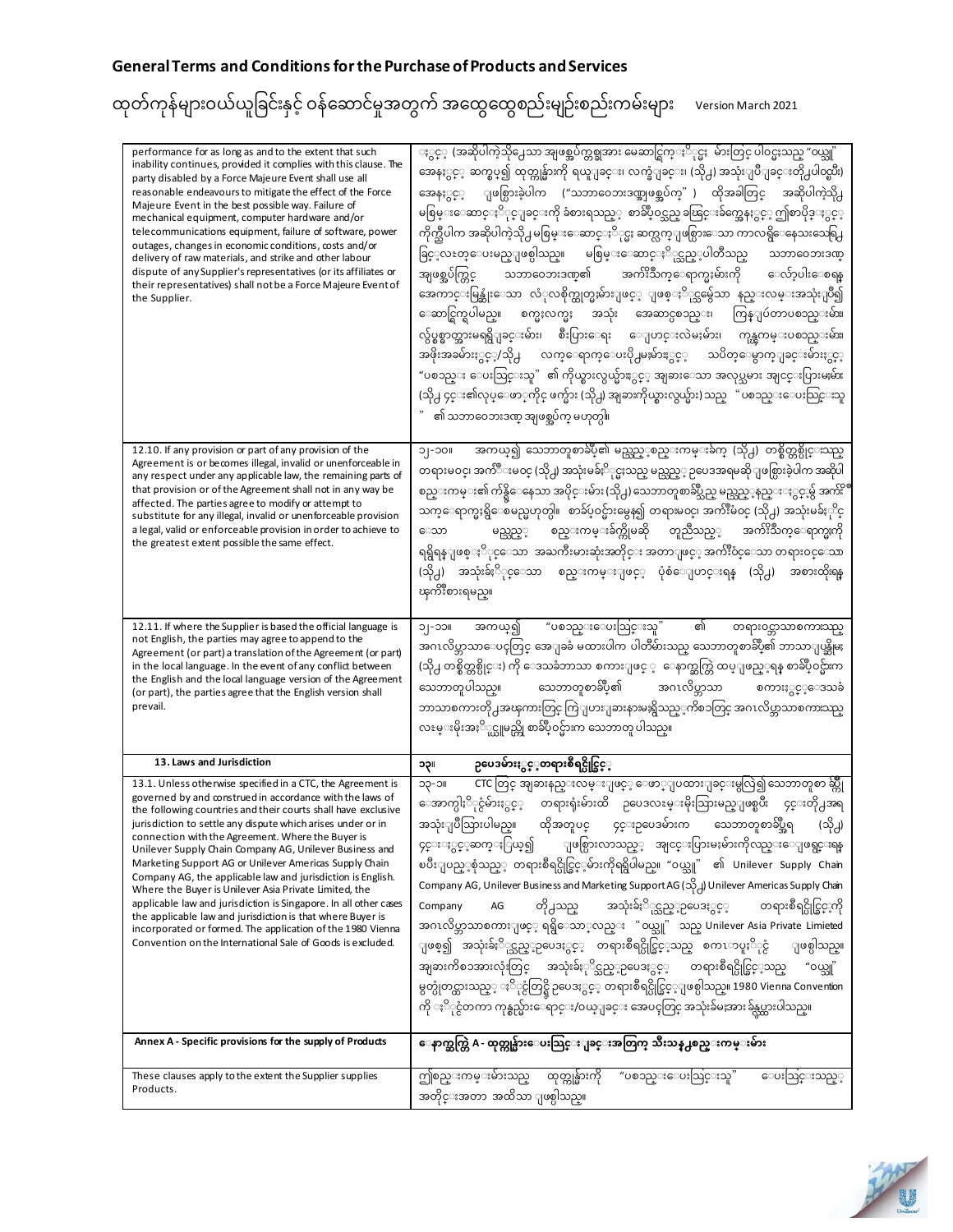| 1. | The Products will be delivered in accordance with the<br>details provided in the CTC or PO or other agreed<br>written instructions. Save as otherwise provided, title<br>and risk shall pass to the Buyer on delivery. Delivery<br>terms shall be interpreted in accordance with the<br>current edition of Incoterms at the time the PO is<br>issued. Each shipment of Products will be accompanied<br>by all documentation required under Applicable Laws.                                                                                                                                                                                                  | <b>IIC</b> | ထုတ္ကုန္မ်ားကို CTC (သို႕) PO (သို႕) အျခားသေဘာတူထားေသာ စာျဖင့္<br>ေရးသားထားသည္္ ၫၖန္ၾကားခ်က္မ်ားႏွင့္အာညီ လက္ေရာက္ေပးပို႕သြားပါမည္။<br>အျခားနည္းလမ္းျဖင့္ ပံ့ပိုးေပးထားပါက အမည္နာမ ေခါင္းစဥ္ႏွင့္<br>စြန္႕စားရမႈအႏၱရာယ္ကို လက္ေရာက္ေပးပို႕သည့္အခါတြင္ "ဝယ္သူ"<br>ΟŎ<br>လက္ဆင့္၈ာမ္းေပးသြားပါမည္။ လက္ေရာက္ေပးပို႕မႈ စည္းမ်ဥ္းမ်ားကို PO<br>ထုတ္ေပးသည့္အခ်ိန္တြင္ရွိ စီးပြားေရးစည္းမ်ဥ္းမ်ားႏွင့္အညီ အဓိပၸၥယ္ဖြင့္ခဆို<br>သြားပါမည္။ ထုတ္ကုန္မ်ား၏ သေဘၤာတင္ပို႕မႈ တစ္ခုခ်င္းစီကို အသုံးခ် နိုင္သည့္<br>ဉပေဒမ်ားကိုလိုအပ္သည့္ စာရြက္စာတမ္းျပဳစုမႈအားလုံးႏွင့္ တြဲဖက္ေပးပို႕ပါမည္။                                                                                                                                                                                                                                                                                                                                       |
|----|--------------------------------------------------------------------------------------------------------------------------------------------------------------------------------------------------------------------------------------------------------------------------------------------------------------------------------------------------------------------------------------------------------------------------------------------------------------------------------------------------------------------------------------------------------------------------------------------------------------------------------------------------------------|------------|----------------------------------------------------------------------------------------------------------------------------------------------------------------------------------------------------------------------------------------------------------------------------------------------------------------------------------------------------------------------------------------------------------------------------------------------------------------------------------------------------------------------------------------------------------------------------------------------------------------------------------------------------------------------------------------------------------------------------------------------------------------------------------------------------------------------------------------------------------------------------------------------------------------------|
| 2. | The Supplier shall: (a) only supply Products from a<br>location approved by the Buyer; (b) at its expense,<br>ensure full traceability of Products, ingredients and<br>components; (c) keep and provide to Buyer on request<br>a reasonable number of samples of the Products,<br>ingredients and components. This clause shall survive<br>expiry or termination.                                                                                                                                                                                                                                                                                            | μ          | ပစၥည္းေပးသြင္းသူသည္ (က) "ဝယ္သူ" အတည္ျပဳသည့္ တည္ေနရာမွသာ<br>ထုတ္ကုန္မ်ားကို ေပးသြင္းရပါမည္။ (ခ) ၄င္း၏ကုန္က်စရိတ္ျဖင့္ ထုတ္ကုန္မ်ား၏<br>အျပည္္အာ၀ေသခ်ာေစမႈႏွင္္ ေျခရာခံႏိုင္မႈျဖင္္ လည္းေကာင္း (ဂ) "<br>ထုတ္ကုန္မ်ား၊ ပါဝင္မႈမ်ားႏွင့္<br>အစိတ္အပိုင္းမ်ား<br>တို႕၏<br>၀ယ္သူ"<br>အား<br>ေၾကာင္းက်ဴိးသင့္ေသာ နမူနာအေရအတြက္ကို "ဝယ္သူ"<br>ေမတၱာရပ္ခံ<br>လာသည့္အခါတြင္ ပံ့ပိုးေပးသြားမည္ျဖစ္ၿပီး လက္၀ယ္ထားရွိေစရမည္။ ဤစာပိုဒ္သည္<br>သက္တမ္းကုန္ဆုံးျခင္း (သို႕) ရပ္ဆိုင္းျခင္းတို႕မွ လြတ္ကင္းေစပါမည္။                                                                                                                                                                                                                                                                                                                                                                                                                     |
| 3. | No Supplier shall without the Buyer's prior written<br>consent (a) change the ingredients or components<br>(including feedstock and raw materials) used to<br>produce the Products, Specifications, manufacturing<br>process, approved plant or agreed delivery method, or<br>(b) implement any changes which alter any of the<br>Products in such a way that is not acceptable to the<br>Buyer's technical clearance process, even if the<br>Products are still within the Specifications.                                                                                                                                                                  | ΙIÇ        | ၏စာျဖင့္ေရးသားေသာ သေဘာတူခြင့္ျပဳခ်က္မပါဘဲႏွင့္ (က)<br>"၀ယ္သူ"<br>(သို႕) အစိတ္အပိုင္းမ်ားကို ေျပာင္းလဲျခင္း၊ (အပါအ၀င္<br>ပါ၀င္မႈမ်ား<br>ေကၽြးေမြးမႈ (သို႕) ကုန္ၾကမ္းပစၥည္းမ်ား) ျဖစ္သည္္ ထုတ္ကုန္မ်ားကို ထုတ္လုပ္ရာတြင္<br>အသုံးျပဳမႈမ်ား၊ အေသးစိတ္အခ်က္အလက္မ်ား၊ ထုတ္လုပ္မႈ လုပ္ငန္စဥ္၊ အတည္ျပဳသည့္စက္ရုံ<br>(သို႕) သေဘာတူညီထားသည့္ လက္ေရာက္ေပးပို႕မႈ နည္းလမ္း (သို႕) (ခ)<br>ထုတ္ကုန္သည္ အေသးစိတ္ေဖာ္ျပခ်က္မ်ား အတြင္းတြင္ရွိေနသည့္တိုင္ေအာင္<br>၀ယ္သူ" ၏ ရွင္းလင္းေရးလုပ္ငန္းစဥ္တြင္ လက္ခံႏို္င္ဖြယ္ရာမရွိ နည္းလမ္းမ်ိႏိုုဖင့္<br>မည္သည့္ဝာုတ္ကုန္မ်ားကိုမဆို ေျပာင္းလဲမႈတစ္ခုခုတြင္ အေကာင္အထည္ေဖာ္ျခင္း<br>လက္ခံမည္မဟုတ္ပါ။                                                                                                                                                                                                                                                                                        |
| 4. | The Supplier acknowledges that it is aware that it is not<br>usual practice for the Buyer to inspect any Products on<br>delivery as the Buyer relies on the Supplier's quality<br>assurance and no Buyer shall be under any obligation to<br>do so. All removal, destruction, storage and other costs<br>relating to or arising out of defective or non-<br>conforming Products shall be at the Supplier's cost and<br>responsibility.                                                                                                                                                                                                                       | Çll        | "ပစၥည္းေပးသြင္းသူ" က ၄င္းအေနႏွင့္ "ဝယ္သူ"<br>အတြက္ လက္ေရာက္<br>ေပးပို႕မႈအခ်ိန္တြင္ မည္သည့္ ထုတ္ကုန္၏ အရည္အေသြးမ်ားကိုမဆို စစ္ေဆးရန္မာ<br>ပုံမွန္လုပ္ငန္းစဥ္မဟုတ္ေၾကာင္းႏွင့္<br>"၀ယ္သူ"<br>အေနႏွင့္<br>ထုိကဲ့သို႕ျပဳလုပ္ရန္လည္း ကတိက၀တ္မရွိပါ။  အားလုံးေသာ ဖယ္ရွားပစ္ျခင္း မ်ားႏွင့္<br>ဖ်က္ဆီးပစ္ျခင္းမ်ား၊ သိုေလွာင္ျခင္းႏွင့္ ထုတ္ကုန္မ်ား၏ အနာအဆာမ်ား (သို႕)<br>ကိုက္သီမႈမရွိျခင္းမ်ားႏွင့္ ဆက္စပ္ေသာ (သို႕) ၄င္းတို႕မွေပၚထြက္လာေသာ<br>အျခားအဖိုးအခမ်ားသည္ "ပစၥည္းေပးသြင္းသူ"<br>ଣା<br>အဖိုးအခႏွင့္<br>တာ၀န္ရွိမႈသာျဖစ္ပါမည္။                                                                                                                                                                                                                                                                                                                                                                                    |
| 5. | If the Buyer appoints a Third Party to manufacture or<br>process finished products for purchase by a UGC, then<br>Buyer may require a Supplier to make an offer (or<br>procure that an offer is made) on substantially the<br>same terms as those set out in the Agreement for the<br>sale and supply by the Supplier of the Products to the<br>Third Party for the manufacture of such finished<br>products only. If any Products are so sold to the Third<br>Party, such supply shall be a contractual arrangement<br>between only the Third Party and the Supplier and no<br>UGC shall be party to or have any liability for payment<br>of such Products. | ၅။         | အကယ္၍ "၀ယ္သူ" သည္ UGC က ၀ယ္ယူမႈအတြက္ အေခ်ာသတ္ ထုတ္ကုန္မ်ားကို ထုတ္လုပ္ရန<br>(သို႕) စစ္ေဆးရန္ တတိယ ပုဂၢိဳလ္တစ္ခုအား ခန္႕အပ္ပါက ထိုအခါတြင္ "ဝယ္သူ"<br>သည့<br>ထိုကဲ့သို႕ ကမ္းလွမ္းမႈ တစ္ခုကိုျပဳလုပ္ရန္ "ပစၥည္းေပးသြင္းသူ"<br>အား<br>ျပဳလုပ္ရန္လိုအပ္မည္ျဖစ္ၿပီး<br>(အဆိုပါကဲ့သို႕<br>ကမ္းလွမ္းမႈကိုျပဳလုပ္ျခင္းကိုရယူျခင္း) အဆိုပါကဲ့သို႕ ကုန္ေခ်ာ၊ ထုတ္ကုန္မ်ား၊<br>သက္သက္ကိုသာ ထုတ္လုပ္မႈအတြက္ တတိယ ပုဂၢိဳလ္အား<br>ထုတ္ကုန္မ်ားကို<br>ပစၥည္းေပးသြင္းသူ" က ေရာင္းခ်မႈႏွင့္ ေပးသြင္းရန္ ခ်ဳပ္ဆိုသည့္<br>သေဘာတူစာခ်ဳပ္တြင္ သတ္မွတ္ ေဖာ္ျပထား သည့္အတိုင္း တူညီမႈျဖင္<br>ကမ္းလွမ္းရပါမည္။ အကယ္၍ မည္သည့္ထုတ္ကုန္ မ်ားကိုမဆို တတိပါတီအား<br>ပါက အဆိုပါကဲ့သို႕ ပစၥည္းေပးသြင္းမႈသည္<br>ထိုကဲ့သို႕ေရာင္းခ်ခဲ့<br>ကန္ထရိုက္စာခ်ပ္ခ်ပ္ဆိုမွဳအစီအစဥ္သည္ တတိယ<br>ပုဂၢိဳလ္ႏွင့္<br>ပစၥည္းေပးသြင္းသူတို႕အၾကားတြင္လာရွိမည္ျဖစ္ၿပီး UGC ႏွင့္ ခ်ဳပ္ဆိုမႈမဟုတ္ပါ။<br>အဆိုပါထုတ္ကုန္မ်ား အတြက္ ေပးေခ်မႈအတြက္ကိုလည္း တာဝန္ ရွိမည္မဟုတ္ပါ။ |